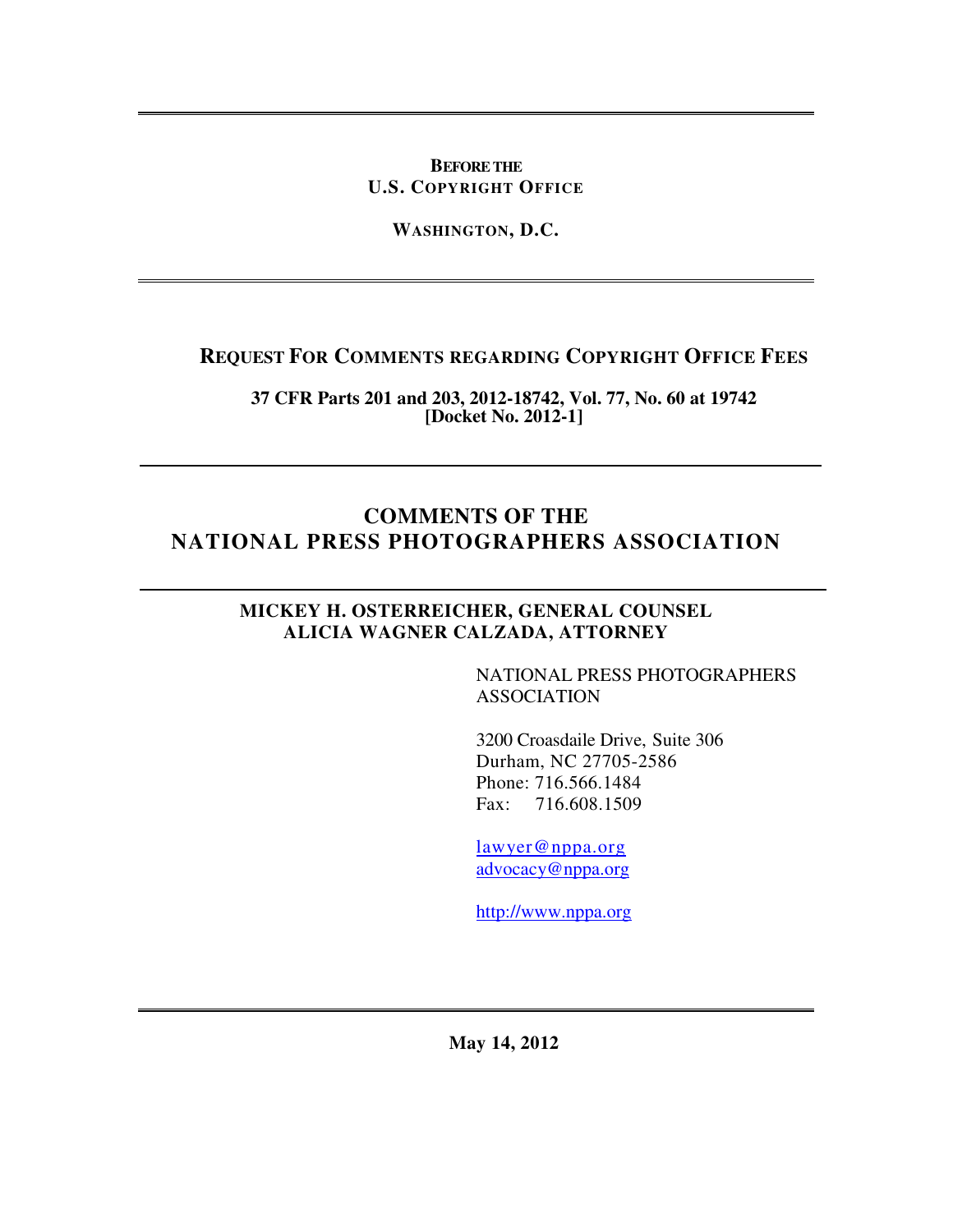#### **Summary**

On behalf of the NPPA, we thank the Register of Copyrights for this opportunity to provide our comments regarding the proposed new fee structure. While there are other areas of concern to news photographers, being able to afford to register works is of paramount importance if they are to remain in business. Our comments will focus on the proposed fee increase for a "registration of a basic claim in an original work of authorship," in its various forms, as this is the primary concern of our membership.

As both staff photographers and independent photojournalists, members of the National Press Photographers Association (NPPA) create original intellectual property for publication and broadcast in all media. Our images and video help Americans – and others – understand their world. As the news media have trimmed their staffs, more and more of our members find themselves working as independent contractors, licensing their images and footage. With this shift, copyright infringement takes a more direct economic toll on these small business owners, who must shoulder the burden of policing infringements while at the same time seeking and fulfilling photographic assignments, working on self-initiated projects and maintaining all of the tasks of running a 24/7 business. For them, increases in Copyright Office fees will decrease the likelihood that they will register their images.

Most photojournalists view the profession as a calling and while few expect to become wealthy pursuing that passion most do expect to earn a fair living, support themselves and their family, and contribute to society.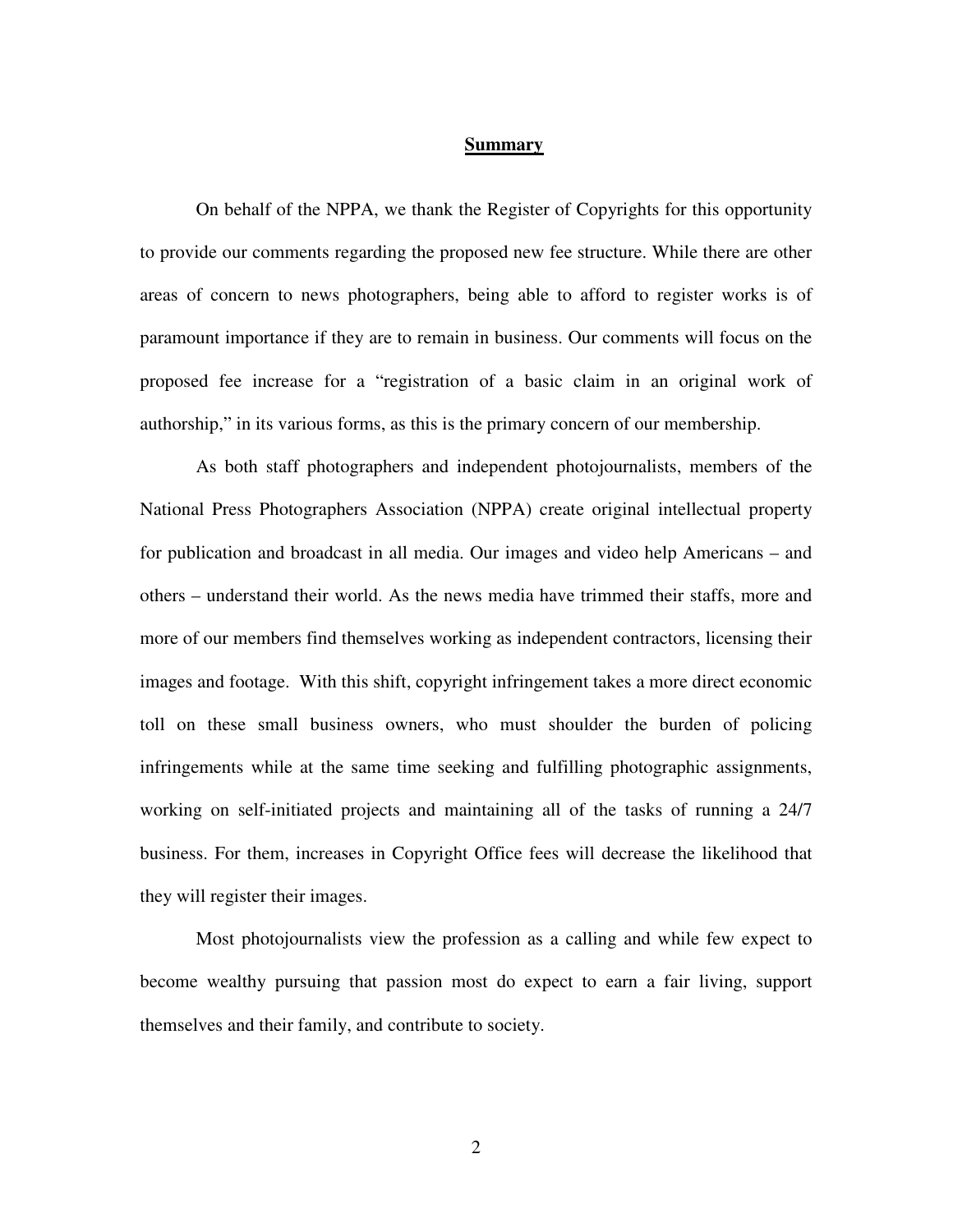The NPPA conducted a survey to which nearly 600 photographers responded. NPPA's research indicates that the increase in fees will cause an immediate decrease in image registrations among photojournalists, which are already disappointingly low. For this reason, the NPPA strongly recommends that the U.S. Copyright Office adjust its plan for a proposed new fee structure for the registration of works. We ask that the Office reconsider those increased fees as they will further deter photographers and other copyright owners from registering their work, to the detriment of the Office, the owners and the public. For these important reasons, the NPPA respectfully submits this comment regarding the proposed increase in fees.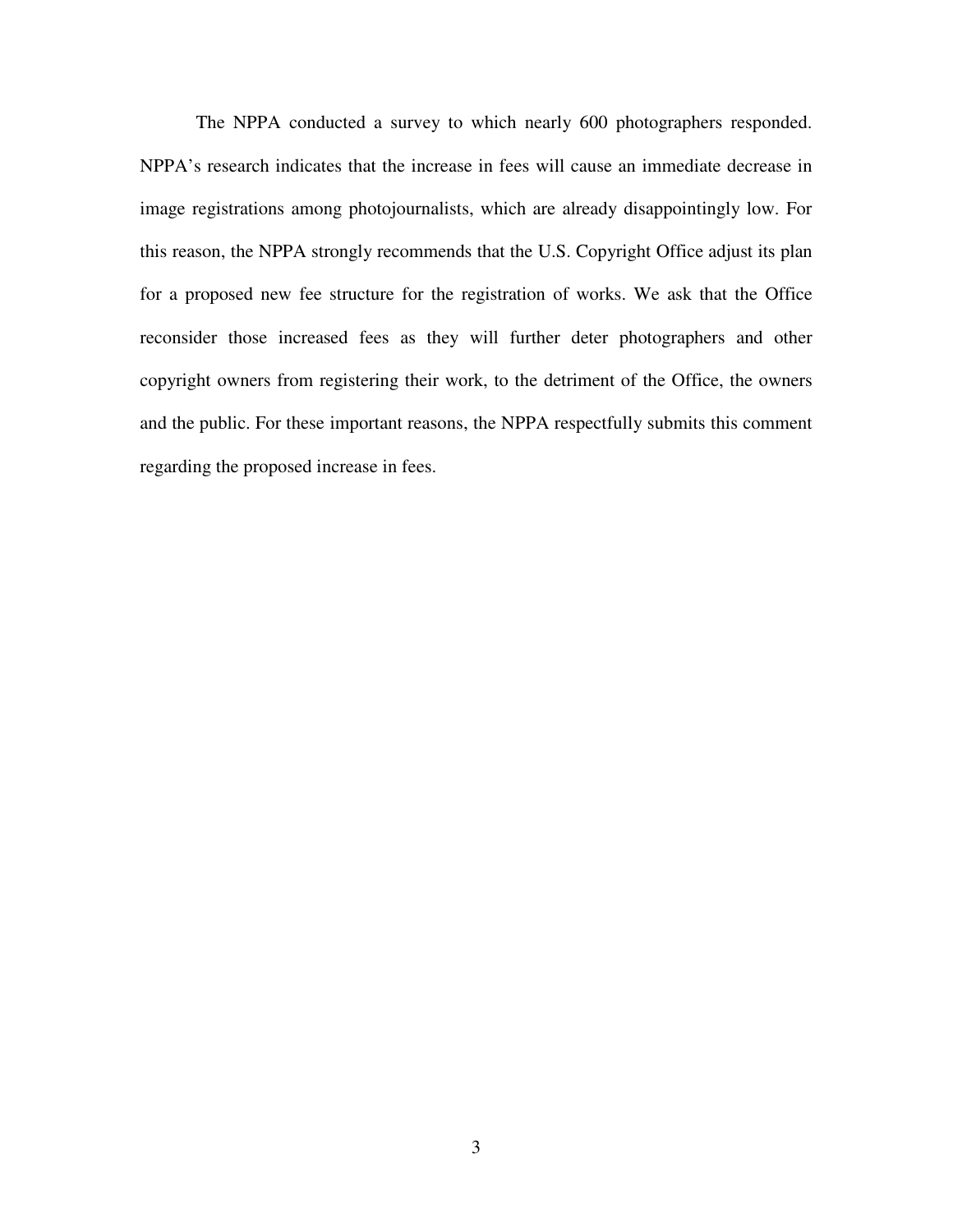### **COMMENTS OF THE NATIONAL PRESS PHOTOGRAPHERS ASSOCIATION**

#### **INTRODUCTION & BACKGROUND**

Founded in 1946, the National Press Photographers Association (NPPA) is a  $501(c)(6)$  non-profit professional organization dedicated to the advancement of photojournalism, its creation, editing and distribution in all news media. NPPA encourages photojournalists to reflect high standards of quality and ethics in their professional performance, in their business practices and in their comportment. NPPA vigorously promotes freedom of expression in all forms. Its more than 7,000 members include still and television photographers, editors, students and representatives of businesses serving the visual journalism industry. The NPPA vigorously promotes the constitutional rights of journalists as well as freedom of the press in all its forms, especially as it relates to photojournalism. With the enormous impact that recent economic woes have had on news organizations and their staff levels, a larger percentage of in-depth reporting and community coverage is being created by independent journalists. The NPPA believes strongly that the future of journalism, critical to our democracy and economy, lies with the independent journalist. Indeed, we believe that these authors are the type of person referred to in the notice, which stated that "[m]any of the works that come from independent creators are critical to the Nation's economy and the Library of Congress' mint record and collection of American creativity."<sup>1</sup> These journalists cannot sustain their work unless they can reasonably rely on the ability to

<sup>&</sup>lt;sup>1</sup> Copyright Office Fees, Notice of Proposed Rulemaking, 77 Fed. Reg. 18743, March 28, 2012 (to be codified in 37 C.F. R. pts. 201 and 203).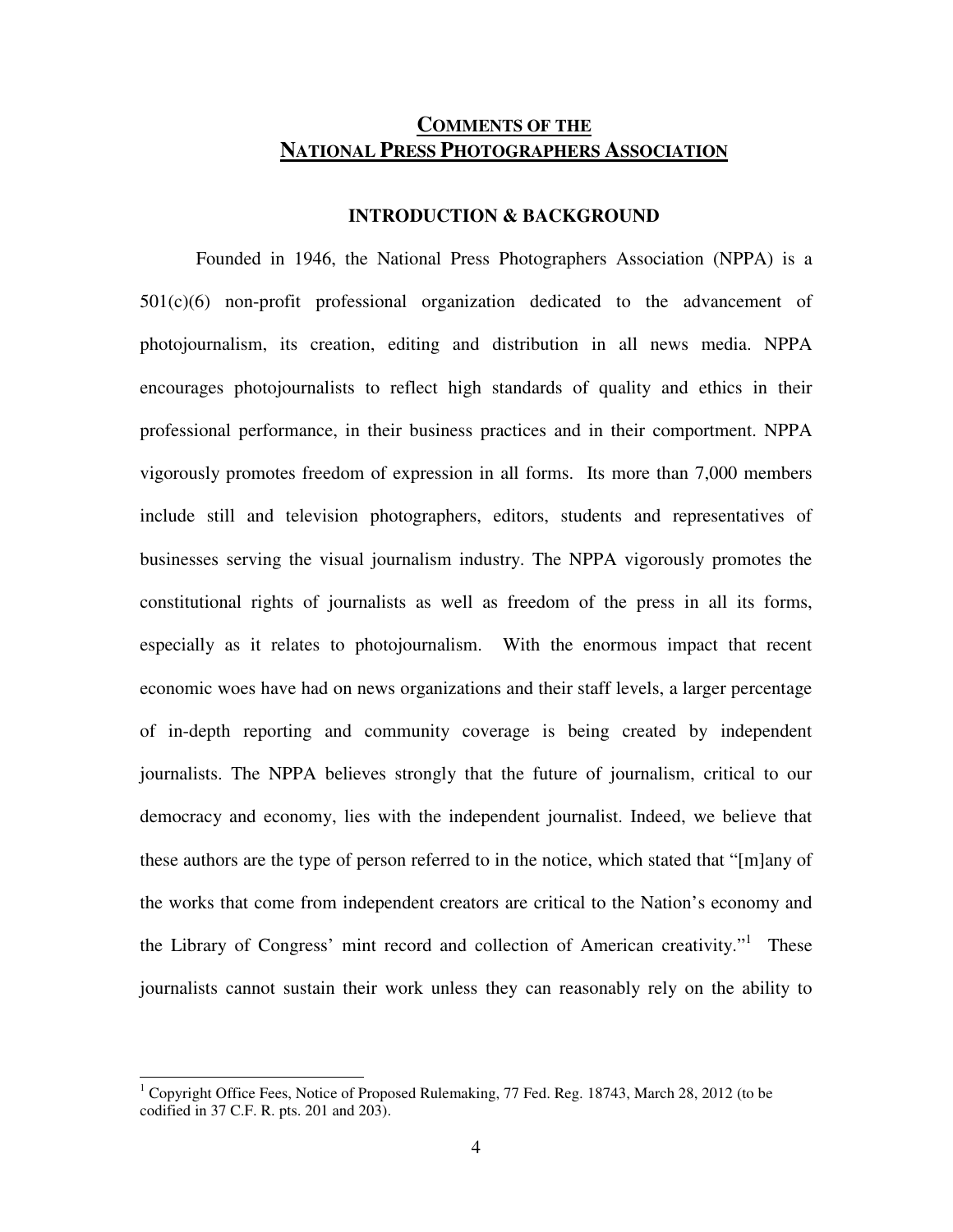defend and protect their copyright. It is for this reason that we remain focused on the protection of intellectual property as an essential part of the future of the Fourth Estate.

Photojournalists work on extremely tight deadlines and low profit margins covering events of great national and international interest, including matters of public concern, wars, politics and significant news and sporting events. Today, a news photographer has the capability to transmit an image within moments of taking it. That image can be posted immediately to the Internet by the photographer or the photographer's client. These types of images are of interest to a large number of publishers and individuals and are widely infringed as a matter of course. Within moments of their creation these works can and do fall prey to infringement. It is therefore incumbent upon the Copyright Office to make the registration process more streamlined and affordable, not more complicated and costly. Economic disincentives to copyright registration will further undermine the ability of our members to protect the value of their work and their ability to remain a viable part of the industry.

For photojournalists, copyright infringement is a pernicious problem. Not only has it reduced the profitability of our members, resulting in layoffs and budget cuts for outside contractors, but it also has created overly burdensome legal costs which act as an impediment to pursuing legal remedies in federal court. An ever-increasing number of our members find their future not as employees but as independent contractors. Most operate as sole proprietors. Copyright infringement takes a direct economic toll on these small business owners, who must shoulder the burden of policing infringements while at the same time seeking and fulfilling photographic assignments, working on self-initiated projects and maintaining all of the tasks of running a 24/7 business. Photojournalists do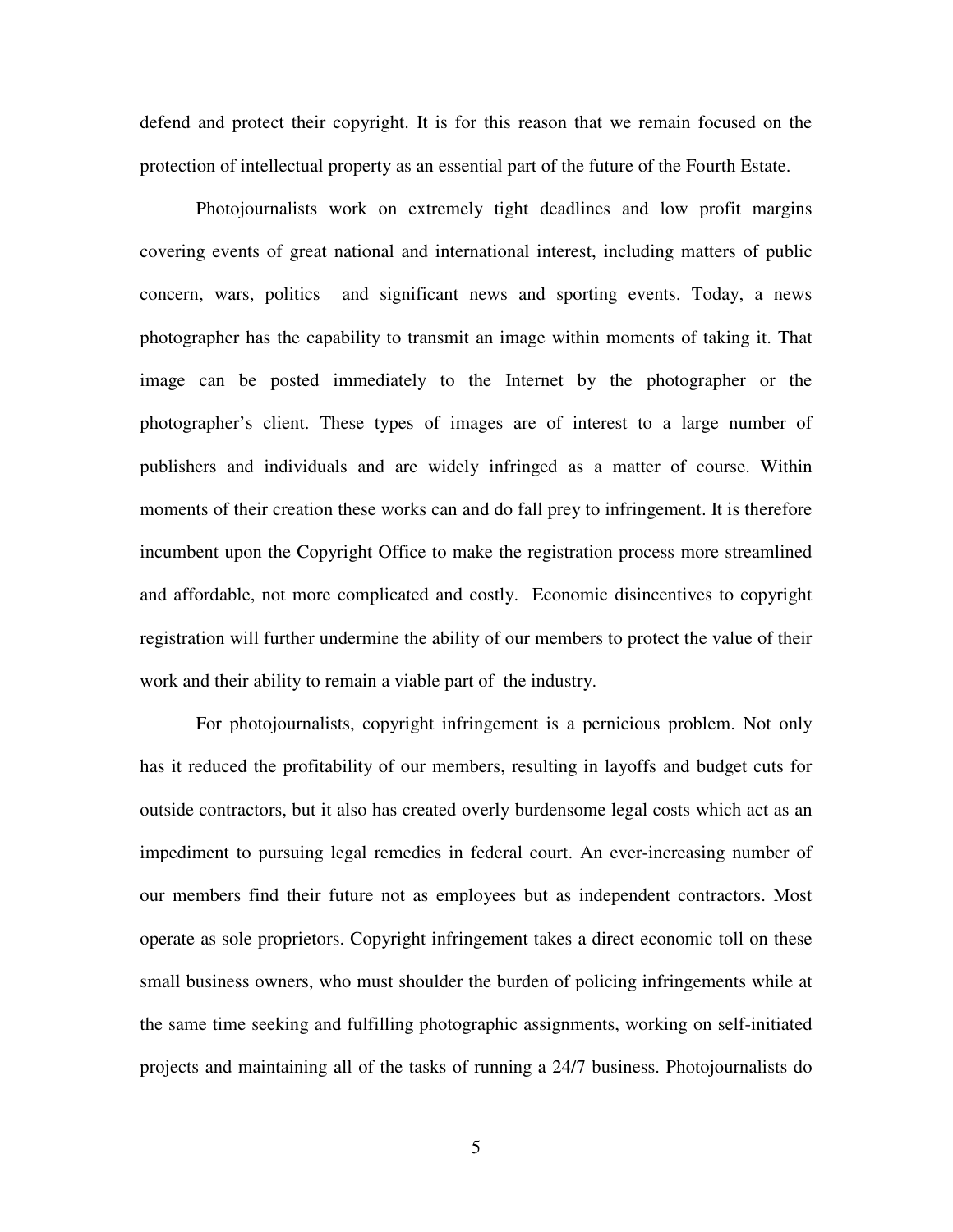things in the same business climate that has forced many of their former employers and clients to the brink of bankruptcy – and beyond. For many, losses due to infringement have been devastating. Too often, rights holders find it difficult to justify enforcement – and difficult to find an attorney willing to take their cases. The difference in getting an attorney to accept a case is often whether or not the image was registered prior to the infringement. Likewise, as most infringement cases are settled long before seeing a courtroom, the difference between obtaining an equitable settlement from an infringer versus being summarily ignored when asserting a copyright claim is often based upon whether or not the image was registered prior to infringement. As a result of this dynamic, registration is one of the single-most important actions that a photojournalist can integrate into their workflow.

 A photojournalist in 2012 typically takes a photo and transmits it to their client within hours, if not minutes, for immediate publication to the community through websites and social networking outlets. Adding to this equation, compensation for a typical news photo assignment can be as low as  $$200.<sup>2</sup>$  Within these dynamics, registering each work prior to publication is simply not practical or financially viable. A partial solution that currently exists is the availability of group registration of published works. With the 90-day registration grace period for the availability of statutory damages and attorneys fees, it is a feasible solution for photojournalists to group-register their works. In fact, 75% of respondents to our survey who register their images indicated that electronic group registration was the method they typically use. When group registration via paper method is included in that calculation, over 82% of those who register, group register.

<sup>&</sup>lt;sup>2</sup> At least two respondents to our survey noted that the going rate among their clientele was \$65.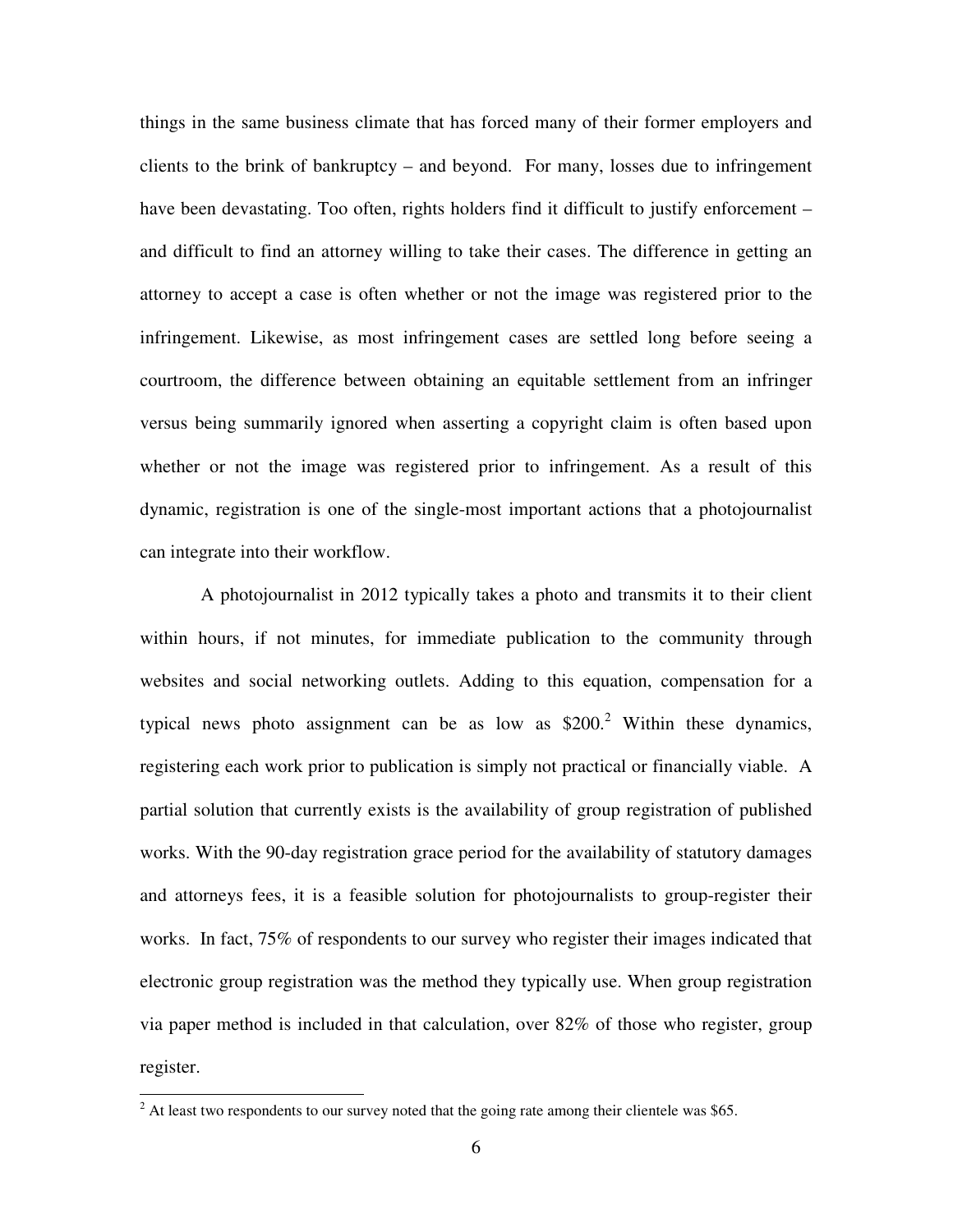The proposed fee changes would increase the cost of electronic filing of registration of a "basic claim in an original work of authorship" of a group of images (because it is not a "single" work) from \$35 per registration to \$65 per registration. This nearly doubles the cost of the most effective and useful method of registration among photojournalists, will have a devastatingly negative impact on the rate of registration and subsequently will curtail the ability of photojournalists to enforce their copyrights.<sup>3</sup>

#### **THE INCREASED FEES WILL LEAD TO FEWER REGSITRATIONS**

The Copyright Office has stated that "[i]ncreasing participation in the national registration and recordation systems is an important national objective."<sup>4</sup> Raising fees for registration will only reduce participation. To assist the Copyright Office in understanding the potential impact of increased fees on photojournalists, the NPPA conducted a survey of photographers, including members and non-members. Current pricing is already an obstacle to registration. Only  $33\%$ <sup>5</sup> of all respondents had ever registered their images with the U.S. Copyright Office. Among photojournalists (those respondents who identified themselves as "Editorial Photographers"<sup>6</sup>) only 35% had ever registered their copyrights with the U.S. Copyright Office. Nearly half of those who have never registered (46%) stated that one reason was that while they understood the

l

<sup>&</sup>lt;sup>3</sup> The NPPA believes that under the plain language doctrine, group registration of images does not fall under the category of "single author, same claimant, one work, not a work made for hire, filed electronically," for which the proposed increase from \$35 to \$45, because a group of images is typically not perceived as "one work." However, in the event that group registration of images would be considered "one work," the NPPA still objects to the increase as it is nearly a 30% uptick in the cost of registration.

<sup>4</sup> Maria Pallante, Register of Copyrights, *Priorities and Special Projects of the United States Copyright Office October 2011–October 2013*, http://www.copyright.gov/docs/priorities.pdf.

<sup>&</sup>lt;sup>5</sup> Percentages have been rounded to the nearest whole number.

<sup>&</sup>lt;sup>6</sup> The term "editorial photographer" is used in the industry to refer to photographers who take pictures for publication.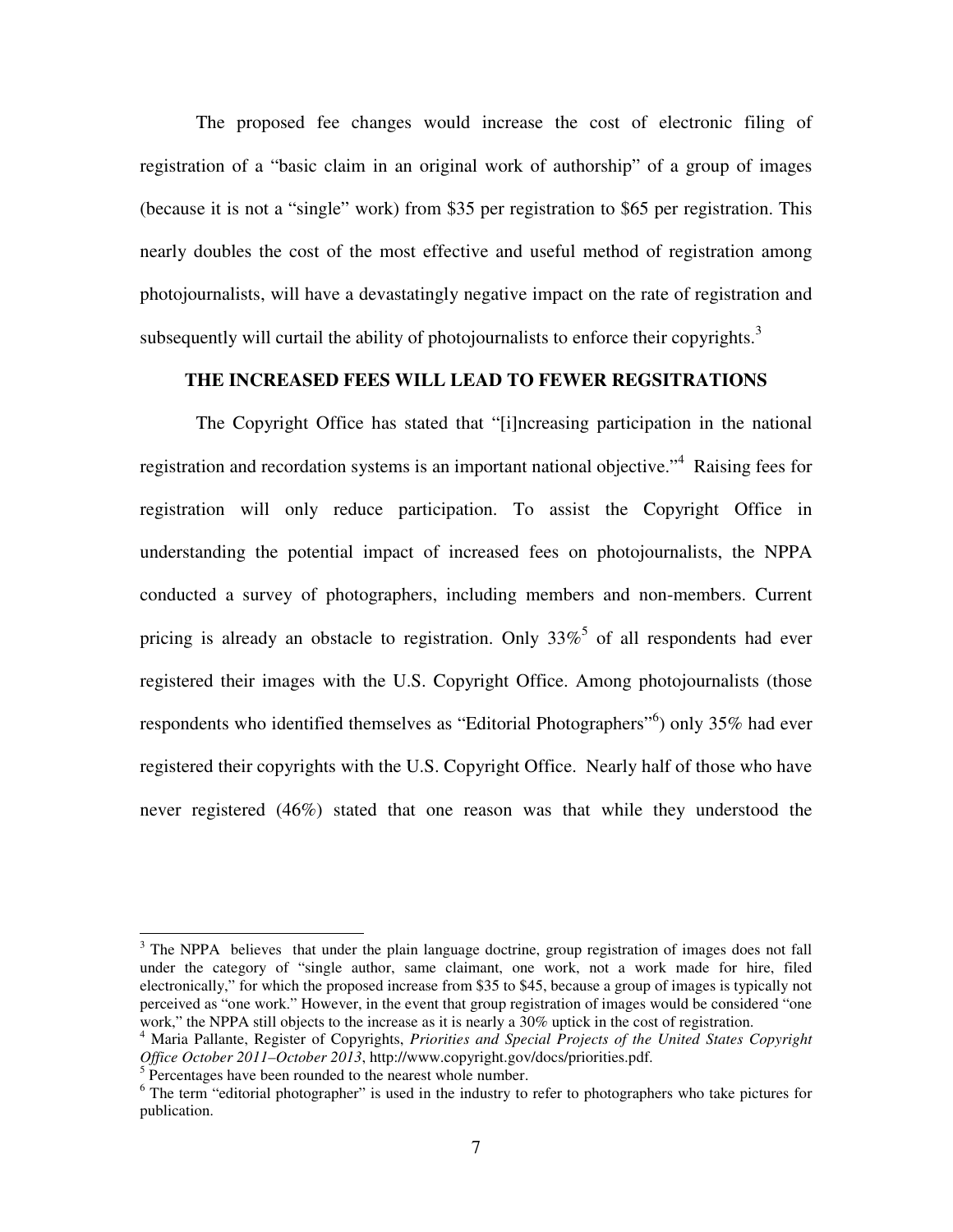protections provided by registration, the cost simply outweighed that benefit.<sup>7</sup> Among editorial photographers who have never registered their copyrights, 64% said that lower fees would make it more likely that they would register in the future.

Among those photographers who had registered their images, 74% reported that an increased fee for electronic registration of group images from \$35 to \$65 would result in them registering their images less frequently.<sup>8</sup> One respondent noted, "I have just started to use the system as I move from amateur to professional photographer. This proposed increase is simply another burden on a stretched start up budget and will discourage registration of copyright by all but the most savvy and successful photographers." Another wrote, "[i]ncreasing the fees for copyright registration, something we need to help us earn a living from our work, is an increased financial burden for many. Increased fees will only decrease the number of artists registering their work with the Copyright Office."

As noted in an earlier footnote, the NPPA has interpreted the language of the proposed increase to indicate that group registration of images would not be "one work" and therefore would not be eligible for registration at the \$45 fee. Even if the group registration of images is considered "one work," 62% of those who have registered in the past said that the proposed increase in fees for a single, "simple" registration would result in them registering their images less frequently. However, this would be less objectionable to at least some respondents. Photographer David Wells wrote, "I fully understand the need to raise fees to keep up with costs and so raising the form VA fee to

<sup>&</sup>lt;sup>7</sup> See Exhibit A. Thirty-five per cent said one of the reasons was that the process is too complicated and 26% responded that it never occurred to them to do so and 18% said that they don't retain their copyright (respondents were permitted to check all that apply on this question).

<sup>8</sup> *See* Exhibit B.

<sup>&</sup>lt;sup>9</sup> See footnote 3 about NPPA's interpretation of "one work."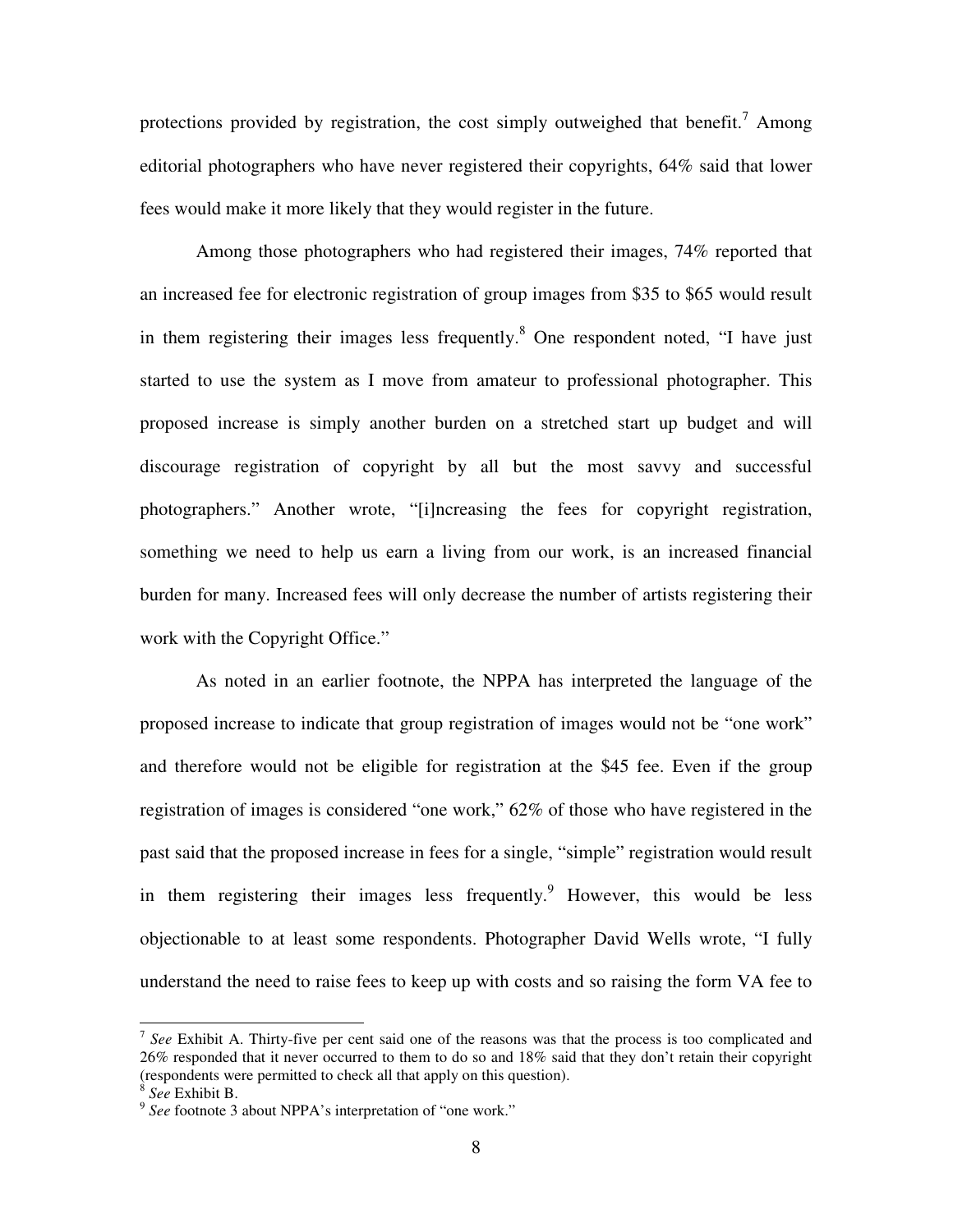\$45 for an electronic form, through eCO, (which is all I use) would be annoying but not insurmountable." Another respondent who currently takes advantage of the registration system wrote,

We need a much clearer definition of "group" and "work." Is a collection of photos such as "April 2012 unpublished photographs by Robert Smith" a work? or a group? Under existing rules, we can electronically register this collection for a \$35 fee. If that is a "work" and increases to \$45, there would be little impact to me. If that jumps to \$65, the increase is too large. I will register less frequently, with larger collections.

In the notice of proposed rulemaking and request for comments, the Copyright Office noted that "pricing that is unaffordable or which exceeds the reasonable expectation of a copyright owner will discourage or prevent participation in the system to the public's detriment"<sup>10</sup> NPPA's research has determined that the proposed fee structure will do just that.

The NPPA agrees with the statement in the notice of proposed rulemaking that "No author or copyright owner should be deterred from registering a copyright because the cost of registration is too high<sup>"11</sup> If "[t]he copyright law itself is designed to promote and protect authorship and this includes facilitating registration for the establishment of a public record of copyright claims and to enable the copyright owner to seek all the remedies available in the Copyright  $Act<sup>12</sup>$  then the Copyright Act will be weakened further by the reduced registration that results from a substantial increase in fees. The impact of photographers failing to register is not just on the photographers themselves.

-

<sup>&</sup>lt;sup>10</sup> Copyright Office Fees, Notice of Proposed Rulemaking, 77 Fed. Reg. 18744, March 28, 2012 (to be codified in 37 C.F. R. pts. 201 and 203).

<sup>&</sup>lt;sup>11</sup> Copyright Office Fees, Notice of Proposed Rulemaking, 77 Fed. Reg. 18743, March 28, 2012 (to be codified in 37 C.F. R. pts. 201 and 203).

 $12$  *Id.*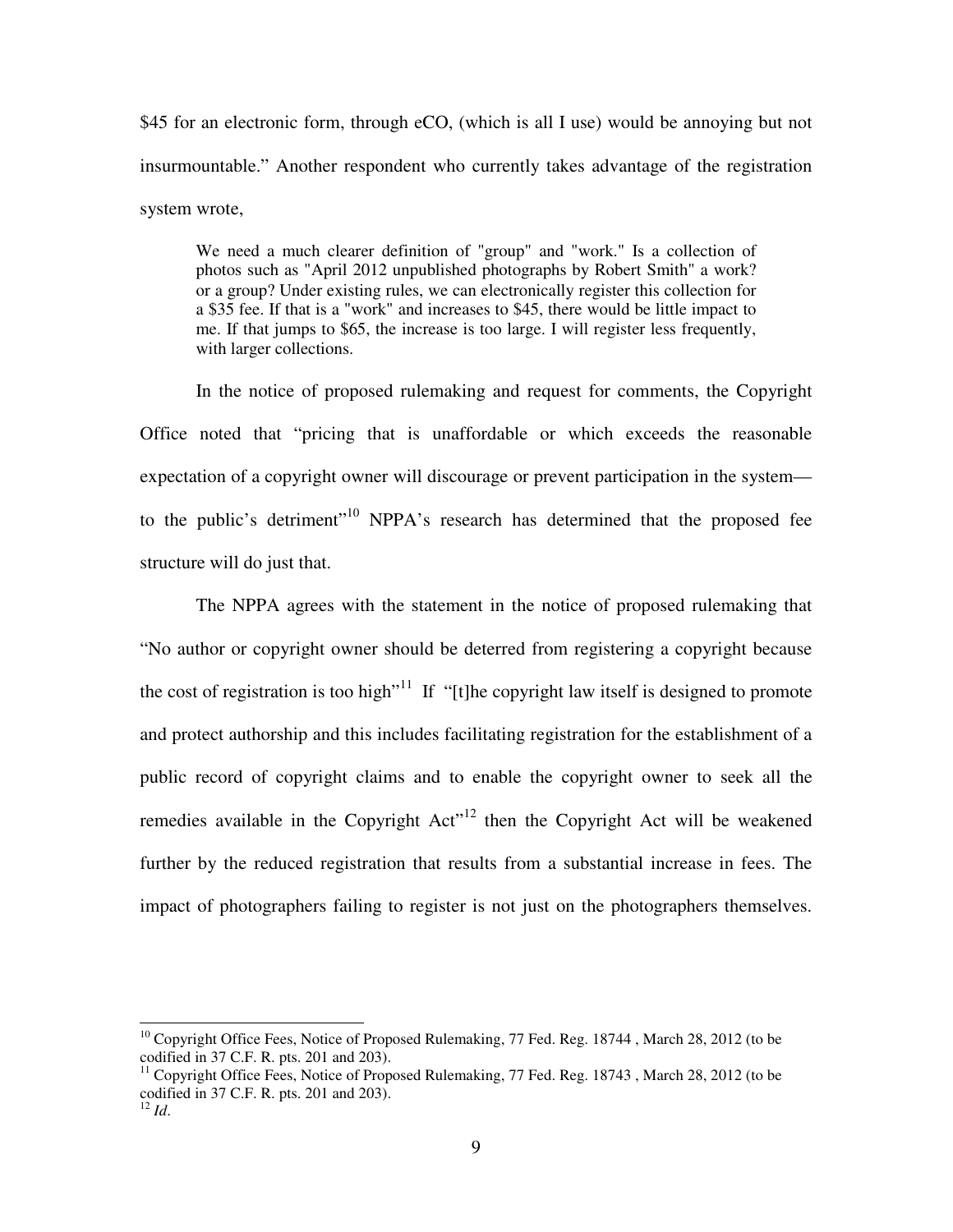"If individual authors do not register and are therefore not part of the public database, they more than any other group of copyright owners may be difficult to find.<sup> $13$ </sup>

It is clear that the proposed increases will have the exact result that the Copyright Office wants to avoid – deterring copyright owners from registering because the cost is too high. This will also have the undesirable effects of both making it more difficult for copyright owners to seek all the remedies available in the Copyright Act and making it difficult to find copyright owners.

### **THE PROPOSED FEES WILL RESULT IN FINANCIAL HARDSHIP FOR PHOTOJOURNALISTS**

As stated above, cost is an impediment to registration for this important group of creators. A deeper look illustrates why. Offered the opportunity to comment, NPPA member Jeremy Hogan noted that "Photojournalists, especially, are some of the lowest paid and most economically disadvantaged photographers in the market place." He also added that he doesn't register now because the cost is too expensive. Another respondent who has never registered wrote, "[t]his hurts the photography business in general as a majority of us are small business owners struggling to survive. An additional tax to our business will hurt especially start-ups and all of us tremendously." Another wrote "For those of us who are not being compensated enough for our images, this would be a real hardship and personally doubt I would be submitting anymore images." Yet another stated, "as freelance news photographer I'm not paid well for my work, so the fees HAVE to be affordable." Stated once again – the Copyright Office must consider the effect that an increase in copyright registration fees will have upon photojournalists, who are small business owners operating on a tight budget.

j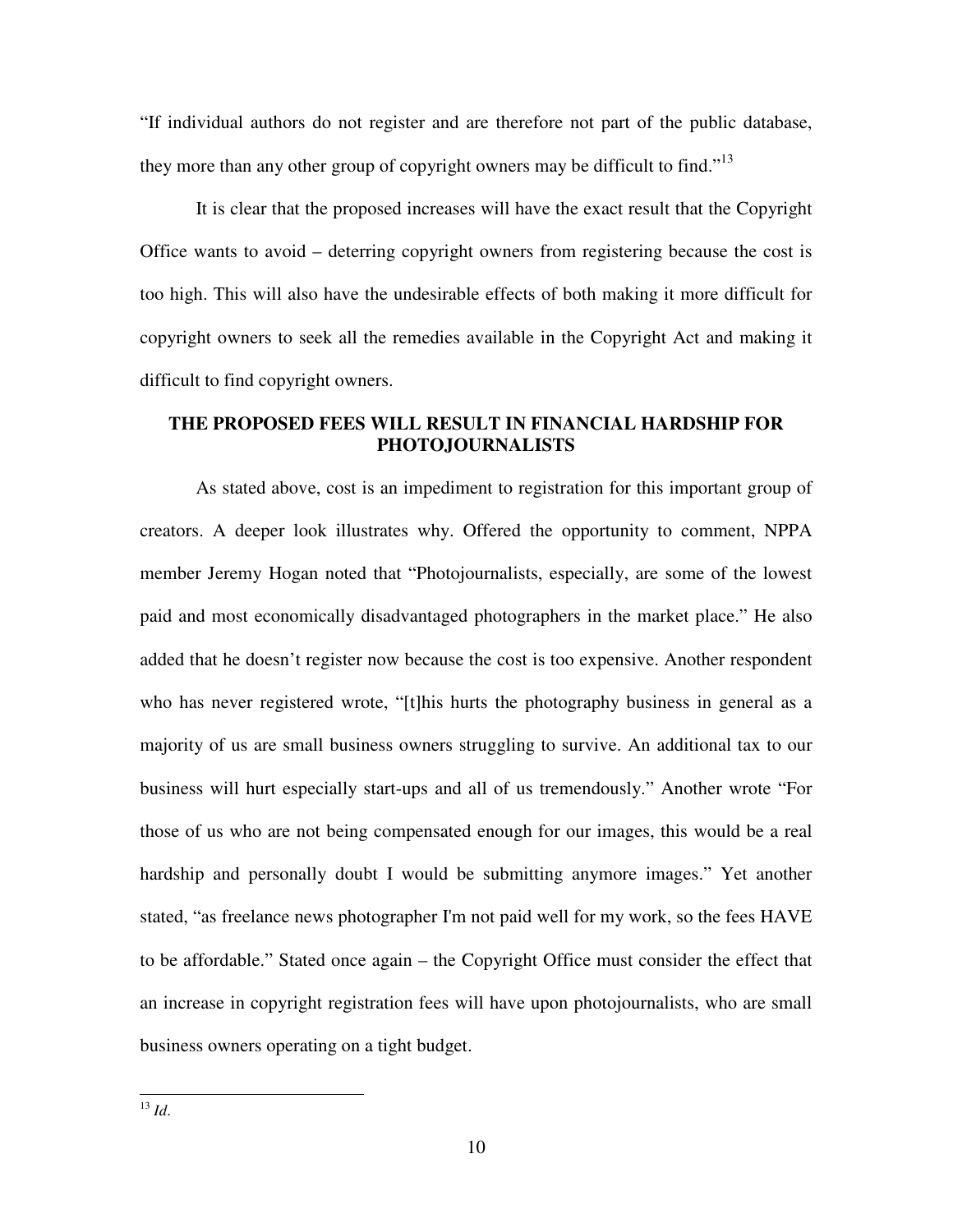### **THE PROPOSED FEES WILL RESULT IN INDEPENDENT PHOTOJOURNALISTS SUBSIDIZING OTHER COPYRIGHT HOLDERS**

One glaring portion of the Copyright Office Fees Notice of Proposed Rulemaking was the section that discussed Renewals. In this section, the Office did three things. First, it noted that renewal registration was primarily used for parties who "need a certificate of registration for various commercial purposes."<sup>14</sup> This appears to indicate that renewal registration is directly connected to a financially beneficial transaction and is part of the cost of engaging in such business deals. Second, the Office reported that "the cost study reveals that the actual cost of processing these claims is quite high. To set a fee to recover full cost would be prohibitive."<sup>15</sup> Finally, instead of balancing the high cost of providing the renewal service with a higher fee, or at least a fee that is commensurate with the other proposed fee increases, the Office instead actually proposed a reduction in the fee for filing a renewal claim and a renewal addendum.<sup>16</sup> The proposed reduction is not small, with the fee for filing a Renewal Addendum being reduced from \$220 to \$100. The NPPA believes that the cost of renewal registration should be borne by those who benefit. It is hard to understand the rationale behind a 50% reduction in renewal registrations for those engaged in commercial enterprise, while almost doubling the cost of basic registration of original works by those struggling to make ends meet. While the Office's statements encourage both types of registrations, its proposed pricing policies do not reflect that sought-after outcome, but rather appear to have independent photojournalists subsidizing better situated copyright holders.

l

<sup>&</sup>lt;sup>14</sup> See Copyright Office Fees, Notice of Proposed Rulemaking, 77 Fed. Reg. 18744, March 28, 2012 (to be codified in 37 C.F. R. pts. 201 and 203).

<sup>15</sup> *Id*.

 $^{16}$   $\frac{1}{d}$ .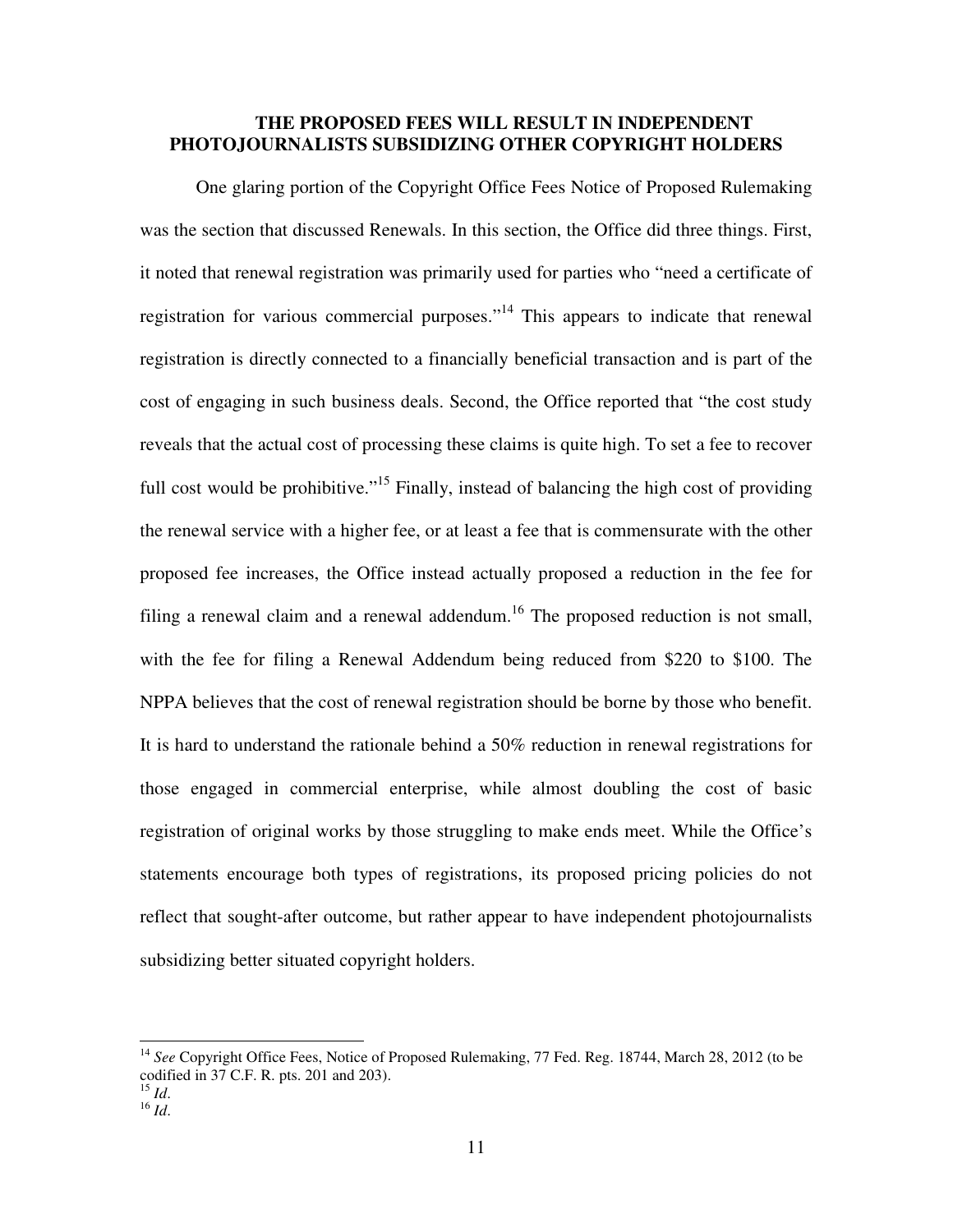Photojournalists are acutely aware of the challenges of budgets and the fact that the Copyright Office has certain expenses and a limited income stream, which is why the NPPA finds it incredulous that the fee for renewals is being lowered, knowing that renewals, which provide a direct financial benefit to those who request the service, is "quite high." If the Office lowers the cost of a high service, it must recoup those costs elsewhere. Given that the cost of registration of group images is nearly doubling, we cannot help but conclude that the increased fees for photojournalists is helping to make up for the shortfall in income from renewals. The NPPA believes this is patently unfair. More importantly, it flies in the face of the stated goals of the Copyright Office to increase participation in the national registration and recordation systems.<sup>17</sup>

#### **SIMPLIFYING THE PROCESS WILL INCREASE PARTICIPATION**

Because the Copyright Office has expressed its desire to increase participation in the registration system, and a substantial increase in fees will have the opposite effect, the NPPA would like to take this opportunity to clarify that a small increase in fees could coexist with an increased participation in registration if the registration process were simplified at the same time.

Photographer Leif Skoogfors, a Pennsylvania photographer who has asserted his copyrights in court, told NPPA, "The current registration process takes too long and creates a burden for registrants." Photographer David Robert Farmerie of Nashville, Tennessee, wrote, "[t]he system is already confusing enough, and the only saving grace is that the fees are reasonable. The only thing that would cause me to be accepting of an

l

 $17$  The Copyright Office might look to the cautionary example of the U.S. Postal system which requires higher participation levels in order to be self-sufficient but has driven customers to use alternate means of shipping and mailing, due in some part to an increase in postal fees.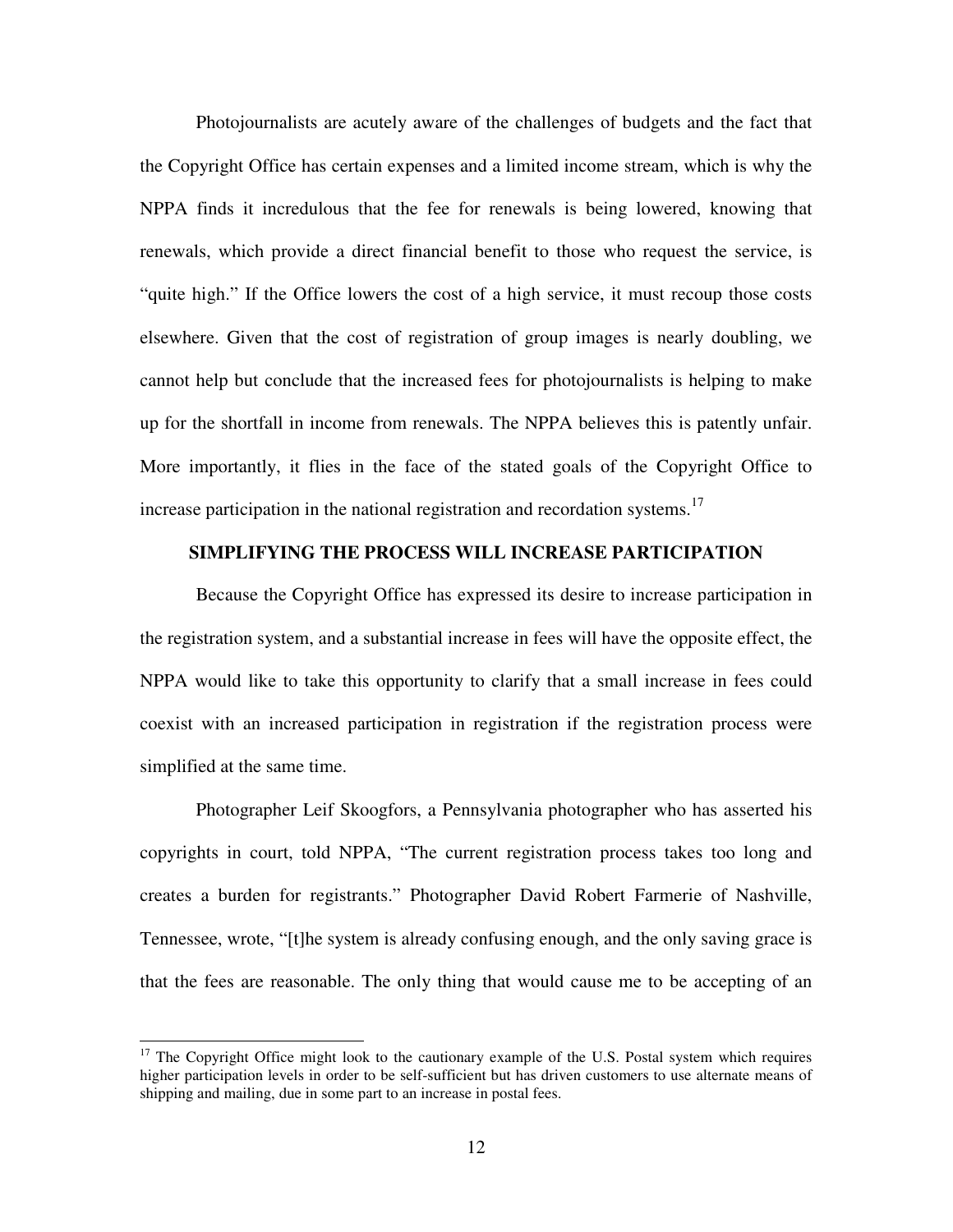increase, would be a more efficient registration system and, most of all, a strengthening of the copyright laws - when it comes to protection enforcement."

The NPPA is aware that a subscription system has been proposed in the past and we believe it would be a successful means of increasing participation in the registration system. For this reason, respondents to our survey were asked if they would register more often if a subscription service were available. Over 67% of respondents told us that if the Copyright Office started a subscription-based system that cost less than \$500 per year, they would register their images more frequently.

Eliminating the designation between "published" and "unpublished" images would also improve the participation. Currently, published and unpublished images may not be registered together in a group. Complicating this, the concept of "publication" is not clear in the digital age of self-publication with restricted access options. "Publication" is defined in the Copyright Act as "the distribution of copies or phonorecords of a work to the public by sale or other transfer of ownership, or by rental, lease, or lending. The offering to distribute copies or phonorecords to a group of persons for purposes of further distribution, public performance, or public display, constitutes publication."<sup>18</sup> Under this definition, sharing images with a single client in a password protected web gallery might render the image "published" even though it is never seen by the general public. But the American Society of Media Photographers wrote in a tutorial on registration that if images are in a private area of a website the image is "probably not published."<sup>19</sup> Confusion is created by the fact that "[t]he definition of publication in U.S. copyright law does not specifically address online transmission," and "the Copyright Office therefore

-

<sup>&</sup>lt;sup>18</sup> 17 U.S.C. § 101

<sup>19</sup> http://asmp.org/tutorials/published-or-unpublished.html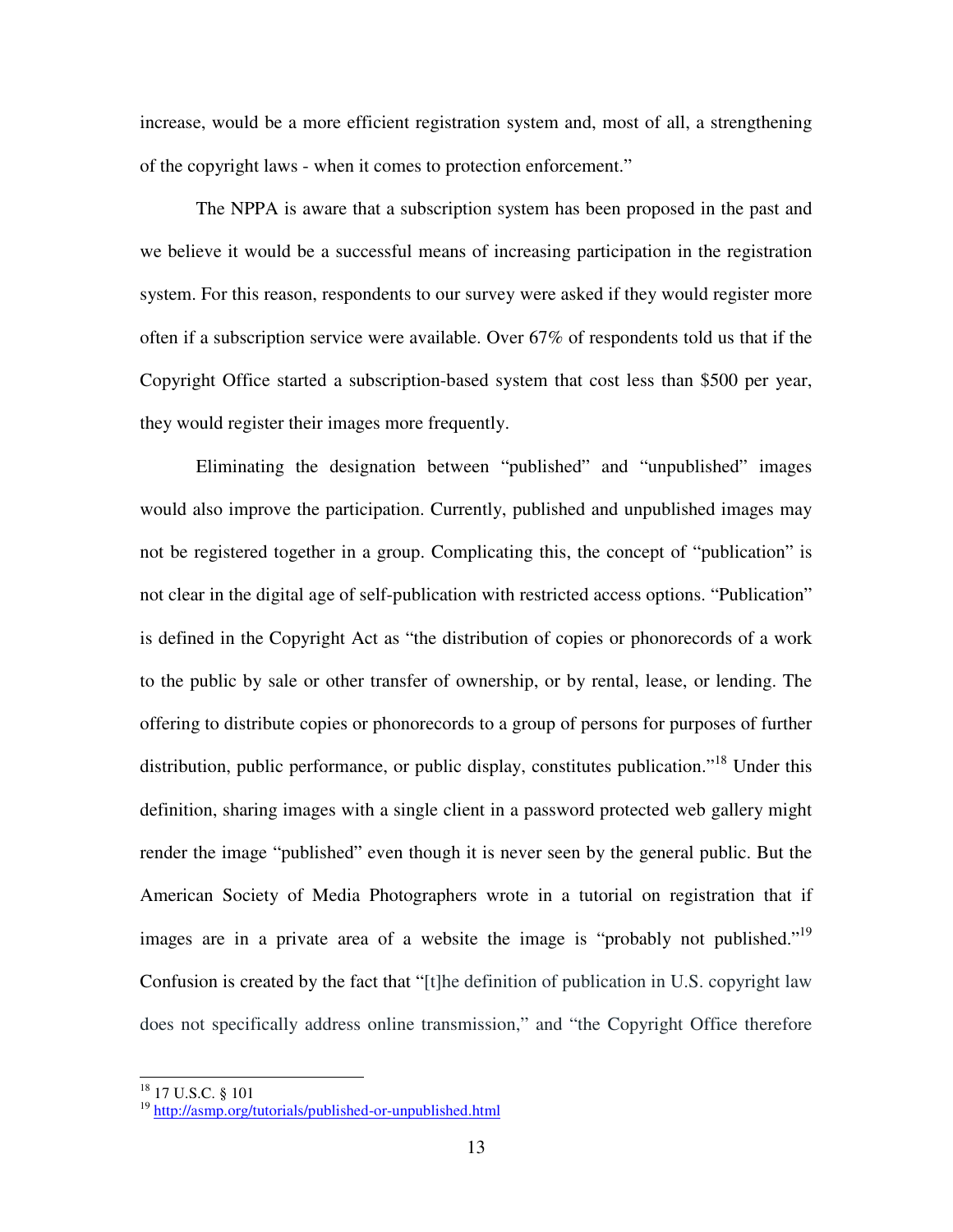asks applicants, who know the facts surrounding distribution of their works, to determine whether works are published.<sup>20</sup> Determining not just whether an image is published, but when the date of first publication occurred, as well as separating published from unpublished images is one of the factors that makes the registration process intimidating and cumbersome to photographers. In practical terms there appears to be little or no difference whether an image is published or unpublished and thus the NPPA recommends that the distinction be removed from registration requirements and that published and unpublished images be permitted to be registered together. Indeed this was a concern among our survey respondents, one of whom wrote, "I would love to see the published v non-published decision removed for individual (non-corporate) submissions."

#### **CONCLUSION**

We believe it is not an overstatement to say that photojournalism as a profession is in trouble. Ours is not a quaint trade that should be protected for sentimental reasons but rather, photojournalism is and has been an integral part of our democracy for more than a century. Measures that assist in the economic viability of the photojournalism industry should be given serious consideration.

Copyright registration is seen by many photojournalists as an almost unaffordable luxury rather than a basic tool to protect one's work. Increasing the cost of registration fees will almost guarantee that fewer of these images will be registered, thus contributing to both the inability of photojournalists to enforce their copyright and the lack of access to deposits of valuable historical records. Photojournalists would benefit from either significantly lower fees for single work registration, a subscription-type program that did not require fees per-work, or both.

j

<sup>&</sup>lt;sup>20</sup> Copyright Registration of Photographs, U.S. Copyright Office, http://www.copyright.gov/fls/fl107.html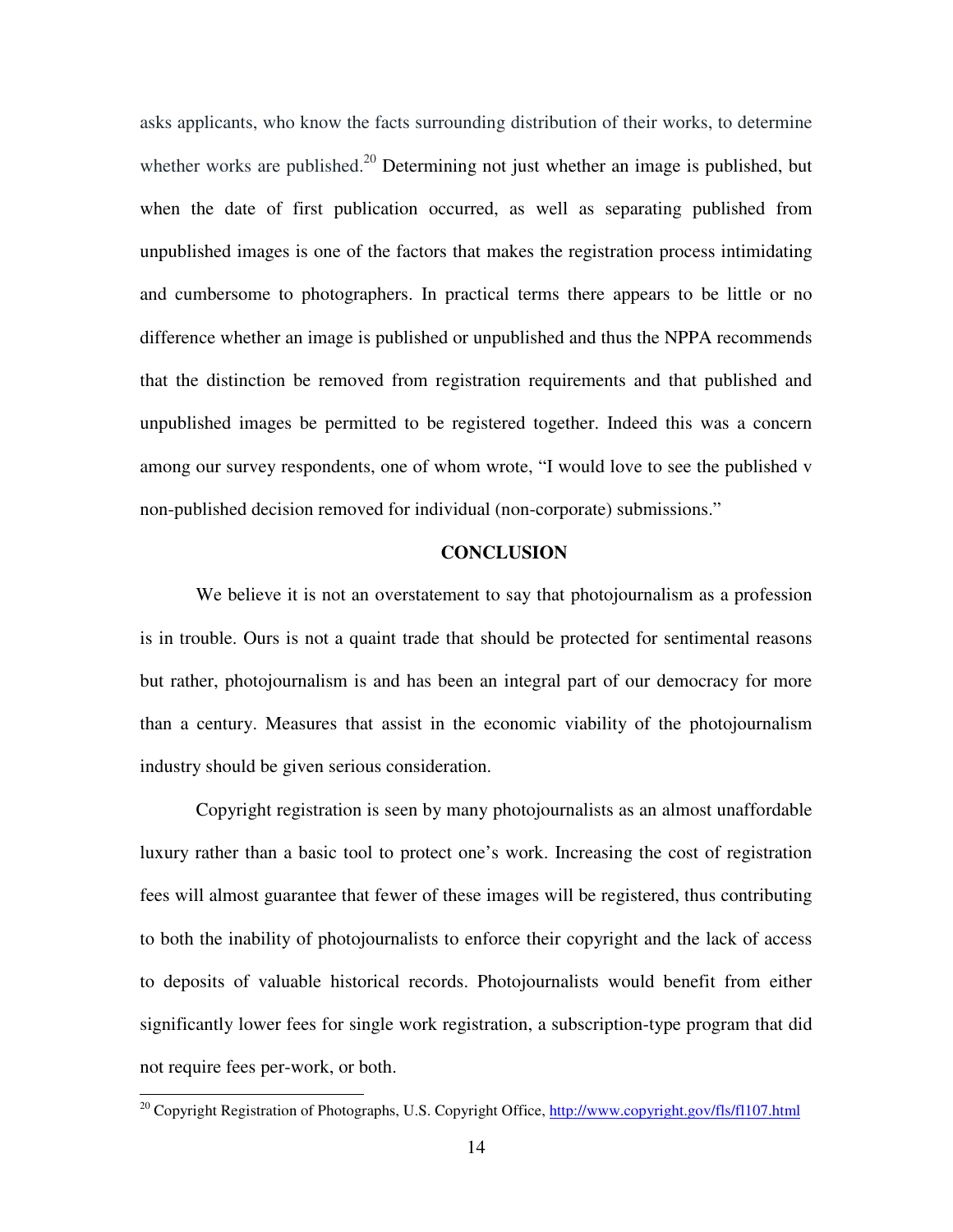The NPPA acknowledges the Office's fiscal responsibilities as a federal agency, including its responsibility to set sound monetary policies and develop a budget derived primarily from fees for services. We also appreciate the Office's recognition of its responsibility to creators, owners, and users of copyrighted works, to price services in a manner that encourages participation in the registration and recordation process. We also agree that this system should ensure a robust database of copyright information for purposes of commerce and the public good. But we must respectfully submit that the methodology to used calculate to changes to the fess structure appears to be more than a little flawed in its conclusions. We also assert that the proposed changes do not live up to the Copyright Office's statutory mandate that fees "shall be fair and equitable and give due consideration to the objectives of the copyright system."<sup>21</sup>

Therefore, the NPPA respectfully suggests that if the Copyright Office is truly committed to maintaining an affordable and participatory copyright registration system it will reconsider and revise its rulemaking proposals based upon the results of our survey and recommendations.

Thank you for your time and consideration.

Respectfully submitted,

## Mickey H. Osterreicher Alicia Wagner Calzada

Mickey H. Osterreicher, General Counsel Alicia Wagner Calzada, Attorney

National Press Photographers Association 3200 Croasdaile Drive, Suite 306 Durham, NC 27705-2586 Phone: 716.566.1484 · Fax: 716.608.1509 lawyer@nppa.org · advocacy@nppa.org

j

 $^{21}$  17 U.S.C. § 708(b)(4).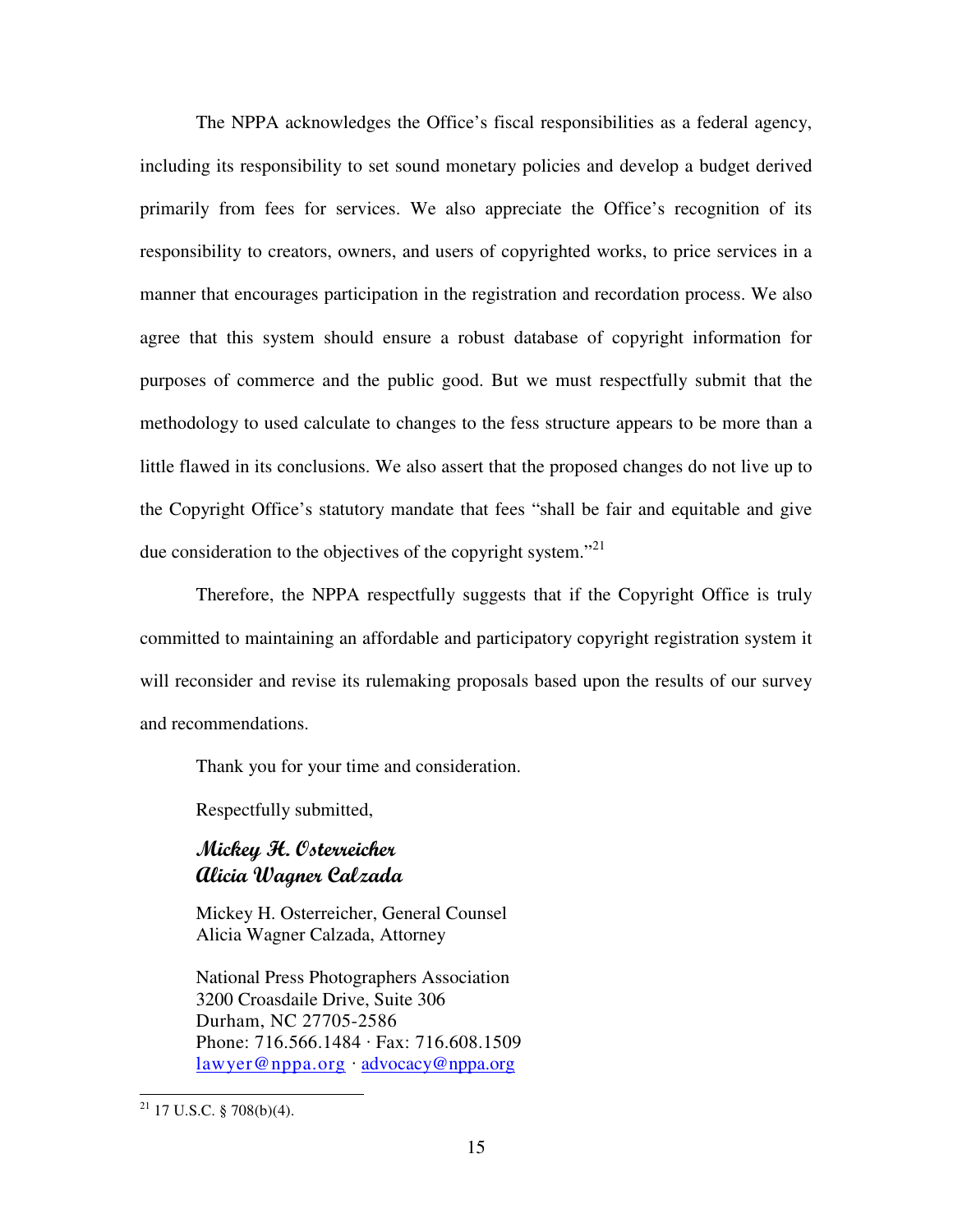### **Exhibit A**

Reasons why responding photographers, filtered for those who have never registered their images, have not done so. Forty-six per cent indicated that, "While I understand that there is a benefit to registering my copyright, the cost outweighs that benefit."



If you have never registered the copyright to your image with the U.S. Copyright Office, why not? (check all that apply)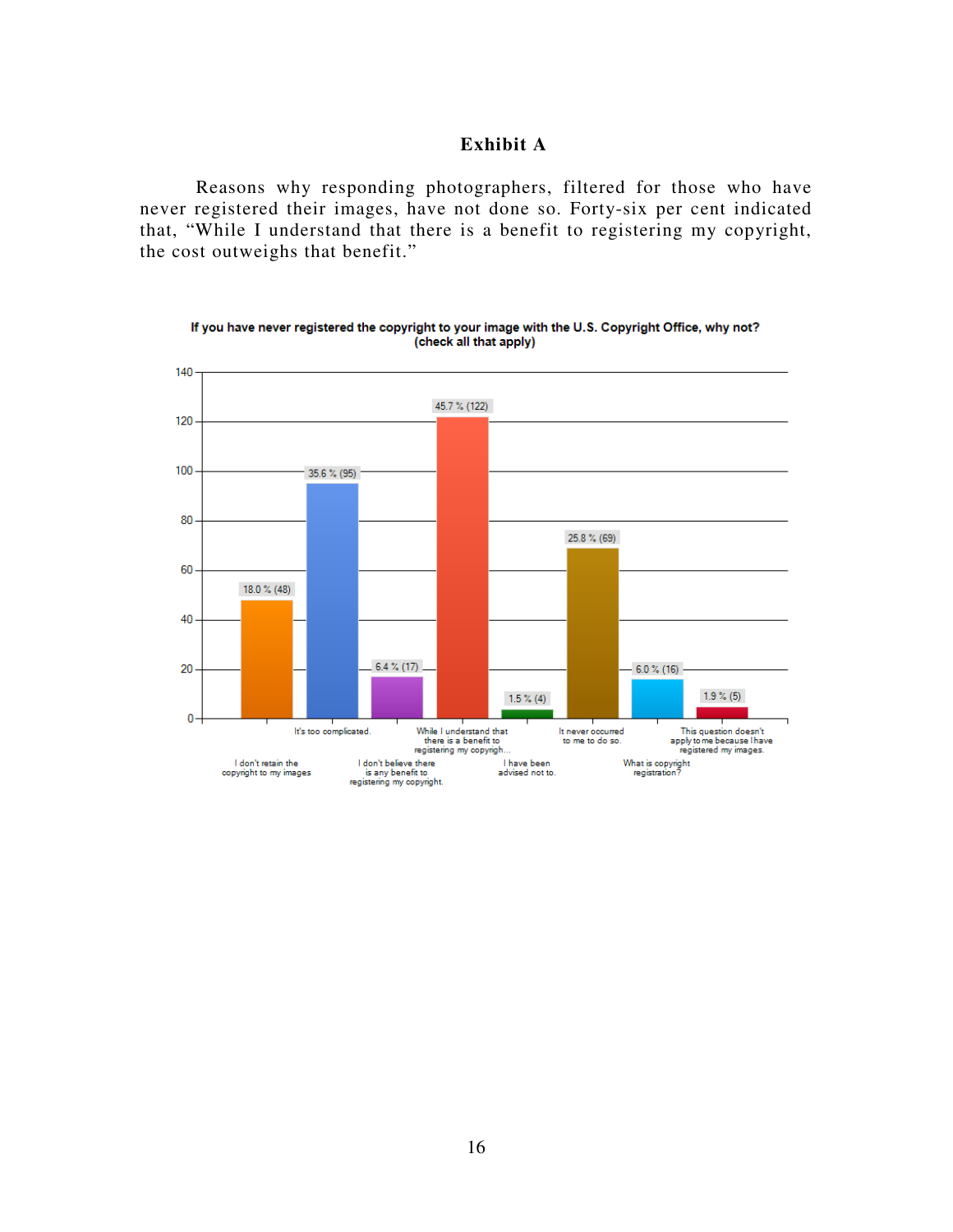### **Exhibit B**

Among Photographers who have registered their images in the past, 74% said that an increase in the fee for group registration of images from \$35 to \$65 would cause them to their images less frequently.

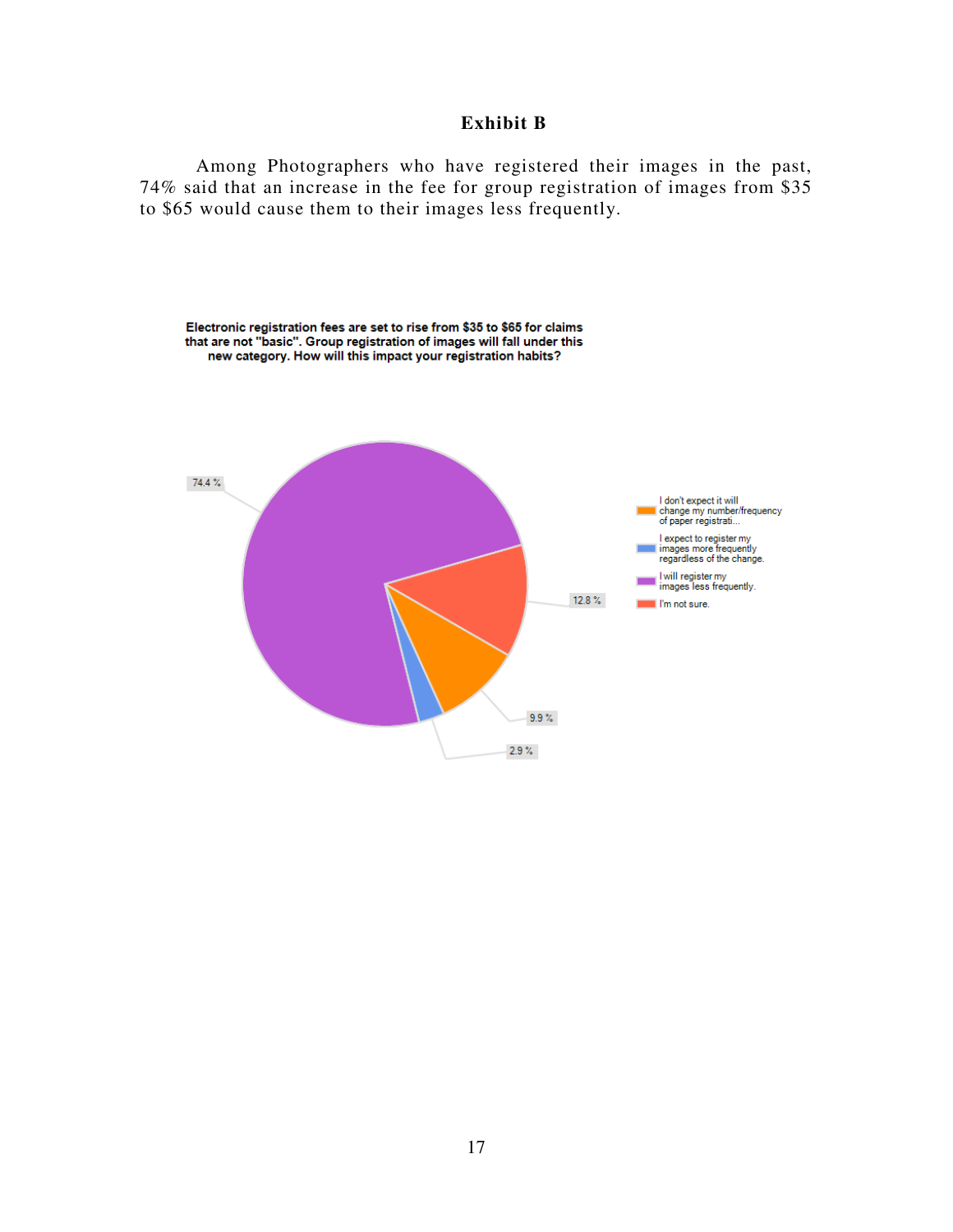## **Exhibit C**

The statistical results of NPPA's May 2012 Survey on the proposed fee increase (begins on following page). These results were not filtered for any variables.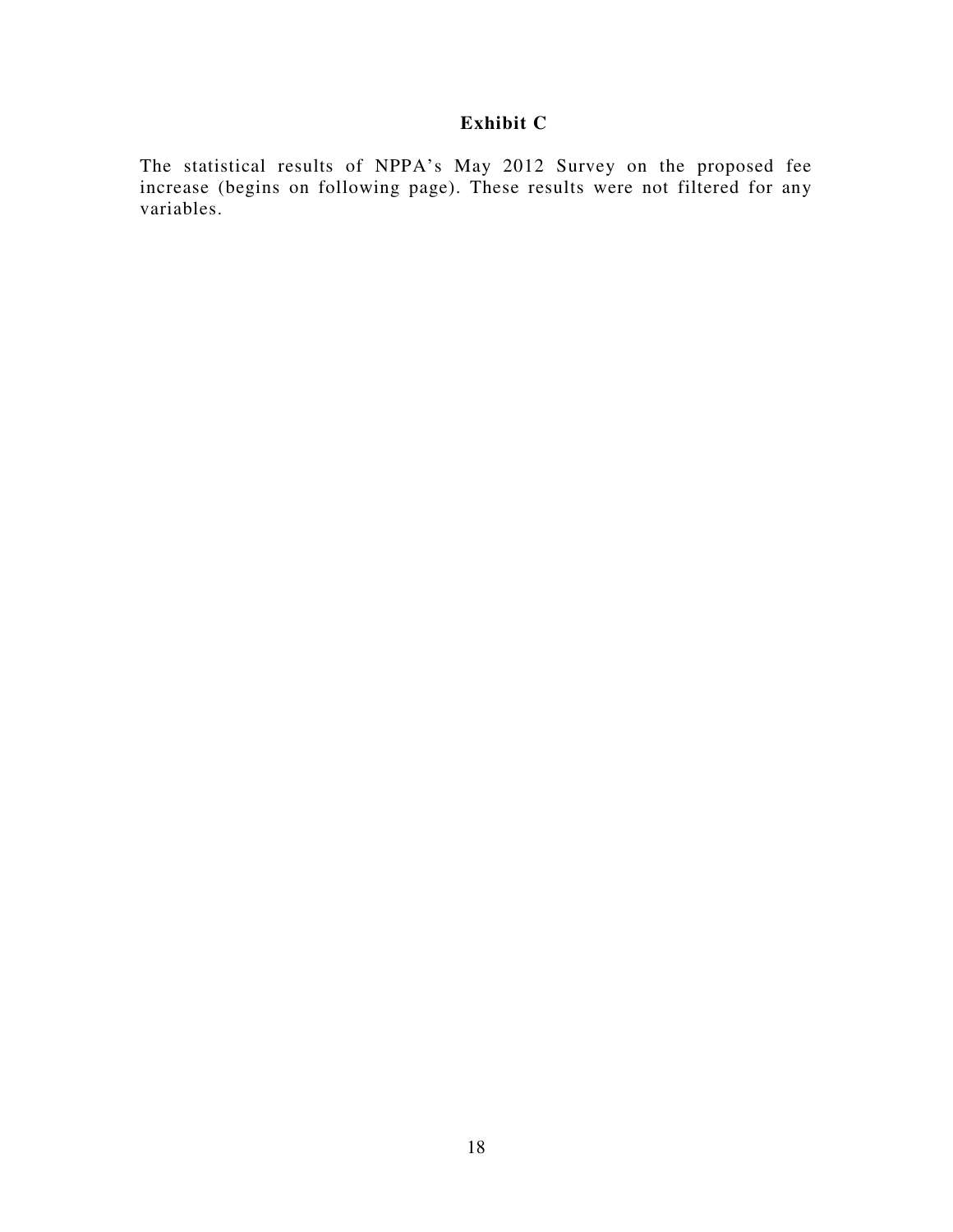

## **1. What type of professional photography do you typically shoot (please only include work that you get paid for):**

|                                                                                        | <b>Response</b><br><b>Percent</b> | <b>Response</b><br>Count |
|----------------------------------------------------------------------------------------|-----------------------------------|--------------------------|
| Editorial (photography for<br>publication, including news,<br>portraits, sports, etc.) | 75.2%                             | 449                      |
| Weddings and portraits for<br>consumers                                                | 33.0%                             | 197                      |
| Advertising                                                                            | 12.9%                             | 77                       |
| Corporate photography<br>(photography for corporate<br>marketing purposes)             | 26.1%                             | 156                      |
| I am not a professional<br>photographer                                                | 6.5%                              | 39                       |
| Other (please specify)                                                                 | 9.5%                              | 57                       |
|                                                                                        | answered question                 | 597                      |
|                                                                                        | skipped question                  | $\bf{0}$                 |

## **2. Are you an NPPA member?**

|     | Response<br>Percent | <b>Response</b><br>Count |
|-----|---------------------|--------------------------|
| yes | 66.2%               | 395                      |
| no  | 33.8%               | 202                      |
|     | answered question   | 597                      |
|     | skipped question    | $\bf{0}$                 |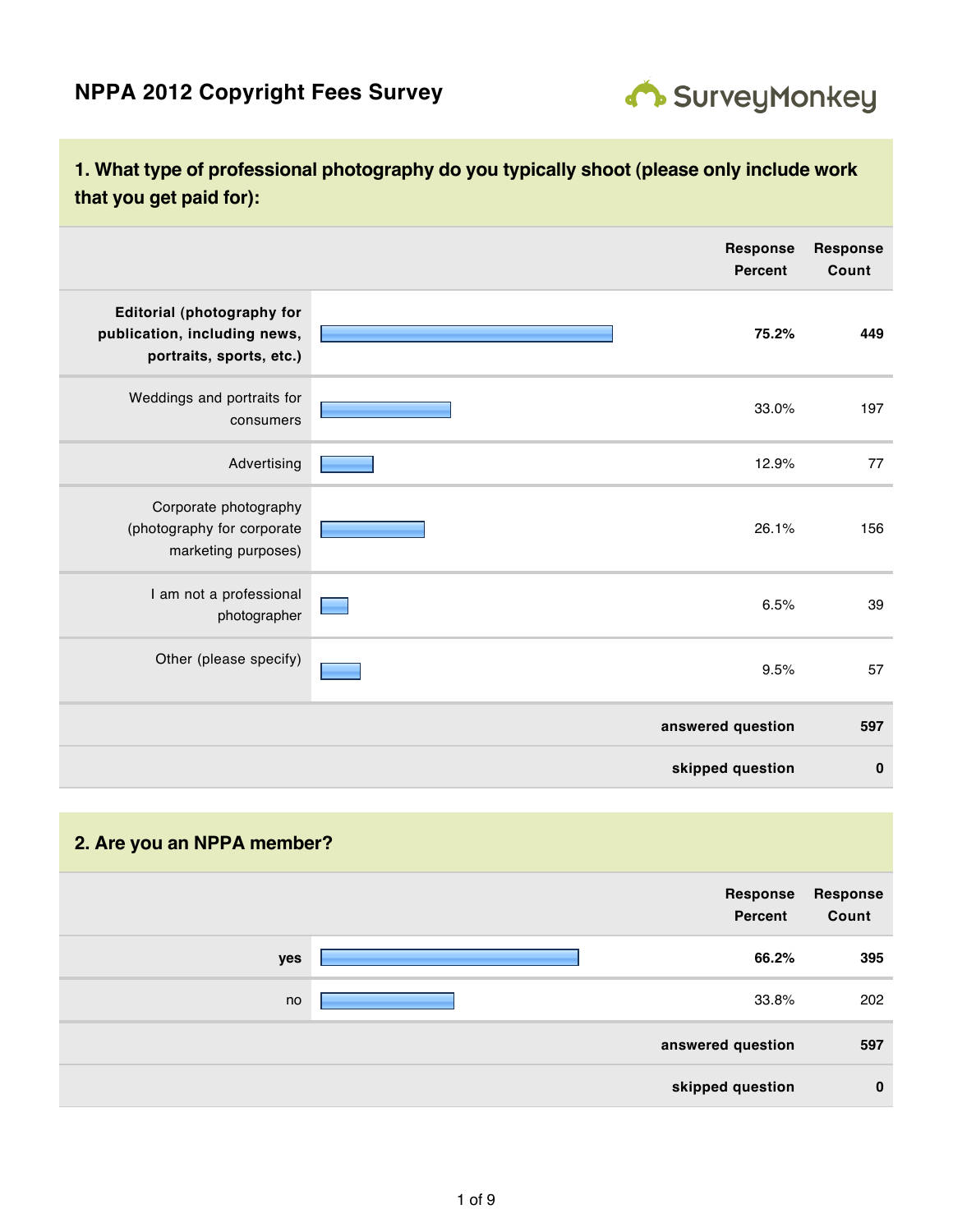# **3. Have you ever registered your images with the U.S. Copyright Office?**

|     | Response<br>Percent | Response<br>Count |
|-----|---------------------|-------------------|
| yes | 32.7%               | 195               |
| no  | 67.3%               | 402               |
|     | answered question   | 597               |
|     | skipped question    | $\bf{0}$          |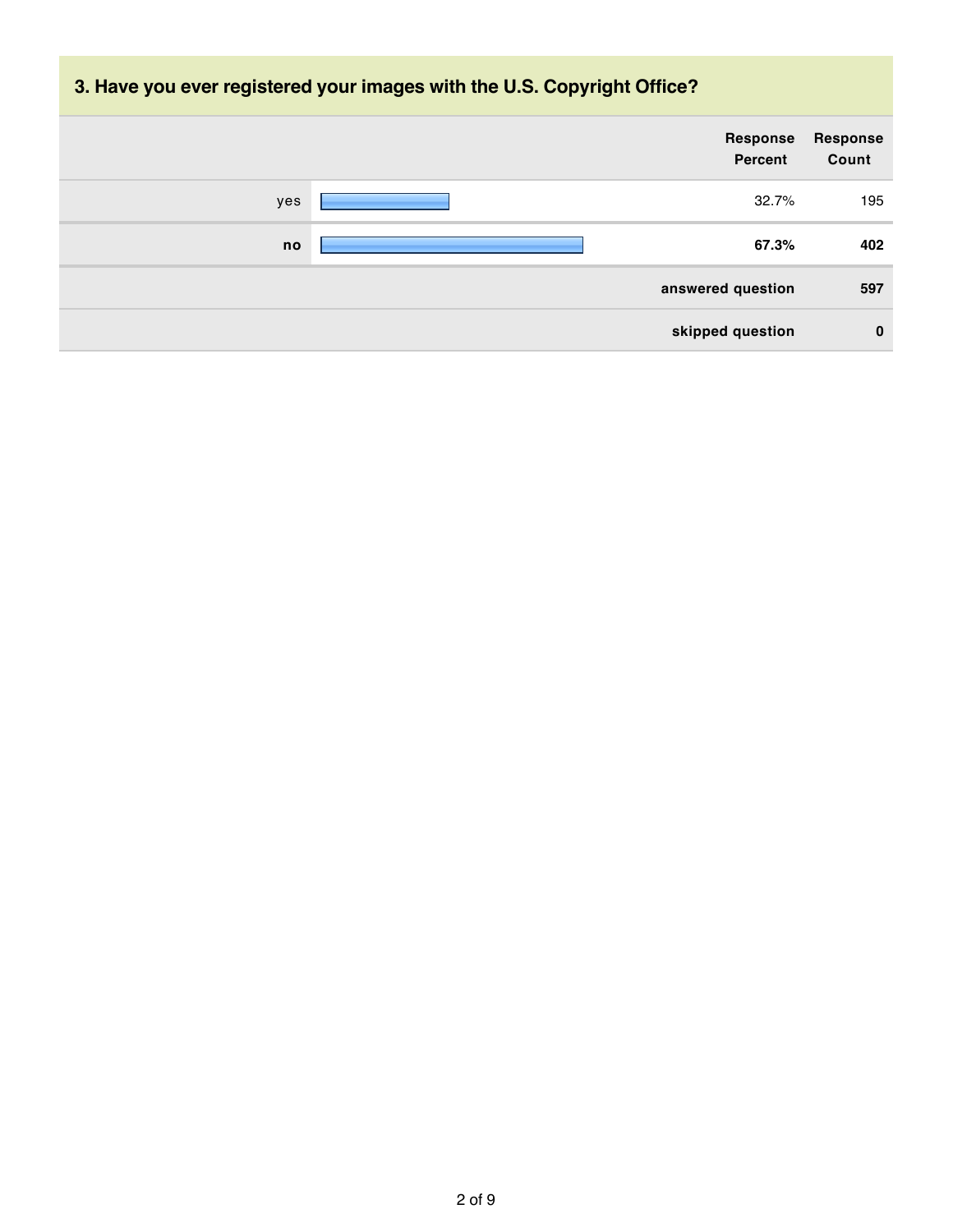# **4. If you have never registered the copyright to your image with the U.S. Copyright Office, why not? (check all that apply)**

|                                                                                                                   | <b>Response</b><br><b>Percent</b> | <b>Response</b><br>Count |
|-------------------------------------------------------------------------------------------------------------------|-----------------------------------|--------------------------|
| I don't retain the copyright to my<br>images                                                                      | 13.7%                             | 51                       |
| It's too complicated.                                                                                             | 36.7%                             | 136                      |
| I don't believe there is any benefit<br>to registering my copyright.                                              | 5.7%                              | 21                       |
| While I understand that there is<br>a benefit to registering my<br>copyright, the cost outweighs<br>that benefit. | 47.2%                             | 175                      |
| I have been advised not to.                                                                                       | E<br>2.2%                         | 8                        |
| It never occurred to me to do so.                                                                                 | 25.9%                             | 96                       |
| What is copyright registration?                                                                                   | 5.9%                              | 22                       |
| This question doesn't apply to me<br>because I have registered my<br>images.                                      | 3.0%<br>$\blacksquare$            | 11                       |
|                                                                                                                   | Other (please specify)            | 61                       |
|                                                                                                                   | answered question                 | 371                      |
|                                                                                                                   | skipped question                  | 226                      |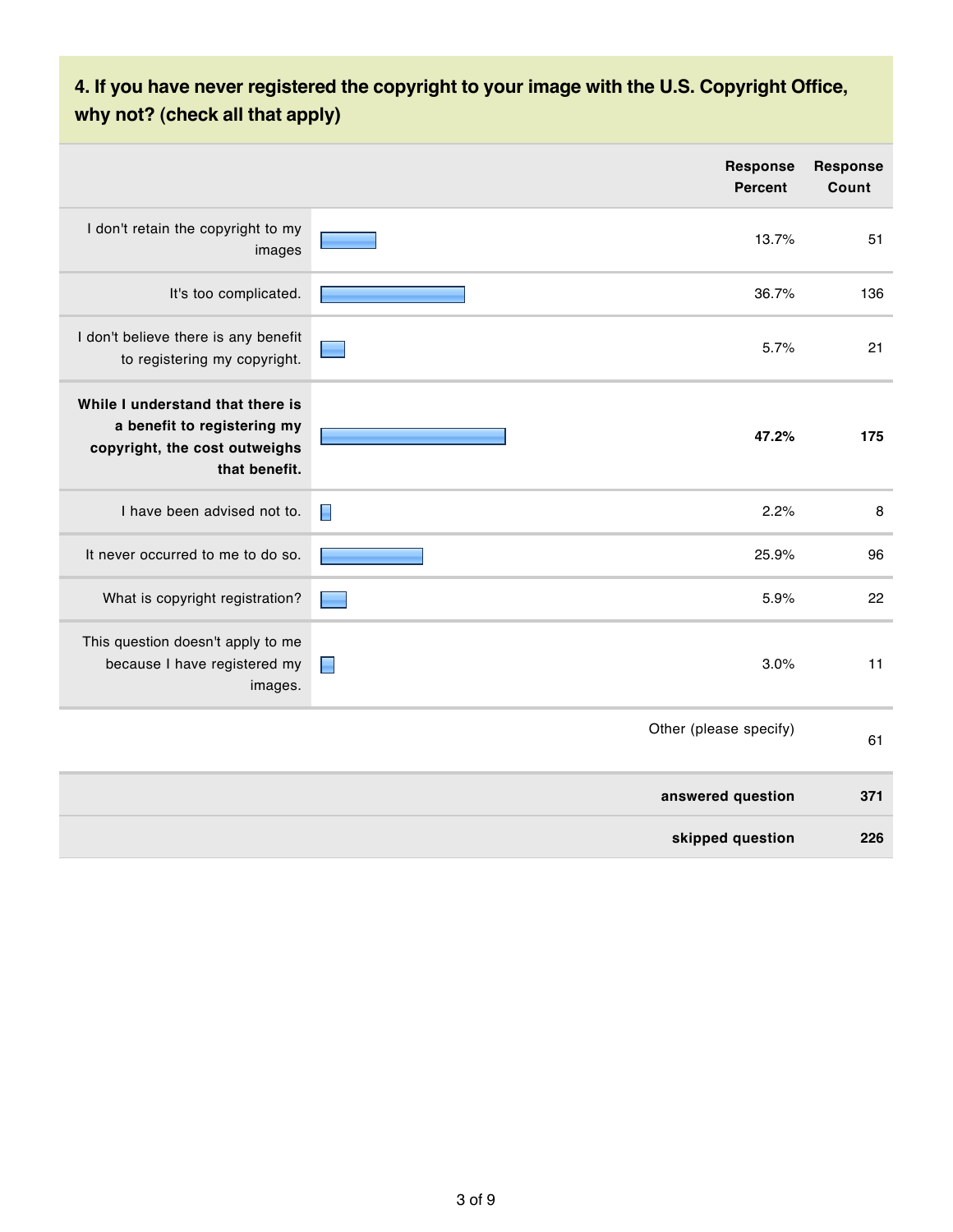# **5. If you have never registered the copyright to your image with the U.S. Copyright Office, what changes would make it more likely that you would register in the future?**

|                                                            |   | <b>Response</b><br><b>Percent</b> | <b>Response</b><br>Count  |
|------------------------------------------------------------|---|-----------------------------------|---------------------------|
| Higher fees                                                | I | 0.8%                              | $\ensuremath{\mathsf{3}}$ |
| Lower fees                                                 |   | 65.0%                             | 241                       |
| A subscription based registration<br>system                |   | 34.8%                             | 129                       |
| A simpler registration system                              |   | 71.4%                             | 265                       |
| Nothing would make me more likely<br>to register my images |   | 5.9%                              | 22                        |
|                                                            |   | Other (please specify)            | 25                        |
|                                                            |   | answered question                 | 371                       |
|                                                            |   | skipped question                  | 226                       |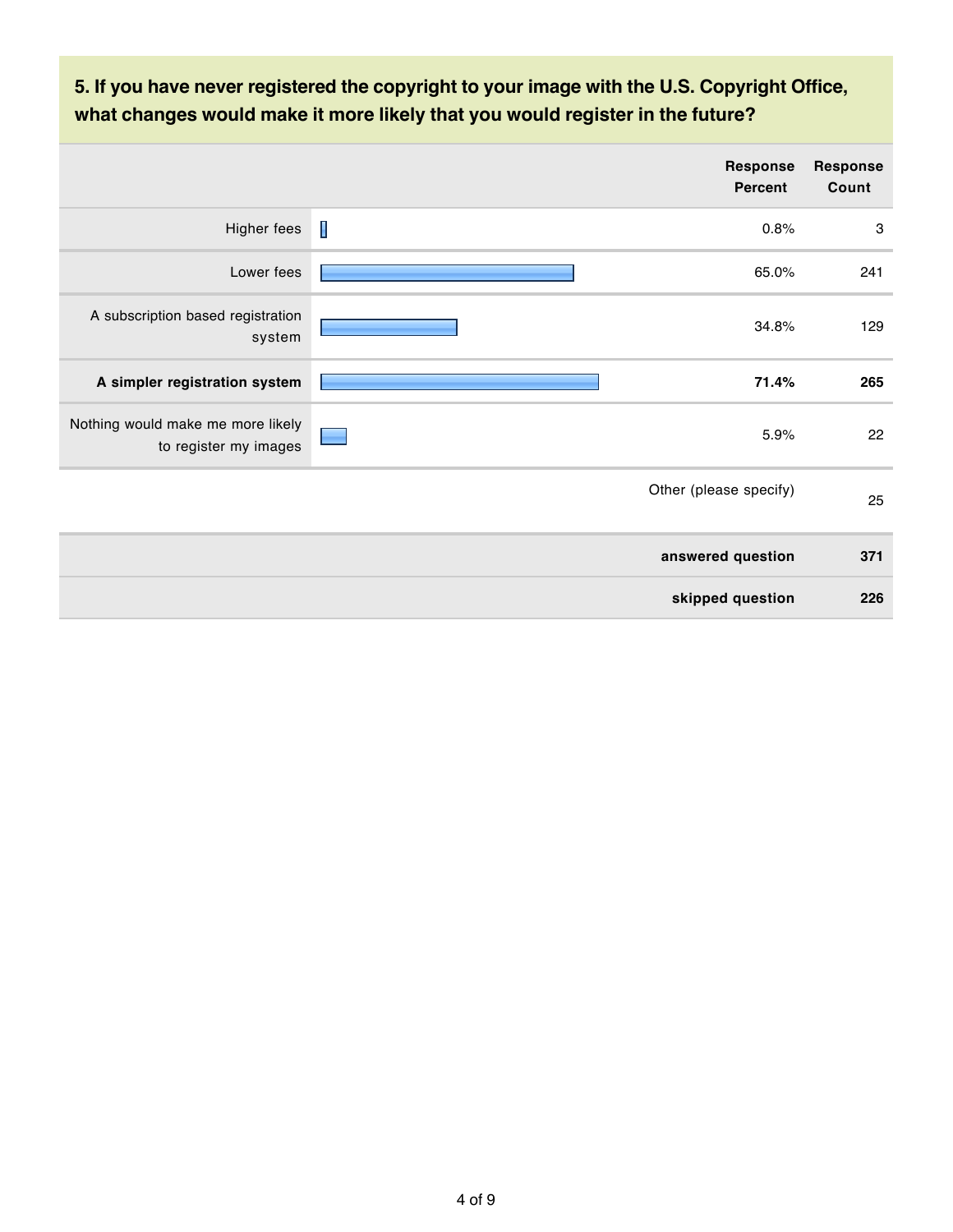# **6. If you register the copyright to your images with the U.S. Copyright Office, which method do you typically use? (check the one used more frequently)**

|                                                           |                | <b>Response</b><br>Percent | <b>Response</b><br>Count |
|-----------------------------------------------------------|----------------|----------------------------|--------------------------|
| group registration- electronic with<br>physical deposit   |                | 4.8%                       | 26                       |
| group registration- electronic with<br>electronic deposit |                | 28.3%                      | 153                      |
| group registration- paper                                 | $\blacksquare$ | 3.0%                       | $16$                     |
| registration of a single work-<br>electronic              |                | 5.0%                       | 27                       |
| registration of a single work- paper                      | $\blacksquare$ | 1.1%                       | $\,6\,$                  |
| n/a                                                       |                | 57.9%                      | 313                      |
|                                                           |                | Other (please specify)     | $\overline{7}$           |
|                                                           |                | answered question          | 541                      |
|                                                           |                | skipped question           | 56                       |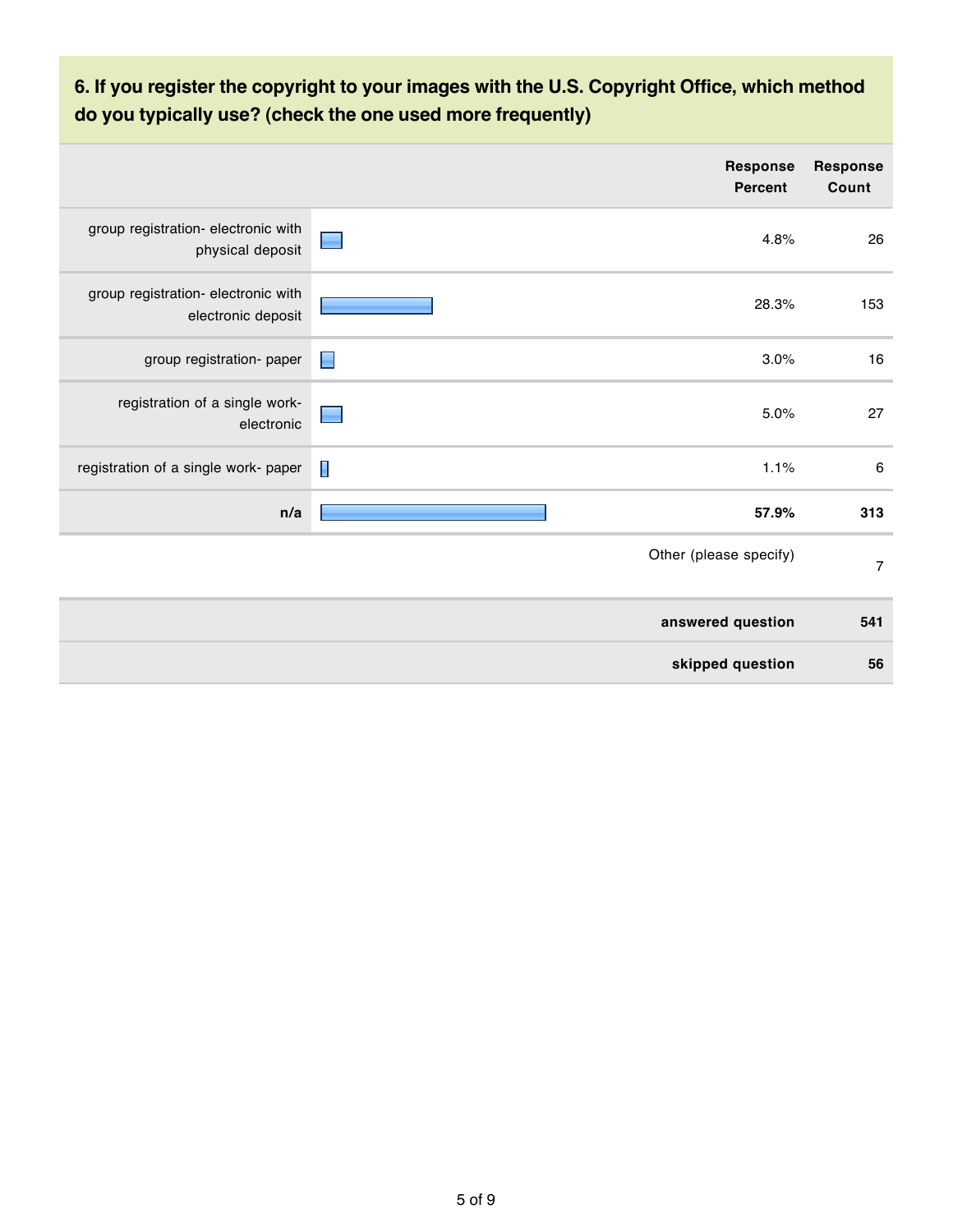# **7. If you register your images with the U.S. Copyright Office, are there any changes that would make you register more often?**

|                                                                                              | <b>Response</b><br>Percent | <b>Response</b><br>Count |
|----------------------------------------------------------------------------------------------|----------------------------|--------------------------|
| Higher fees                                                                                  | 0.2%                       | $\mathbf{1}$             |
| Lower fees                                                                                   | 33.6%                      | 182                      |
| A subscription based registration<br>system                                                  | 16.8%                      | 91                       |
| A simpler registration system                                                                | 31.2%                      | 169                      |
| Nothing would make me register<br>more often.                                                | $\Box$<br>1.5%             | $\bf 8$                  |
| Nothing would make me register<br>more often because I already<br>register all of my images. | 2.6%<br>$\blacksquare$     | 14                       |
| n/a                                                                                          | 49.9%                      | 270                      |
|                                                                                              | Other (please specify)     | 13                       |
|                                                                                              | answered question          | 541                      |
|                                                                                              | skipped question           | 56                       |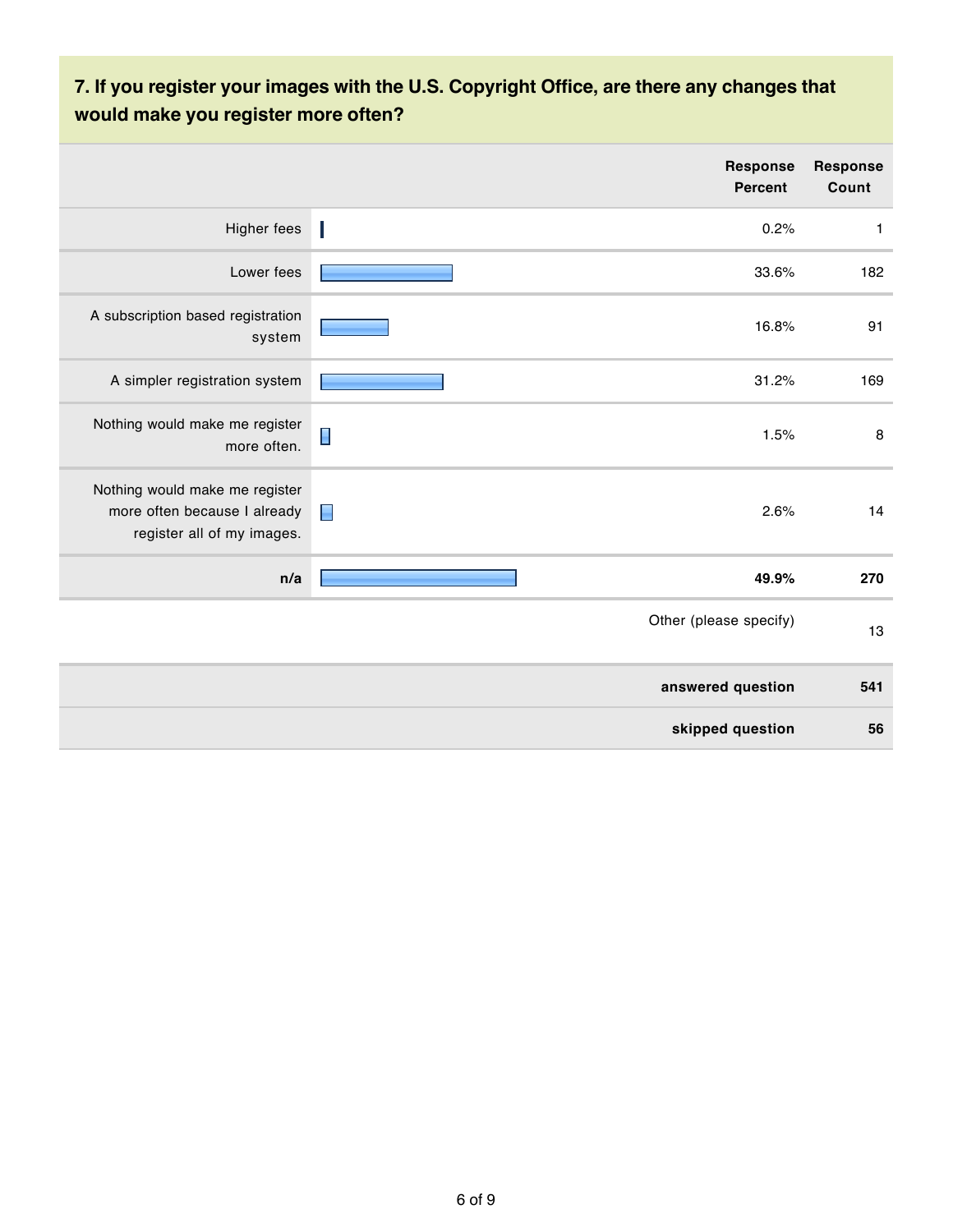**8. Electronic registration fees are set to rise from \$35 to \$45 for a "Basic" claim in an original work of authorship in a SINGLE work created by an author who is the claimant. How will this impact your registration habits?**

|                                                                                 | <b>Response</b><br>Percent | <b>Response</b><br>Count |
|---------------------------------------------------------------------------------|----------------------------|--------------------------|
| I don't expect it will change my<br>number/frequency of paper<br>registrations. | 13.5%                      | 69                       |
| I expect to register my images<br>more frequently regardless of the<br>change.  | П<br>1.8%                  | 9                        |
| I will register my images less<br>frequently.                                   | 53.6%                      | 275                      |
| I'm not sure.                                                                   | 31.2%                      | 160                      |
|                                                                                 | answered question          | 513                      |
|                                                                                 | skipped question           | 84                       |

**9. Electronic registration fees are set to rise from \$35 to \$65 for claims that are not "basic". Group registration of images will fall under this new category. How will this impact your registration habits?**

|                                                                                 | <b>Response</b><br>Percent | <b>Response</b><br>Count |
|---------------------------------------------------------------------------------|----------------------------|--------------------------|
| I don't expect it will change my<br>number/frequency of paper<br>registrations. | 8.8%                       | 45                       |
| I expect to register my images<br>more frequently regardless of the<br>change.  | П<br>1.8%                  | 9                        |
| I will register my images less<br>frequently.                                   | 63.2%                      | 324                      |
| I'm not sure.                                                                   | 26.3%                      | 135                      |
|                                                                                 | answered question          | 513                      |
|                                                                                 | skipped question           | 84                       |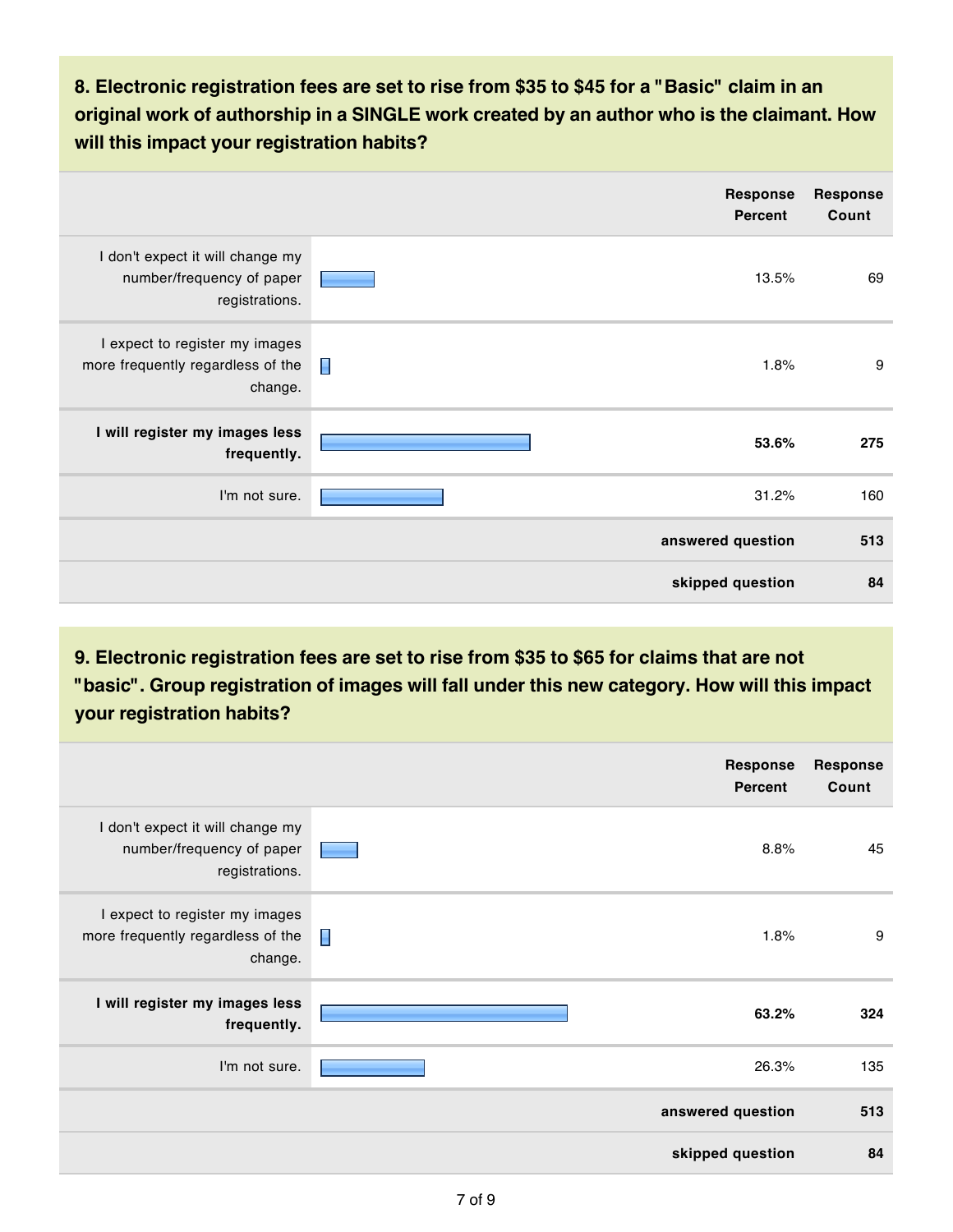# **10. Paper-based registrations are set to increase in cost from \$65 to \$100 for visual works. How do you think this will impact your registration habits?**

|                                                                                 | <b>Response</b><br><b>Percent</b> | <b>Response</b><br>Count |
|---------------------------------------------------------------------------------|-----------------------------------|--------------------------|
| I don't expect it will change my<br>number/frequency of paper<br>registrations. | 14.0%                             | 72                       |
| I will start registering electronically                                         | 15.4%                             | 79                       |
| I expect to register my images<br>more frequently regardless of the<br>change.  | Т<br>0.6%                         | 3                        |
| I will register my images less<br>frequently.                                   | 39.0%                             | 200                      |
| I'm not sure.                                                                   | 31.0%                             | 159                      |
|                                                                                 | answered question                 | 513                      |
|                                                                                 | skipped question                  | 84                       |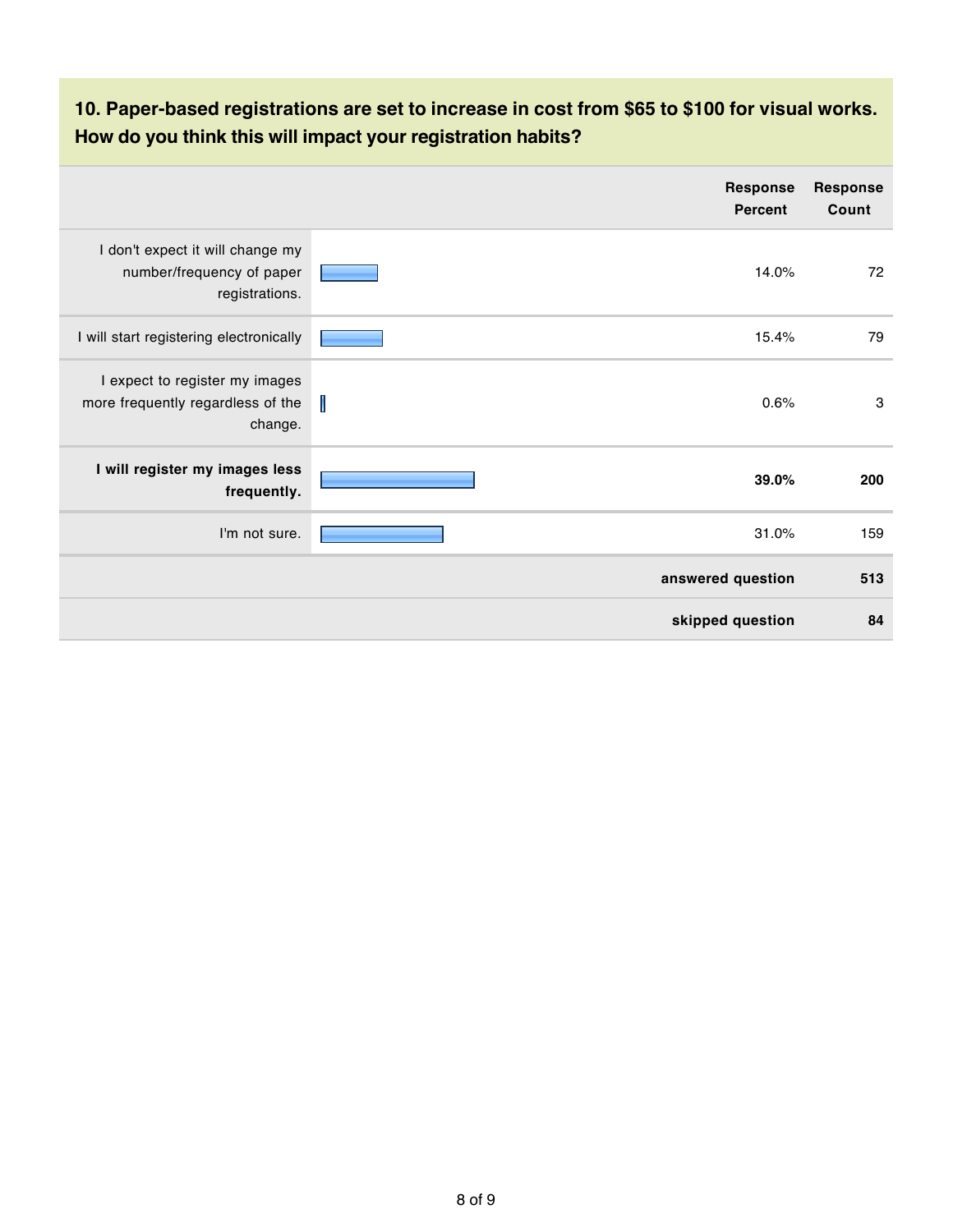**11. One of the stated goals of the Copyright Office is to encourage participation in the Nation's registration and recordation systems. If the Copyright Office started a subscription-based registration system (in which you paid an annual or monthly fee rather than a fee each time you registered) would you register your images more or less frequently?**

|                                                              | <b>Response</b><br><b>Percent</b> | <b>Response</b><br>Count |
|--------------------------------------------------------------|-----------------------------------|--------------------------|
| More frequently, as long as it<br>was less than \$500/year   | 67.4%                             | 346                      |
| More frequently, as long as it was<br>less than \$1000/ year | $\blacksquare$<br>1.4%            | 7                        |
| More frequently, as long as it was<br>less than \$1500/year  | I<br>0.4%                         | $\overline{c}$           |
| More frequently, as long as it was<br>less than \$2000/ year | I<br>0.6%                         | 3                        |
| It would not change my registration<br>habits                | 30.6%                             | 157                      |
|                                                              | answered question                 | 513                      |
|                                                              | skipped question                  | 84                       |

**12. Do you have any comments about the proposed fee increase you would like us to consider including in our official comments to the Copyright Office? If so, please enter them with your full name, city, profession and email address in the space provided below. [you may also submit your comments to the copyright office directly at http://www.copyright.gov/docs/newfees/comments/]**

|                   | <b>Response<br/>Count</b> |
|-------------------|---------------------------|
|                   | 122                       |
| answered question | 122                       |
| skipped question  | 475                       |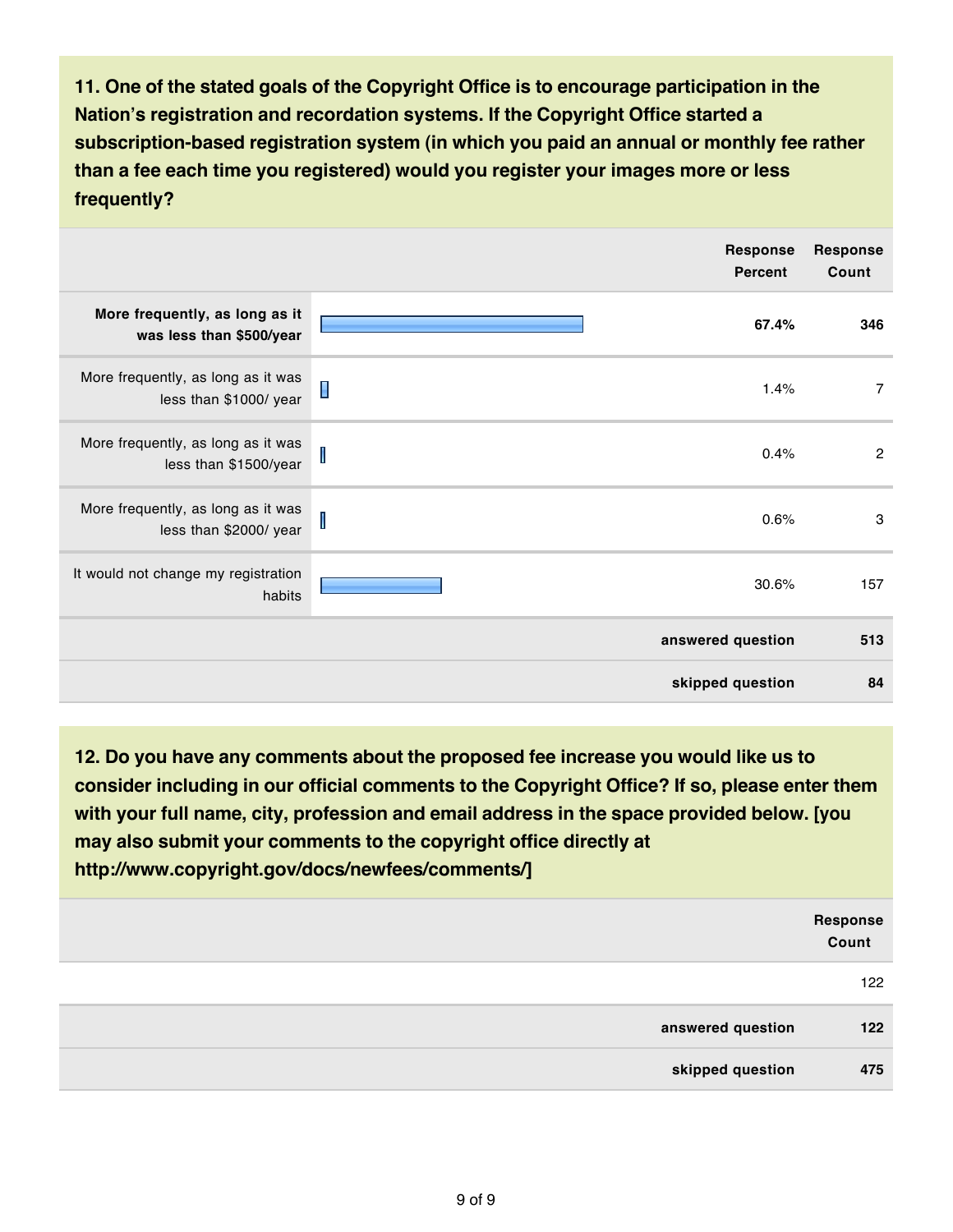## **Exhibit D**

The comments of over 100 respondents to NPPA's May 2012 Survey on the proposed copyright office fee changes (begins on following page). Respondents were given the option of writing additional comments.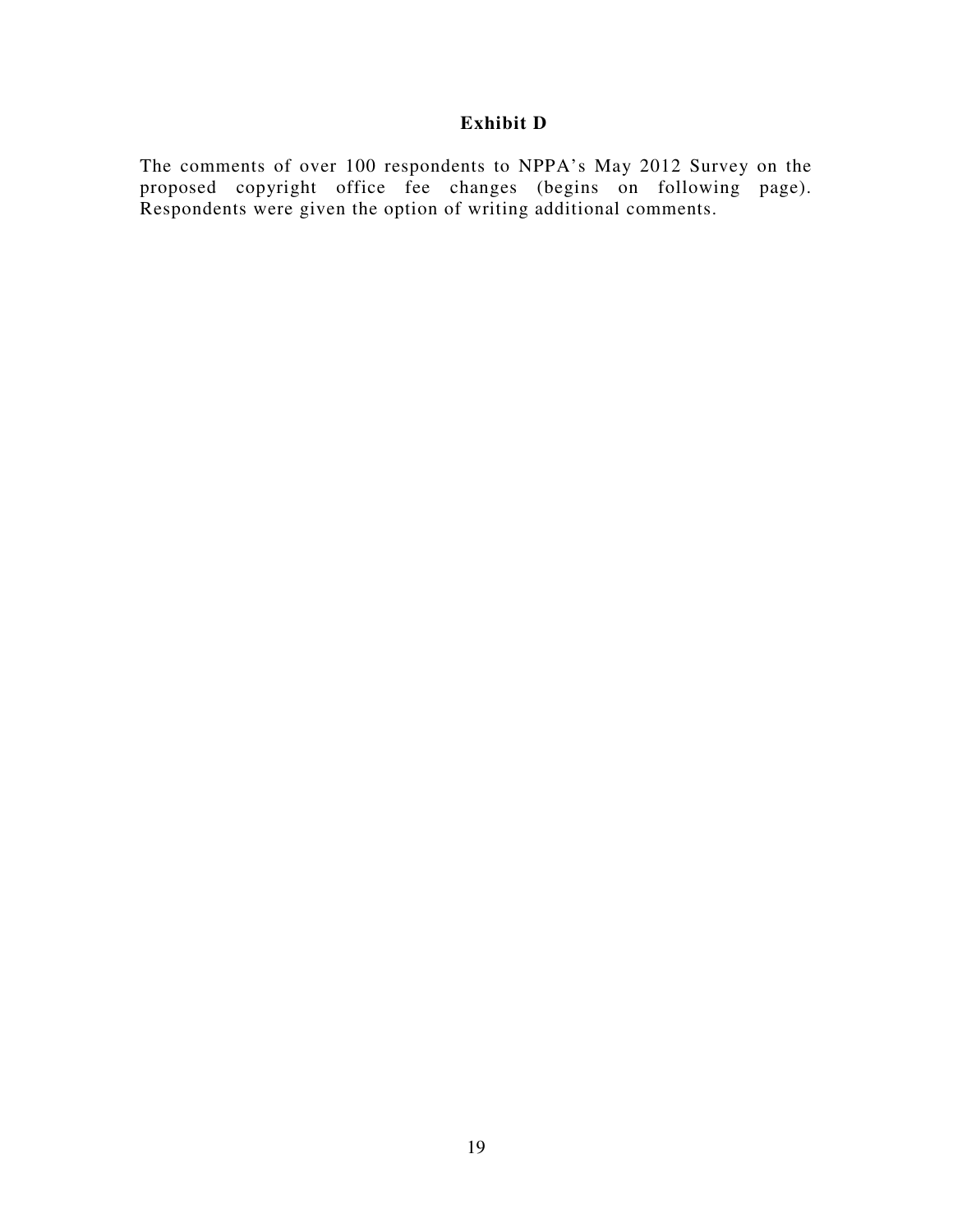

**Do you have any comments about the proposed fee increase you would like us to consider including in our official comments to the Copyright Office? If so, please enter them with your full name, city, profession and email address in the space provided below. [you may also submit your comments to the copyright office directly at http://www.copyright.gov/docs/newfees/comments/]**

|                   | <b>Response<br/>Count</b> |
|-------------------|---------------------------|
|                   | 122                       |
| answered question | 122                       |
| skipped question  | 475                       |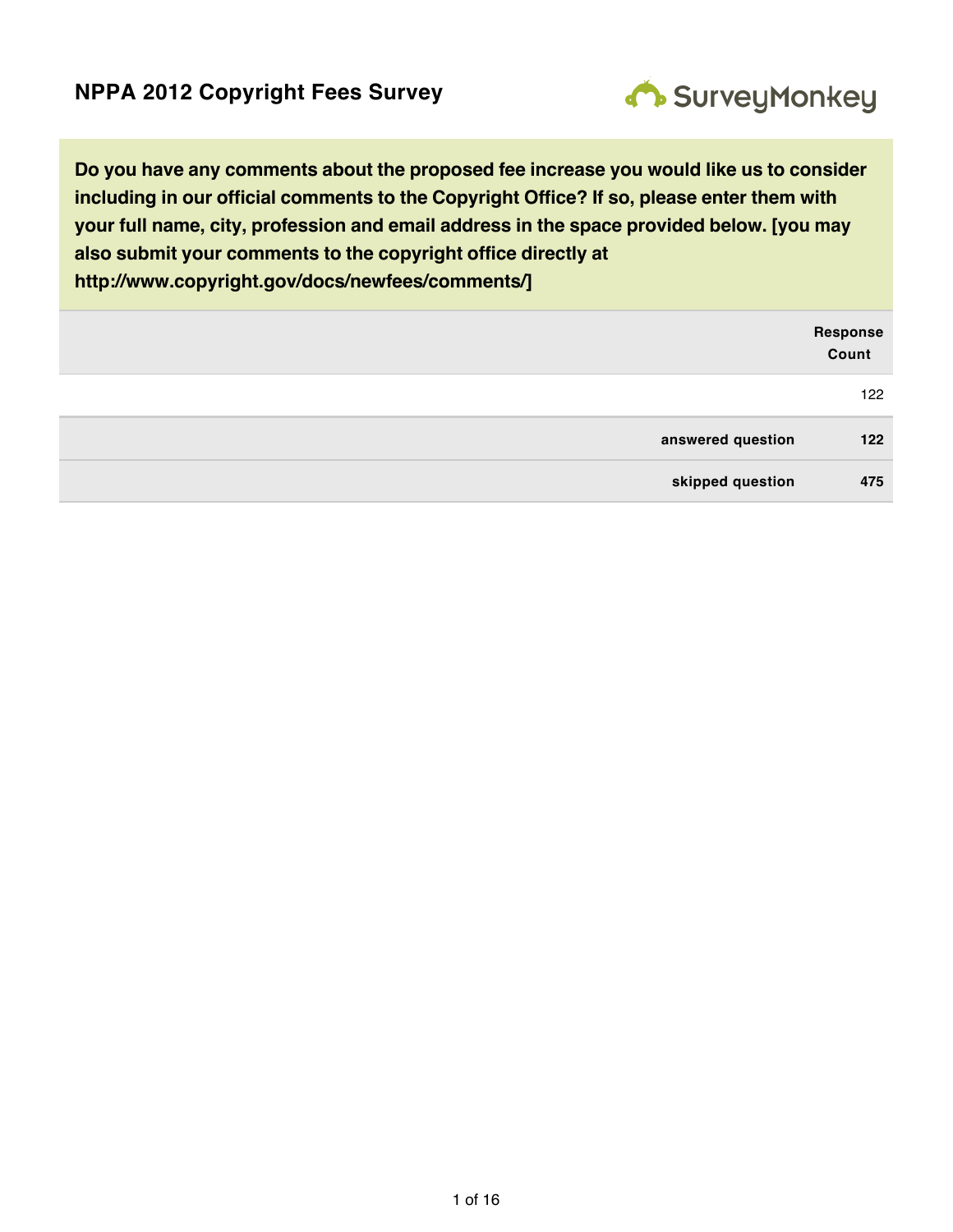| $\mathbf{1}$   | With the current tough economy, I think increased fees is ill advised.                                                                                                                                                                                                                                                                                                                                                                                                                                                                                                                                                                                                                                                                                                   | May 10, 2012 9:21 PM  |
|----------------|--------------------------------------------------------------------------------------------------------------------------------------------------------------------------------------------------------------------------------------------------------------------------------------------------------------------------------------------------------------------------------------------------------------------------------------------------------------------------------------------------------------------------------------------------------------------------------------------------------------------------------------------------------------------------------------------------------------------------------------------------------------------------|-----------------------|
| $\overline{c}$ | Copyright logo should be enforced and embraced so photographers can be paid<br>and credited like any other business, writer, artist, corporationbranding is<br>critical to support professional from iphone photographersand I shoot iphone<br>camerabut respect the industrywe all cook but we are not all chefs!                                                                                                                                                                                                                                                                                                                                                                                                                                                       | May 10, 2012 8:28 PM  |
| $\mathbf{3}$   | What are we supposed to do when we have thousands of images yet to register,<br>the new fees will create a burden                                                                                                                                                                                                                                                                                                                                                                                                                                                                                                                                                                                                                                                        | May 10, 2012 10:14 AM |
| $\overline{4}$ | It shouldn't cost more.                                                                                                                                                                                                                                                                                                                                                                                                                                                                                                                                                                                                                                                                                                                                                  | May 9, 2012 4:48 PM   |
| 5              | It is so difficult to use the current system, if there is a price increase, please fix<br>the system so it works properly.                                                                                                                                                                                                                                                                                                                                                                                                                                                                                                                                                                                                                                               | May 9, 2012 9:30 AM   |
| 6              | I would love to register my images with the Copyright Office. The professional<br>photography industry has taken a very hard hit over the last 5 years. I am among<br>the photojournalists (a company employee for 21 years) that has recently been<br>laid off. Even a \$35 per image fee is not affordable to me. I would certainly not<br>be able to register my work at \$65 per image. This is not the time or place to<br>extract income from artists. There is already too much loss of income and loss of<br>employment in our industry. Laura Mueller, Charlotte, NC. Photographer - Self<br>Employed. lauramueller@windstream.net                                                                                                                              | May 9, 2012 5:39 AM   |
| $\overline{7}$ | Is the Copyright Office raising fees for word-based documents? If not, why not?                                                                                                                                                                                                                                                                                                                                                                                                                                                                                                                                                                                                                                                                                          | May 8, 2012 1:48 PM   |
| 8              | if one uses electronic registrations that had some automated features it should<br>cost less, maybe a one time start up charge to help changing over and then a<br>lower yearly fee.                                                                                                                                                                                                                                                                                                                                                                                                                                                                                                                                                                                     | May 8, 2012 11:18 AM  |
| 9              | Image theft on the internet is rampant & on the rise. Pro photographers are<br>getting paid much less frequently or for lower rates than ever before. You want<br>to encourage copyright protection. An almost 100% increase in fees is the<br>wrong way to go. The copy right office should automate image copyrights &<br>reduce the fees for electronic image submission especially when large numbers<br>of images are submitted. I shoot daily & can't afford to register new images in a<br>timely fashion & will not be protected. I will submit images on semi-annual basis<br>exposing me to lack of adequate legal protection if theft occurs. Adam Ebihara<br>Gelfand New York, NY 10025 Semi-professional Documentary Photographer<br>adam.ebihara@gmail.com | May 8, 2012 8:11 AM   |
| 10             | Doubling the fee for online registration seems excessive for a system which<br>relies on computers rather than waged humans to do the work.                                                                                                                                                                                                                                                                                                                                                                                                                                                                                                                                                                                                                              | May 8, 2012 3:44 AM   |
| 11             | If the fees are raised, I will register zero images. Unrealistic way to increase<br>revenue. No. No. No. Look elswhere (within) to eliminate waste and duplication.<br>Will increase income of attorneys and hurt struggling freelancers who are<br>already being squeezed out. A visual record of our Nation is priceless. Important<br>bits of daily history will be lost forever. Whatever happened to the paperwork<br>reduction act. Anyone recall that?                                                                                                                                                                                                                                                                                                            | May 8, 2012 12:59 AM  |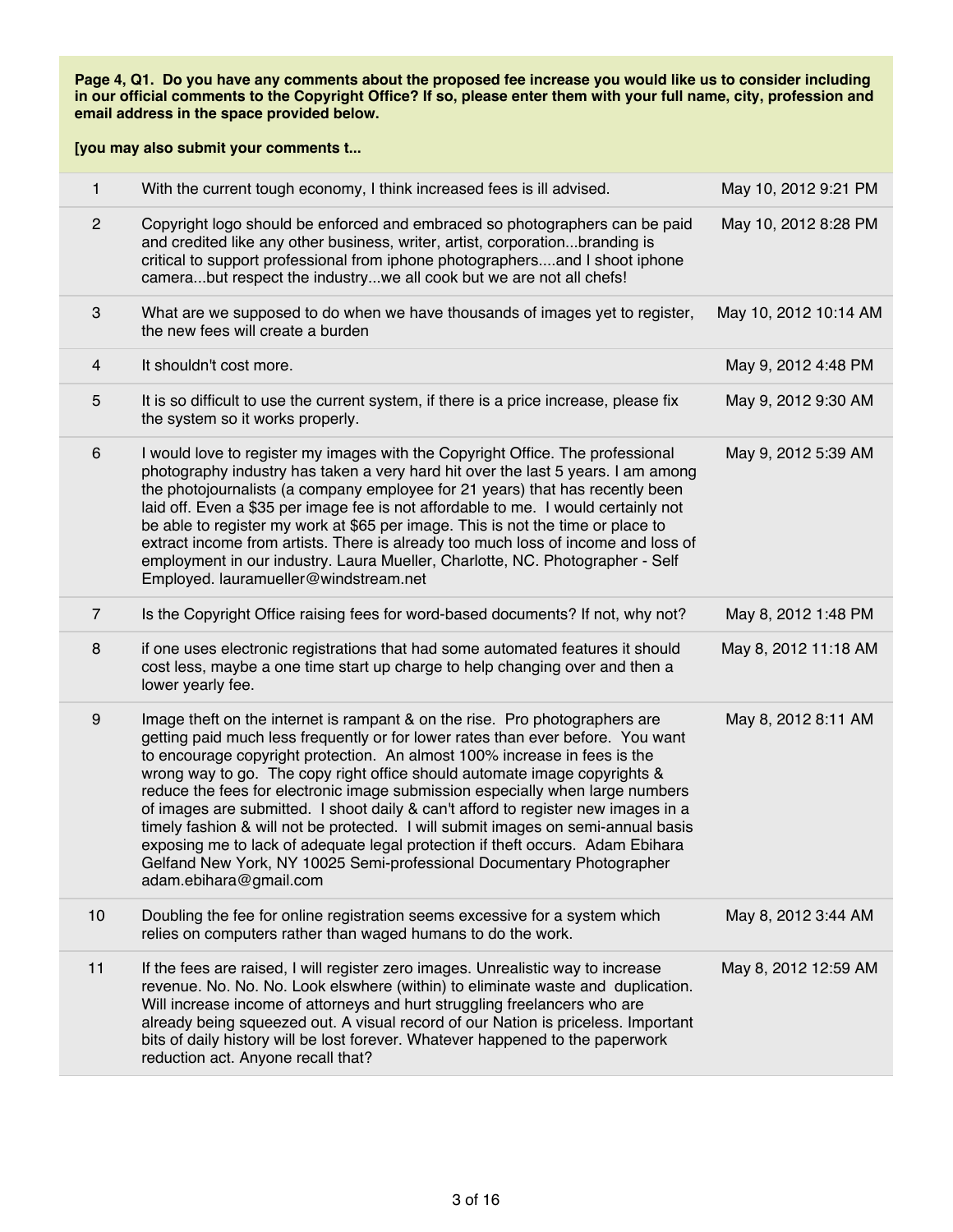**[you may also submit your comments t...**

12 The value of the service that the Copyright Office provides is very valuable and an increase in fees, in my opinion, is justified but I think improvement for group registrations would further warrant such an increase in fees. With the increasing abilities of cameras to take many pictures and the bandwidth of the Internet to transmit many images, improving the group registration process and system would be helpful. I am participating in the pilot program to include contents titles on group registrations of published photos. I would like to see an automated system that would give photographers the option to directly batch upload individual photos and to implement a system that could automatically list the contents titles for each of those individual photos that were part of a particular batch upload. Currently, I am able to only upload many photos at once if they are zipped in a folder. If a automated system was able to unzip the folder upon deposit to extract and include contents titles on the registration, that would be another way to go about it. I know that under current procedure the application is finalized before deposit so when and how to add contents titles automatically could be achieved in several ways. For instance, once could have the files for a particular registration prepared in a folder or set of folders so that the contents titles could be also "batch uploaded" or more like "batch extracted" from the set of folder(s) while preparing the application using Eco. Flickr and other online photo services allow for batch uploading of many individual photographs. A great feature of Flickr is that it will extract the title, description and keywords from the metadata of photographs that have those metadata fields completed and automatically use that metadata to fill in the corresponding fields upon upload. This would be a very useful feature to allow photographers and registrants of other media to choose to enable when creating a registration. I am concerned about the definition of a single work registration not covering group registrations of multiple photographs so that instead of the proposed \$45 fee, photographers that want to register numerous photographs will have to pay the \$65 fee for "All other claims". There has already been discrepancy in the courts over the validity of individual photographs qualifying for statutory damages in infringements. I am counting on you to work to solidify a process for batch registering groups of photos so that they will hold up in courts as individual works, which for me, they are. This includes, in my opinion, clarifying the procedure with legislators so that statues and the process for registration leave little room for interpretation. I think this would be helpful to registrants of other media that provide photographs of that media for registration, such as paintings. That being said, although the current fee of \$35 keeps me selective in my registrations in groupings and timing, I respect and appreciate the value of the service that you provide. To conclude, I propose having a fee of \$50 but implementing the technology, procedures and policy to smooth the process for batch uploading and group registration of photographs with an automated system to extract and list the contents titles on the application or at least off this as an option. I would also propose charging a base fee of \$50 and perhaps \$1 per page for registrations with many deposits and contents titles to cover cost of printing and mailing additional pages. Sincerely, David Oppenheimer -- David Oppenheimer Concert Photos Magazine Performance Impressions, LLC Surpass Marketing, LLC P.O. Box 8105 Asheville, NC 28814 USA (828) 273-9339 dave@performanceimpressions.com www.performanceimpressions.com www.surpassmarketing.com www.concertphotosmagazine.com

May 7, 2012 10:47 PM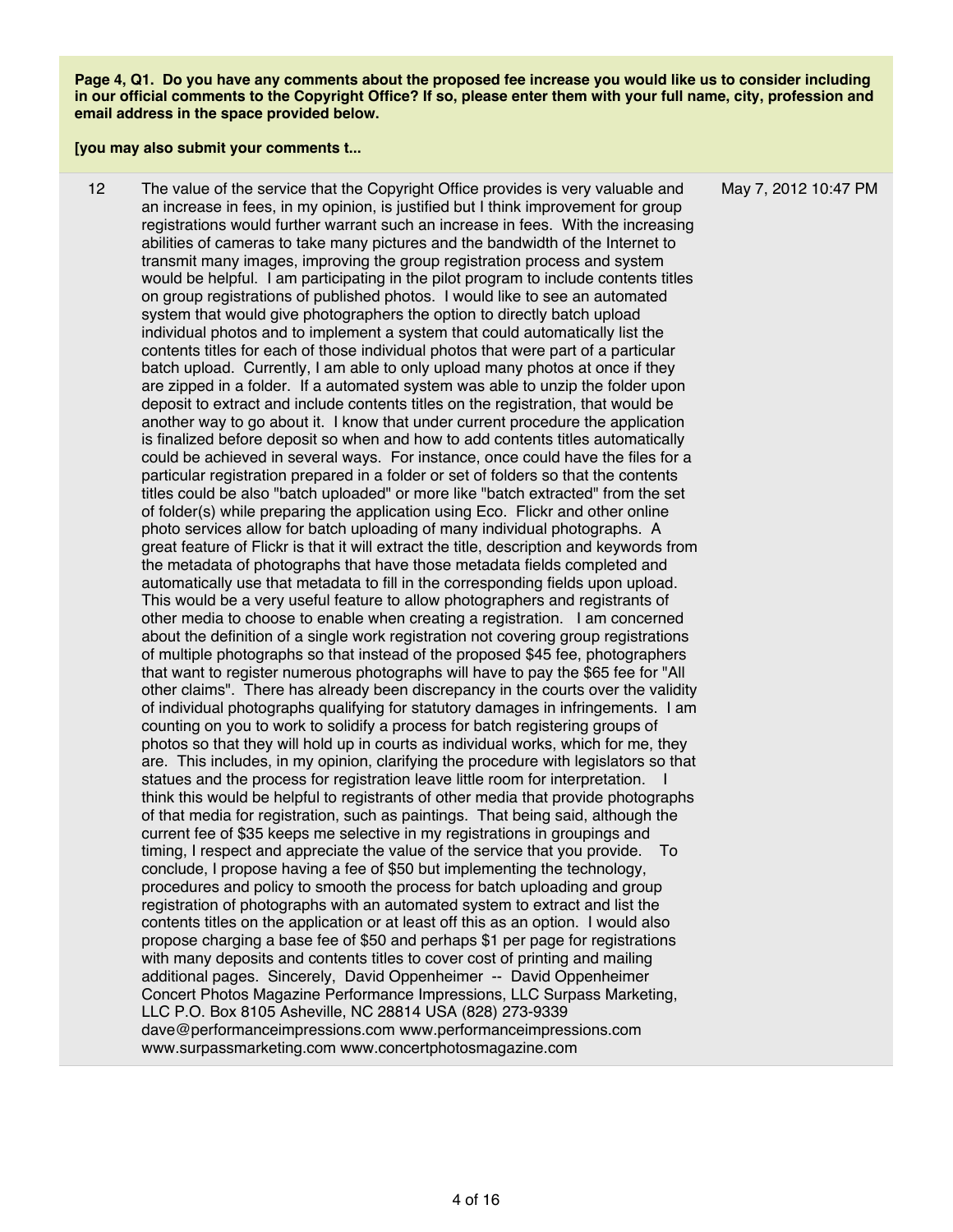| 13 | We need a much clearer definition of "group" and "work." Is a collection of<br>photos such as "April 2012 unpublished photographs by Robert Smith" a work?<br>or a group? Under existing rules, we can electronically register this collection for<br>a \$35 fee. If that is a "work" and increases to \$45, there would be little impact to<br>me. If that jumps to \$65, the increase is too large. I will register less frequently,<br>with larger collections. Either way, I will register the same number of images.                                                                                                                 | May 7, 2012 9:40 PM  |
|----|-------------------------------------------------------------------------------------------------------------------------------------------------------------------------------------------------------------------------------------------------------------------------------------------------------------------------------------------------------------------------------------------------------------------------------------------------------------------------------------------------------------------------------------------------------------------------------------------------------------------------------------------|----------------------|
| 14 | I think authorship of one work should mean one group not just a single image.                                                                                                                                                                                                                                                                                                                                                                                                                                                                                                                                                             | May 7, 2012 11:53 AM |
| 15 | I wouldn't be able to afford to register my personal images, even at the lowest<br>amount here.                                                                                                                                                                                                                                                                                                                                                                                                                                                                                                                                           | May 7, 2012 10:48 AM |
| 16 | as long as its less then 300 a year for group,                                                                                                                                                                                                                                                                                                                                                                                                                                                                                                                                                                                            | May 7, 2012 10:23 AM |
| 17 | We have to pay more now because, there is much more infringement due to the<br>internet. With almost 10 years of war in the middle east, Why not further destroy<br>the rights and resources of artists?                                                                                                                                                                                                                                                                                                                                                                                                                                  | May 7, 2012 10:10 AM |
| 18 | The process should be as simple and as inexpensive as possible. Ann Arbor<br>Miller, Fargo, North Dakota, photographer + visual storyteller,<br>annarbormiller@gmail.com                                                                                                                                                                                                                                                                                                                                                                                                                                                                  | May 7, 2012 8:13 AM  |
| 19 | I had never thought to pursue federal copyright protection of my photographic<br>images, but have been better educated through this process and now am<br>interested in pursuing this option. Unfortunately, the high level of fees would<br>preclude my participation at this point. I would be very interested in the idea of a<br>subscription based rate, and believe myself and many more of our small town<br>style photographers would be more apt to take advantage of such affordable<br>copyright protection . Wendy Pearce Nelson Colorado Springs Colorado Private<br>sector portrait photographer wpn@bluefoxphotography.com | May 7, 2012 7:21 AM  |
| 20 | Photographers can't afford these high fees, may this accessible. For the people,<br>of the people, by the people.                                                                                                                                                                                                                                                                                                                                                                                                                                                                                                                         | May 7, 2012 5:05 AM  |
| 21 | If you want to encourage participation, why are you raising the rates?                                                                                                                                                                                                                                                                                                                                                                                                                                                                                                                                                                    | May 6, 2012 7:31 PM  |
| 22 | Photography is very expensive as it is. More Government fees just make it<br>harder to earn a living. So much for Job creation if the Gov. just charges more<br>fees!! Carol Schurtz, Lauderhill, Fl., retired nurse, Photomermaid @gmail.com                                                                                                                                                                                                                                                                                                                                                                                             | May 6, 2012 6:09 PM  |
| 23 | Creatives in general are already over burdened with paperwork, taxes and LOW<br>payso this entire discussion and proposal irritates me.                                                                                                                                                                                                                                                                                                                                                                                                                                                                                                   | May 6, 2012 5:24 PM  |
| 24 | I have just started to use the system as I move from amateur to professional<br>photographer. This proposed increase is simply another burden on a stretched<br>start up budget and will discourage registration of copyright by all but the most<br>savvy and successful photographers. In my opinion, increases discourage any<br>activity not encourage it. I will save up as many images as possible forva single<br>filing in order to achieve the best possible return on my hard earned dollar. A<br>more modest increase of say \$5 for the original filing option would be far more                                              | May 6, 2012 3:30 PM  |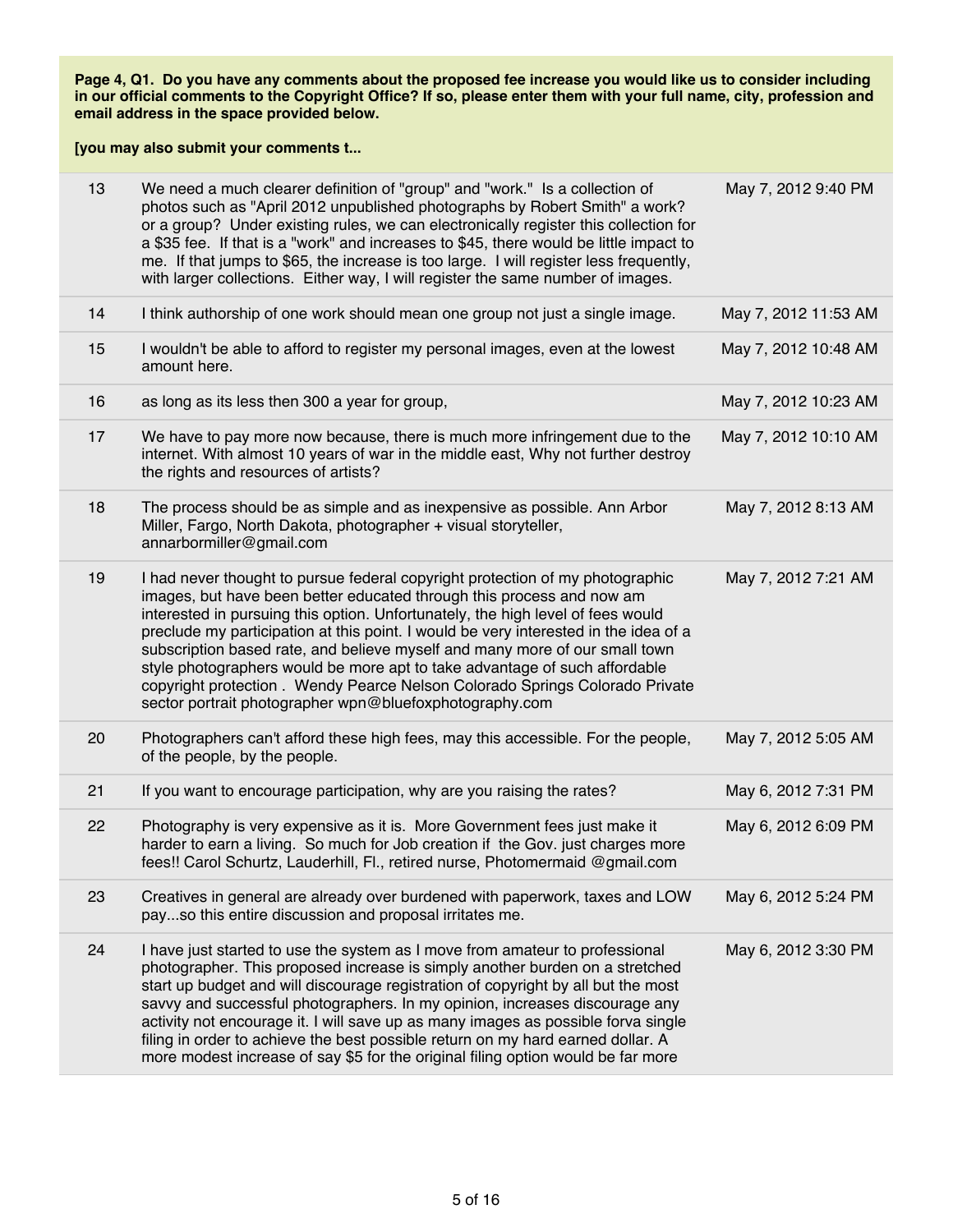|    | equitable. Please reconsider what is a huge increase for uncertain benefit.                                                                                                                                                                                                                                                                                                                                                                                                                                                               |                      |
|----|-------------------------------------------------------------------------------------------------------------------------------------------------------------------------------------------------------------------------------------------------------------------------------------------------------------------------------------------------------------------------------------------------------------------------------------------------------------------------------------------------------------------------------------------|----------------------|
| 25 | Making it more expensive for people to protect their images is a really stupid<br>idea.                                                                                                                                                                                                                                                                                                                                                                                                                                                   | May 6, 2012 3:28 PM  |
| 26 | Not sure how raising the fee has any benifits for me. I want to register my<br>photographs, but honestly if it is going to cost me more money to do so, there is<br>less of a chance of me doing this.                                                                                                                                                                                                                                                                                                                                    | May 6, 2012 3:23 PM  |
| 27 | just another increase that doesn't have any basis to justify itself and makes it<br>harder for "us" to continue with integrity and basic rights of protection                                                                                                                                                                                                                                                                                                                                                                             | May 6, 2012 1:22 PM  |
| 28 | Due to the increase in Internet piracy of original images, it is even more<br>important than ever to keep individual copyrights these days. Please do all that<br>you can to retain copyright of images in the realm of affordability, with<br>convenience of registration. And above all, do not raise rates.                                                                                                                                                                                                                            | May 6, 2012 12:22 PM |
| 29 | I don't understand how raising fees encourages participation in the nation's<br>registration and recordation systems. In fact, it discourages it. I really don't see<br>any justification in costs to raise these fees at all, and certainly this much.                                                                                                                                                                                                                                                                                   | May 6, 2012 11:36 AM |
| 30 | A rise in prices would mean that less people register their work, adding to the<br>many problems photographers already have. Higher prices would affect our<br>industry in a negative way, leading to more copyright infringement of images that<br>have already been copy righted. Struggling professionals would have more<br>trouble copyrighting their images.                                                                                                                                                                        | May 6, 2012 8:32 AM  |
| 31 | It is hard enough in today's world and economy to make a living being a<br>professional photographer. Everyone has their hand out to take money, when<br>less money is being made. Now, to have the copyright office wanting to dig their<br>hand deeper into the pockets as well, it is just too much. The Copyright office is<br>supposed to be their helping, protecting, and governing. Not taking more<br>money, helping to further cause financial hardship on photographers whose<br>career is in demise due to financial strains. | May 6, 2012 7:01 AM  |
| 32 | The proposed increase will hurt new studios starting out. Typically our prices are<br>lower than the more established studios, but we still need (and have the right) to<br>be able to protect our images just like they do without going broke trying to do<br>SO.                                                                                                                                                                                                                                                                       | May 6, 2012 4:17 AM  |
| 33 | For new photographer who is just out of school and has no extra cash there is no<br>room to spare and I want to protect my one of a kind shots. I have just added<br>copy rite into my budget but if it goes up in price then I will have to forget it.                                                                                                                                                                                                                                                                                   | May 5, 2012 8:05 PM  |
| 34 | In an age where stealing of images has become nearly a standard practice<br>through the internet, copyright becomes more important. The current system is<br>so complicated, and wordy, just reading the form is a 'project'. But it becomes a<br>necessary project considering the dire attitude toward the 'free' use of images. I<br>have my own 25 year archive, as well as that of my father's, with 60 years of<br>images, to 'protect'. A system that is as simplified as possible would be                                        | May 5, 2012 6:48 PM  |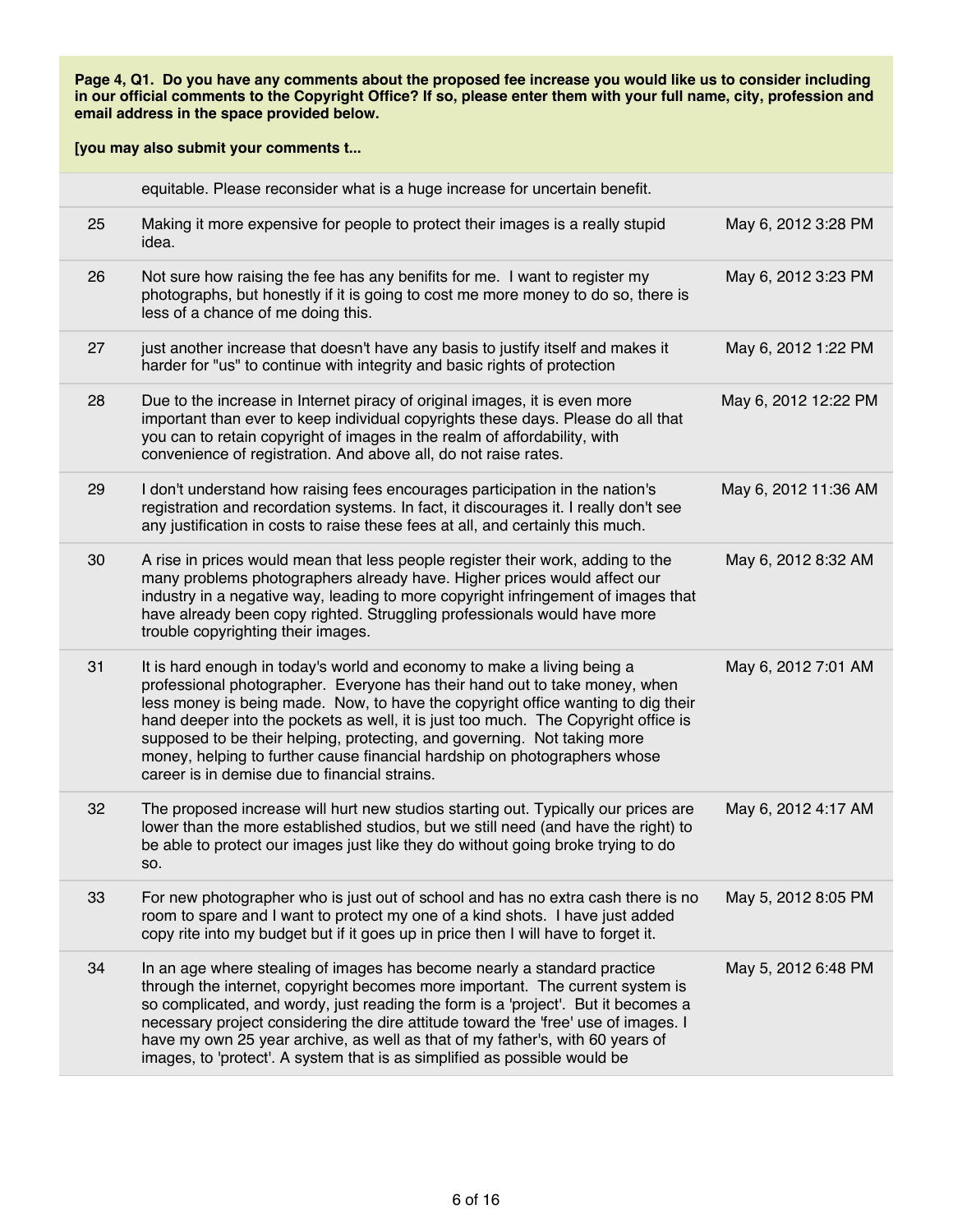|    | appreciated. Maria Chandoha Valentino MCV Photo 48 W 21st St NYC, NY<br>10010                                                                                                                                                                                                                                                                                                                                                                                                                                                       |                      |
|----|-------------------------------------------------------------------------------------------------------------------------------------------------------------------------------------------------------------------------------------------------------------------------------------------------------------------------------------------------------------------------------------------------------------------------------------------------------------------------------------------------------------------------------------|----------------------|
| 35 | n/a                                                                                                                                                                                                                                                                                                                                                                                                                                                                                                                                 | May 5, 2012 2:20 PM  |
| 36 | Many photographers can not afford the increase and to keep their standard<br>registration process going - you'll see people go from monthly to bi-monthly<br>which could hurt them in the process. Making things more difficult to register<br>copyrights is not the answer, it's not cost effective for many to register their<br>images now and this will make it worse. Subscription fees for an entire year so<br>someone like myself can register frequently without having to pay each time (say<br>each week) would be best. | May 5, 2012 1:23 PM  |
| 37 | This is just on act that is making it harder and harder to work as a photographer.                                                                                                                                                                                                                                                                                                                                                                                                                                                  | May 5, 2012 12:13 PM |
| 38 | Increased cost of fees hurt the creators, who are artists or other more lowly paid<br>professionals, and who need fed. protection against rich corporations with<br>lawyers.                                                                                                                                                                                                                                                                                                                                                        | May 5, 2012 11:50 AM |
| 39 | It it was easier to do and less expensive, I'd do it for all my images. I would not<br>buy into a subscription service for hundreds of dollars a year. I am a small<br>studio and can't afford it.                                                                                                                                                                                                                                                                                                                                  | May 5, 2012 10:54 AM |
| 40 | We subsidize oil companies who make billions and thrust external costs upon us.<br>It seems individual creators, who generate far more value to society than we<br>ever receive, can be subsidized in their efforts to register with the LOC,<br>preserving our culture and enabling commerce.                                                                                                                                                                                                                                      | May 5, 2012 10:08 AM |
| 41 | It costs to much to register images as an emerging photog trying to start an<br>editorial freelance business. After all the money and time spent I don't even think<br>it would be that helpful if a problem were to arise.                                                                                                                                                                                                                                                                                                         | May 5, 2012 9:45 AM  |
| 42 | I don't think the proposed fees are unreasonable given how much is at stake by<br>not registering, especially since I always register groups of images, not<br>individually. I would like to see a more efficient process in terms of how long it<br>takes to actually receive the registration confirmation - it's about a 6 month wait<br>time. If the new fess would speed that up, it's definitely worth it.                                                                                                                    | May 5, 2012 9:40 AM  |
| 43 | It sucks!!! Registering or not I would still held the copyrights!!!!!!!!!!!!!!!! so make it<br>a \$99 or less year subscription.                                                                                                                                                                                                                                                                                                                                                                                                    | May 5, 2012 6:51 AM  |
| 44 | There should be no fee at all                                                                                                                                                                                                                                                                                                                                                                                                                                                                                                       | May 5, 2012 12:15 AM |
| 45 | In this time of the game, there is to much competition and any increase in fees<br>would be a hardship on ant one trying to make ends meet.                                                                                                                                                                                                                                                                                                                                                                                         | May 4, 2012 11:00 PM |
| 46 | There are so many taxes and fees let's try to make it more affordable for upstart<br>busniesses                                                                                                                                                                                                                                                                                                                                                                                                                                     | May 4, 2012 9:22 PM  |
| 47 | Bonita Bing Washington, D.C. Professional Photographer                                                                                                                                                                                                                                                                                                                                                                                                                                                                              | May 4, 2012 9:00 PM  |
|    |                                                                                                                                                                                                                                                                                                                                                                                                                                                                                                                                     |                      |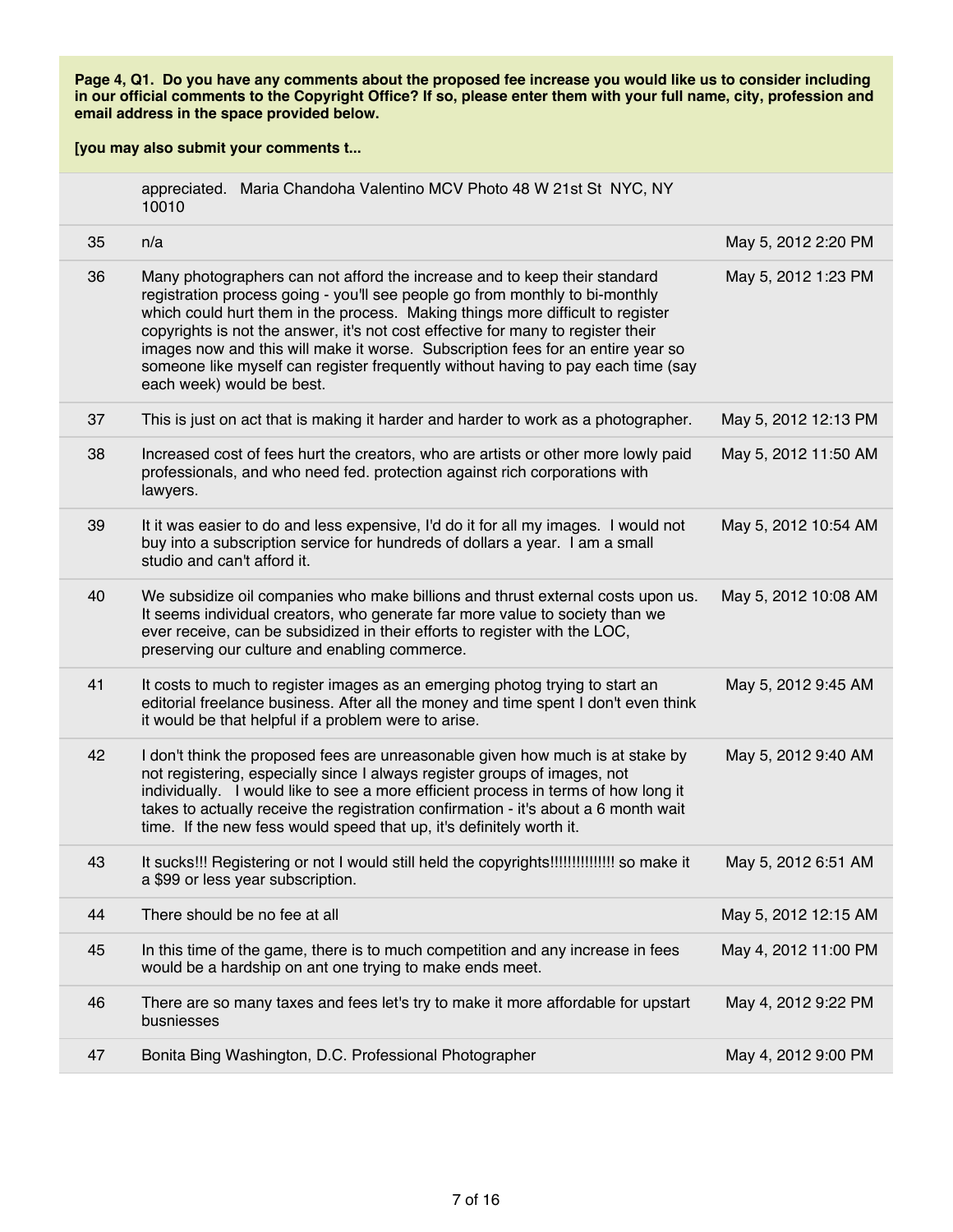| 48 | I understand the importance of Copyrights and after having been out of the<br>industry for several years, I do fully plan to copyright all of my images but do find<br>it upsetting that they would DOUBLE the fees.                                                                                                                                                                                                                                                                                                                                                                                                                                                                                                                                                                                                                                                                                                                                                                                                                                                                                                                                                                                                                                                                                                                                                                                                                                                                               | May 4, 2012 8:32 PM |
|----|----------------------------------------------------------------------------------------------------------------------------------------------------------------------------------------------------------------------------------------------------------------------------------------------------------------------------------------------------------------------------------------------------------------------------------------------------------------------------------------------------------------------------------------------------------------------------------------------------------------------------------------------------------------------------------------------------------------------------------------------------------------------------------------------------------------------------------------------------------------------------------------------------------------------------------------------------------------------------------------------------------------------------------------------------------------------------------------------------------------------------------------------------------------------------------------------------------------------------------------------------------------------------------------------------------------------------------------------------------------------------------------------------------------------------------------------------------------------------------------------------|---------------------|
| 49 | Our cost are high enough as it is, it is getting harder to be a photographer this<br>day in age don't make it any worse. - Anonymous                                                                                                                                                                                                                                                                                                                                                                                                                                                                                                                                                                                                                                                                                                                                                                                                                                                                                                                                                                                                                                                                                                                                                                                                                                                                                                                                                               | May 4, 2012 8:29 PM |
| 50 | The copyright office has us over a barrel and knows it. We have to register our<br>images to protect our rights so they can charge anything they want and we will<br>have to pay. That really doesn't equal "public service". Images sell now for an<br>average of around \$65 now. Registering them at \$65 will net us a total of 0\$<br>return. How can we do that?                                                                                                                                                                                                                                                                                                                                                                                                                                                                                                                                                                                                                                                                                                                                                                                                                                                                                                                                                                                                                                                                                                                             | May 4, 2012 8:18 PM |
| 51 | To whom it may concern: . I write in reference to the proposed fee increases at<br>the United States Copyright Office. I am a publication photographer with almost<br>30 years of professional experience (membership in ASMP, NPPA, etc.) I have<br>been registering my work diligently since 2001, when bulk registration was<br>implemented. I register about once a month, submitting 400 to 800 images per<br>registration. When I teach workshops I encourage all my students to do the<br>same. The proposed new fees will adversely impact this. I fully understand the<br>need to raise fees to keep up with costs and so raising the the form VA fee to<br>\$45 for an electronic form, through eCO, (which is all I use) would be annoying<br>but not insurmountable. I am quite concerned that increased fees will deter me<br>and other photographers from registering their images because of the higher<br>cost. Even if I can afford the cost, getting the average young photographer to<br>register their work is real hard sell, and raising the price so high will make that<br>even more difficult. Making the registration process more expensive is not a way<br>for the Copyright Office and the Library of Congress to fulfill its mission "To<br>promote the progress of science and useful arts, by securing for limited times to<br>authors and inventors the exclusive right to their respective writings and<br>discoveries" Thanks for your attention David H. Wells | May 4, 2012 7:52 PM |
| 52 | As a student, even \$500/year for a subscription-based registration system would<br>be difficult. But I would register if there were a discounted rate for student<br>photographers.                                                                                                                                                                                                                                                                                                                                                                                                                                                                                                                                                                                                                                                                                                                                                                                                                                                                                                                                                                                                                                                                                                                                                                                                                                                                                                               | May 4, 2012 7:27 PM |
| 53 | Raising the fee for group filings means I will increase the number of images I<br>register in one filing, so as to keep my costs down by filing less frequently. But<br>larger groups become more awkward to handle and increase the possibility of<br>error. If the purpose of the law is to protect my IPR, and to encourage me to be<br>creative, increasing fees seems to counteract the desired goal of the law. I<br>shoot editorial stock on spec; no sales are guaranteed. Increasing my costs<br>makes it more difficult for me to continue my work. Charles O. Cecil/Alexandria,<br>Virginia/Photographer/ chuck@cecilimages.com                                                                                                                                                                                                                                                                                                                                                                                                                                                                                                                                                                                                                                                                                                                                                                                                                                                         | May 4, 2012 6:19 PM |
| 54 | An increase is morally and ethically wrong. Other countries subsidize the arts<br>and support artists. The United States is socially irresponsible-- and desensitized<br>in terms of culture.                                                                                                                                                                                                                                                                                                                                                                                                                                                                                                                                                                                                                                                                                                                                                                                                                                                                                                                                                                                                                                                                                                                                                                                                                                                                                                      | May 4, 2012 5:01 PM |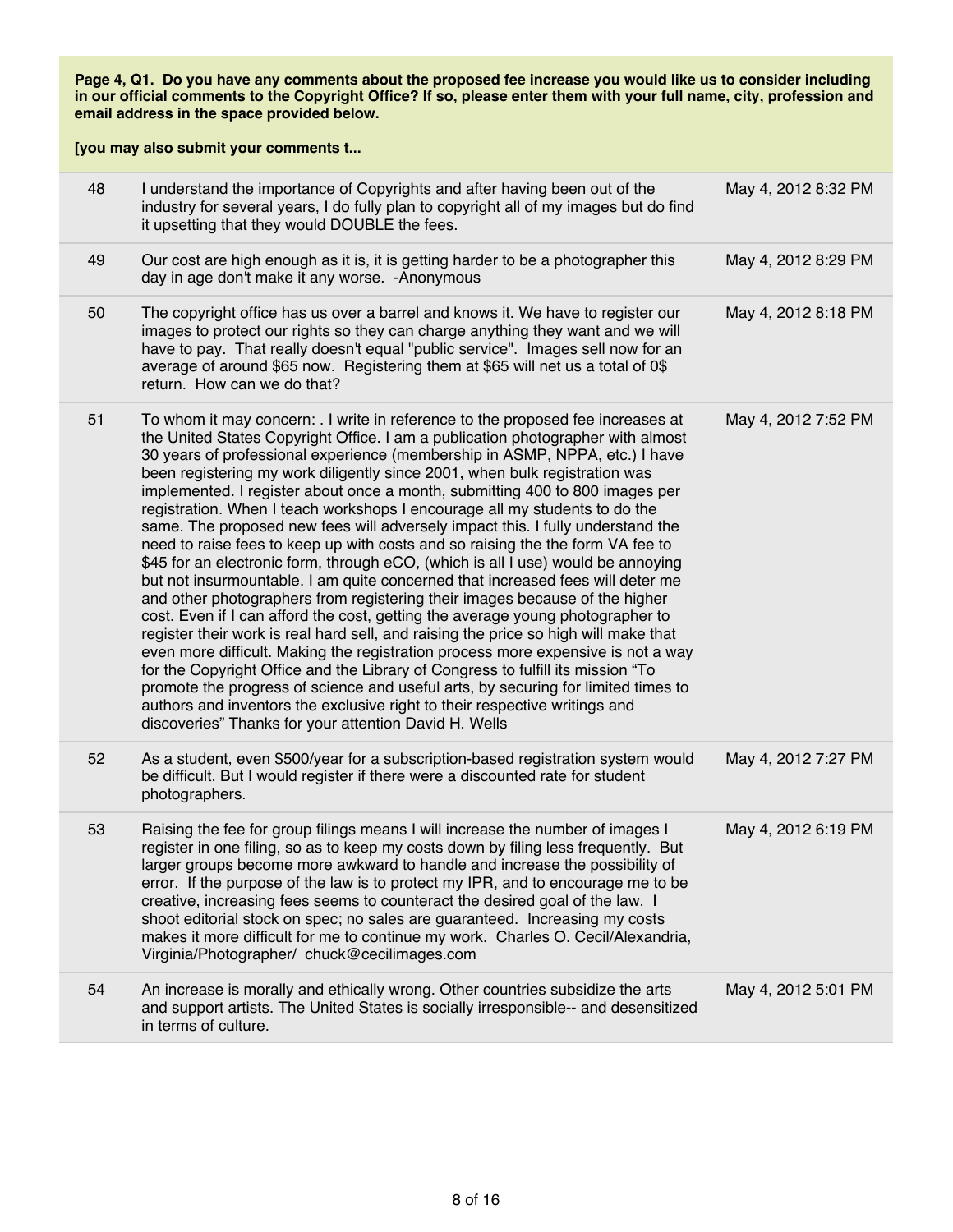| 55 | I would love to see the published v non-published decision removed for<br>individual (non-corporate) submissions. At least one IP attorney has told me it<br>isn't really needed and the published version is way too difficult.                                                                                                                                                                                                                                                                                                                                                                                                                                                                                                                                                                                                                                                                                                                                                                                                                                                                                                                                                                                       | May 4, 2012 4:46 PM |
|----|------------------------------------------------------------------------------------------------------------------------------------------------------------------------------------------------------------------------------------------------------------------------------------------------------------------------------------------------------------------------------------------------------------------------------------------------------------------------------------------------------------------------------------------------------------------------------------------------------------------------------------------------------------------------------------------------------------------------------------------------------------------------------------------------------------------------------------------------------------------------------------------------------------------------------------------------------------------------------------------------------------------------------------------------------------------------------------------------------------------------------------------------------------------------------------------------------------------------|---------------------|
| 56 | I work for a newspaper as my full-time job and they retain all copyright for my<br>work. However, I am looking to transition into business for myself, doing both<br>photography and visual art/design. Once it is my sole income, copyright<br>becomes very important for my financial viability. And as a small business<br>owner, doubling the cost of copyrighting my work -- protecting my work from<br>thieves -- is just another added barrier to starting my own business. Sara<br>Gettys photojournalist / artist Yakima, WA 509-901-2767                                                                                                                                                                                                                                                                                                                                                                                                                                                                                                                                                                                                                                                                     | May 4, 2012 4:17 PM |
| 57 | Photos are quite different than short stories or other types of intellectual<br>property. Especially with stock photography but even with editorial photography -<br>two of the most frequently stolen/appropriated image types - you may end up<br>with 20 or so images from a single shoot or series of related shoots/stories that<br>you would want to register. A short story writer does not end up w 20 short<br>stories. Likewise, photographers are likely much more prolific in terms of<br>individual items than other professionals or artists. A photographer can easily<br>produce over 500 quality images that are good enough for others to steal - and<br>consequently good enough to be worth registering - but doing so is cost-<br>prohibitive already. A painter or novelist or even a graphic designer is unlikely to<br>be producing 500+ pieces worth registering in a year, every year. The new<br>prices may not be too big a deal for those other professions. For photographers,<br>it's an untenable price structure. -Tara Haelle, currently Austin, TX but moving to<br>Peoria, IL; freelance editorial photographer, microstock photographer and<br>baby/toddler portrait photographer | May 4, 2012 3:57 PM |
| 58 | I find it amazing that we have to pay so much to protect our own work                                                                                                                                                                                                                                                                                                                                                                                                                                                                                                                                                                                                                                                                                                                                                                                                                                                                                                                                                                                                                                                                                                                                                  | May 4, 2012 3:39 PM |
| 59 | only in the event of a photo or set of photos of such immense magnitude that I<br>would find world wide recognition, would I register my photos.                                                                                                                                                                                                                                                                                                                                                                                                                                                                                                                                                                                                                                                                                                                                                                                                                                                                                                                                                                                                                                                                       | May 4, 2012 3:15 PM |
| 60 | I wish the process was simpler.                                                                                                                                                                                                                                                                                                                                                                                                                                                                                                                                                                                                                                                                                                                                                                                                                                                                                                                                                                                                                                                                                                                                                                                        | May 4, 2012 2:36 PM |
| 61 | Copyrighting IMHO is like insurance, you pay for it but hope you don't have to<br>invoke it. Some artists are luckier than others selling their work to recoup their<br>expenses and most artist by nature don't have much expendable funds so as<br>where copyrighting may be a neccesary tool, making it more expensive may just<br>cause an unneccesary burden to them. Thank you for consideration for not<br>raising the fees. Markanthony Izzo 328 Olivia Street Derby, CT 06418<br>markanthony_izzo@yahoo.com                                                                                                                                                                                                                                                                                                                                                                                                                                                                                                                                                                                                                                                                                                   | May 4, 2012 2:29 PM |
| 62 | Make process LESS CUMBERSOME and lower fees.                                                                                                                                                                                                                                                                                                                                                                                                                                                                                                                                                                                                                                                                                                                                                                                                                                                                                                                                                                                                                                                                                                                                                                           | May 4, 2012 2:23 PM |
| 63 | The combination of challenging economic times and the rapid devaluation of<br>professional photography services have created a difficult environment for many<br>professional photographers to earn adequate wages and fees above their costs<br>and expenses of doing business. The proposed increase in copyright                                                                                                                                                                                                                                                                                                                                                                                                                                                                                                                                                                                                                                                                                                                                                                                                                                                                                                    | May 4, 2012 2:21 PM |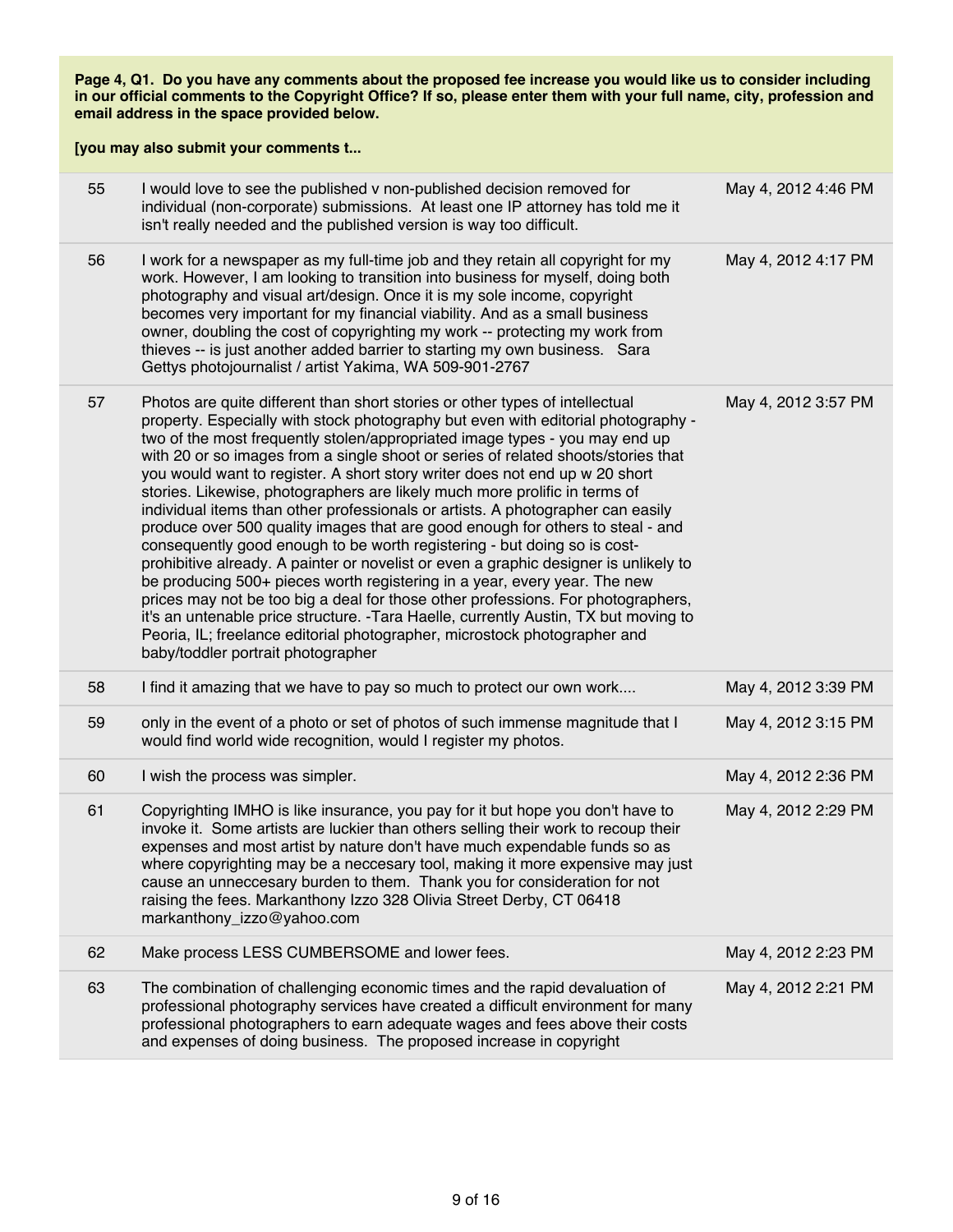| registration fees serves to add additional costs to professional photographers,<br>many of whom are already struggling to maintain their profession. Also,<br>Congress has failed to present and enact updated, fair, and effective legislation<br>regarding copyright protection, piracy prevention, and intellectual property theft,<br>legislation which is desperately needed to cope with the profound changes that<br>technology have created. The proposed increase of copyright registration fees<br>without the addition of desperately needed, revised copyright protection and<br>piracy prevention legislation results only in harm to professional photographers<br>without any benefits.<br>64<br>While I register all my work, I know raising the fees will make those who don't<br>May 4, 2012 2:21 PM<br>less likely to register. If the Copyright Office could convince more to register<br>(more volume) then they wouldn't have to raise the fees.<br>65<br>Why the need to increase fees in the first place? For those of us who are not<br>May 4, 2012 2:14 PM<br>being compensated enough for our images, this would be a real hardship and<br>personally doubt I would be submitting anymore images. I figure if i put my work<br>on my web page, that is enough to protect me and don't see the need to pay<br>anyone else.<br>66<br>It is unfortunate that registration fees are set to increase so drastically. As a full-<br>May 4, 2012 1:42 PM<br>time freelance photographer, I rely on federal copyright protection to secure<br>income from the images I create. Not only has the downturns of the photographic<br>industry affected my income, but the current state of the economy also makes<br>running a photography business even more challenging. Although similar<br>reasons may have caused the government's decision to increase the registration<br>fees, I believe there must be some added benefit in the system for those of us<br>who rely on copyright protection to secure our livelihoods. Making us pay higher<br>registration fees for a service that truly has no substitute seems like adding insult<br>to injury. Alvin Jornada Multimedia Photographer Windsor, California<br>67<br>I regularly register all of my work as Unpublished, at least twice a month, or more<br>May 4, 2012 1:39 PM<br>often if some of the work will be published sooner than that. I spent about \$1,000<br>last year on registering my images through the online, electronic copyright<br>registration system. Considering that so few photographers (even pros) currently<br>register their work, this significatant proposed fee increase doubtless will<br>DECREASE the number of filings. Perhaps the ultimate goal is to eliminated<br>copyright registration by small entities, opening up more room for large corporate<br>entitites to steal work.<br>68<br>May 4, 2012 1:37 PM<br>I have always wanted to copyright my images but have found the process too<br>complicated. I would like to see it become simpler. Also, as freelance news<br>photographer I'm not paid well for my work, so the fees HAVE to be affordable.<br>Maybe there could be a different scale for commercial enterprises who actually<br>have some hope of making a profit with their images. For someone like me it's<br>more about trying to keep whatever small profit there is.<br>69<br>\$65. fee is almost the going rate for services for a single photo from a buyer.<br>May 4, 2012 1:33 PM |  |  |
|--------------------------------------------------------------------------------------------------------------------------------------------------------------------------------------------------------------------------------------------------------------------------------------------------------------------------------------------------------------------------------------------------------------------------------------------------------------------------------------------------------------------------------------------------------------------------------------------------------------------------------------------------------------------------------------------------------------------------------------------------------------------------------------------------------------------------------------------------------------------------------------------------------------------------------------------------------------------------------------------------------------------------------------------------------------------------------------------------------------------------------------------------------------------------------------------------------------------------------------------------------------------------------------------------------------------------------------------------------------------------------------------------------------------------------------------------------------------------------------------------------------------------------------------------------------------------------------------------------------------------------------------------------------------------------------------------------------------------------------------------------------------------------------------------------------------------------------------------------------------------------------------------------------------------------------------------------------------------------------------------------------------------------------------------------------------------------------------------------------------------------------------------------------------------------------------------------------------------------------------------------------------------------------------------------------------------------------------------------------------------------------------------------------------------------------------------------------------------------------------------------------------------------------------------------------------------------------------------------------------------------------------------------------------------------------------------------------------------------------------------------------------------------------------------------------------------------------------------------------------------------------------------------------------------------------------------------------------------------------------------------------------------------------------------------------------------------------------------------------------------------------------------------------------------------------------------------------------------------------------------------------------------------------------------------------------------------------------------------------------------------------------------------------------------------------------------------------------------------------------------------------------------------|--|--|
|                                                                                                                                                                                                                                                                                                                                                                                                                                                                                                                                                                                                                                                                                                                                                                                                                                                                                                                                                                                                                                                                                                                                                                                                                                                                                                                                                                                                                                                                                                                                                                                                                                                                                                                                                                                                                                                                                                                                                                                                                                                                                                                                                                                                                                                                                                                                                                                                                                                                                                                                                                                                                                                                                                                                                                                                                                                                                                                                                                                                                                                                                                                                                                                                                                                                                                                                                                                                                                                                                                                                |  |  |
|                                                                                                                                                                                                                                                                                                                                                                                                                                                                                                                                                                                                                                                                                                                                                                                                                                                                                                                                                                                                                                                                                                                                                                                                                                                                                                                                                                                                                                                                                                                                                                                                                                                                                                                                                                                                                                                                                                                                                                                                                                                                                                                                                                                                                                                                                                                                                                                                                                                                                                                                                                                                                                                                                                                                                                                                                                                                                                                                                                                                                                                                                                                                                                                                                                                                                                                                                                                                                                                                                                                                |  |  |
|                                                                                                                                                                                                                                                                                                                                                                                                                                                                                                                                                                                                                                                                                                                                                                                                                                                                                                                                                                                                                                                                                                                                                                                                                                                                                                                                                                                                                                                                                                                                                                                                                                                                                                                                                                                                                                                                                                                                                                                                                                                                                                                                                                                                                                                                                                                                                                                                                                                                                                                                                                                                                                                                                                                                                                                                                                                                                                                                                                                                                                                                                                                                                                                                                                                                                                                                                                                                                                                                                                                                |  |  |
|                                                                                                                                                                                                                                                                                                                                                                                                                                                                                                                                                                                                                                                                                                                                                                                                                                                                                                                                                                                                                                                                                                                                                                                                                                                                                                                                                                                                                                                                                                                                                                                                                                                                                                                                                                                                                                                                                                                                                                                                                                                                                                                                                                                                                                                                                                                                                                                                                                                                                                                                                                                                                                                                                                                                                                                                                                                                                                                                                                                                                                                                                                                                                                                                                                                                                                                                                                                                                                                                                                                                |  |  |
|                                                                                                                                                                                                                                                                                                                                                                                                                                                                                                                                                                                                                                                                                                                                                                                                                                                                                                                                                                                                                                                                                                                                                                                                                                                                                                                                                                                                                                                                                                                                                                                                                                                                                                                                                                                                                                                                                                                                                                                                                                                                                                                                                                                                                                                                                                                                                                                                                                                                                                                                                                                                                                                                                                                                                                                                                                                                                                                                                                                                                                                                                                                                                                                                                                                                                                                                                                                                                                                                                                                                |  |  |
|                                                                                                                                                                                                                                                                                                                                                                                                                                                                                                                                                                                                                                                                                                                                                                                                                                                                                                                                                                                                                                                                                                                                                                                                                                                                                                                                                                                                                                                                                                                                                                                                                                                                                                                                                                                                                                                                                                                                                                                                                                                                                                                                                                                                                                                                                                                                                                                                                                                                                                                                                                                                                                                                                                                                                                                                                                                                                                                                                                                                                                                                                                                                                                                                                                                                                                                                                                                                                                                                                                                                |  |  |
|                                                                                                                                                                                                                                                                                                                                                                                                                                                                                                                                                                                                                                                                                                                                                                                                                                                                                                                                                                                                                                                                                                                                                                                                                                                                                                                                                                                                                                                                                                                                                                                                                                                                                                                                                                                                                                                                                                                                                                                                                                                                                                                                                                                                                                                                                                                                                                                                                                                                                                                                                                                                                                                                                                                                                                                                                                                                                                                                                                                                                                                                                                                                                                                                                                                                                                                                                                                                                                                                                                                                |  |  |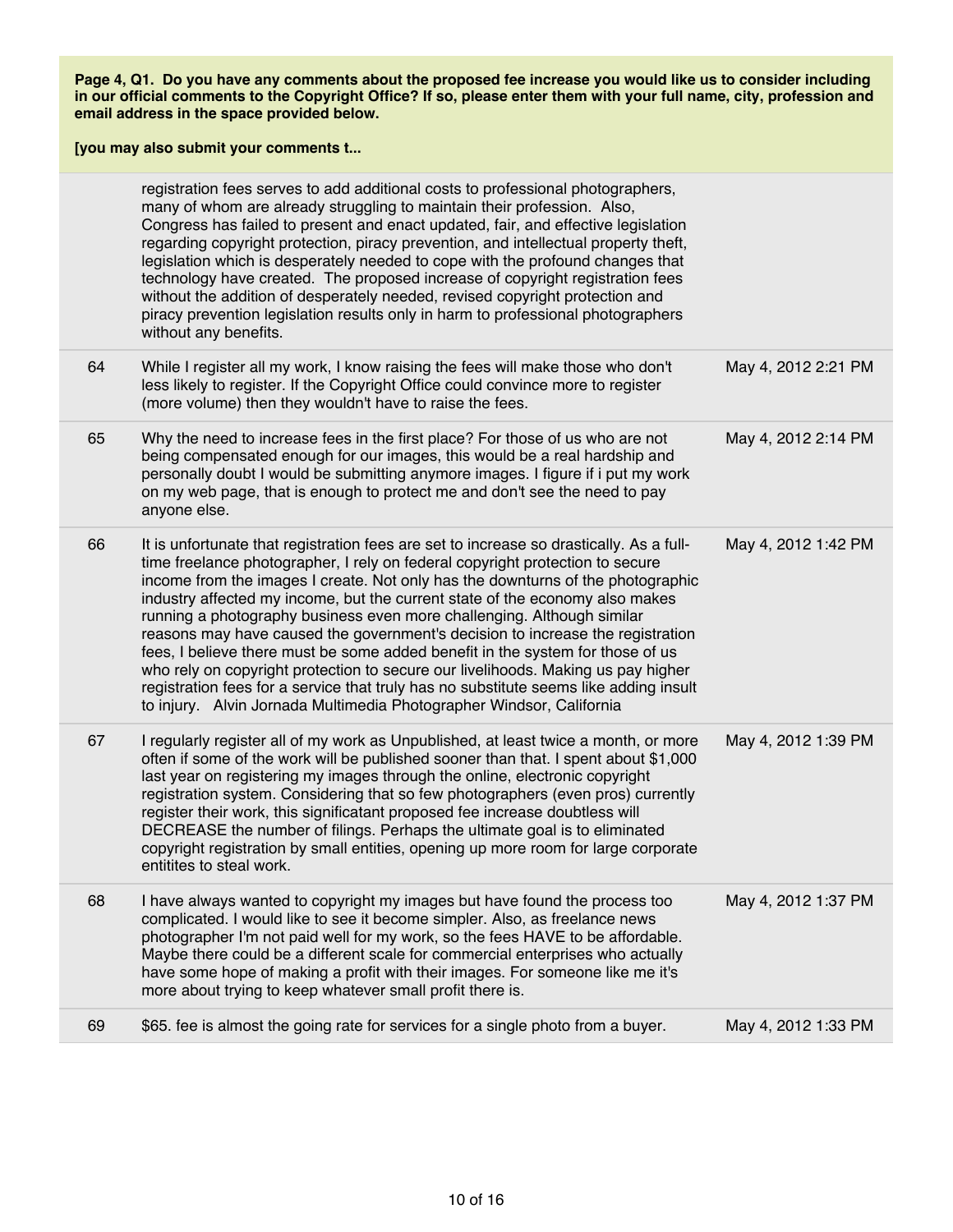| 70 | Nearly doubling the cost of Group registration of images from \$35 to \$65 seems<br>outrageous!! Seems like yet another way for government to increase revenue in<br>a down economy. VERY disappointing, and quite transparent. Photographers<br>are STRUGGLING to make ends meet already! Those that are still in business,<br>that is.                                                                                                                                                                                                                                                                                                                                                                                                                                                                                                      | May 4, 2012 1:14 PM  |
|----|-----------------------------------------------------------------------------------------------------------------------------------------------------------------------------------------------------------------------------------------------------------------------------------------------------------------------------------------------------------------------------------------------------------------------------------------------------------------------------------------------------------------------------------------------------------------------------------------------------------------------------------------------------------------------------------------------------------------------------------------------------------------------------------------------------------------------------------------------|----------------------|
| 71 | A subscription service would give much desired flexibility                                                                                                                                                                                                                                                                                                                                                                                                                                                                                                                                                                                                                                                                                                                                                                                    | May 4, 2012 1:10 PM  |
| 72 | PLEASE DON'T RAISE OUR FEES. PHOTOGRAPHERS WORK HARD AND<br>ARE PAID VERY LITTLE. THIS WOULD TERRIBLY IMPACT OUR TRADE.                                                                                                                                                                                                                                                                                                                                                                                                                                                                                                                                                                                                                                                                                                                       | May 4, 2012 1:02 PM  |
| 73 | I haven't registered any photos yet but have been advised to to protect myself<br>from Copyright Infringement. I am a student and therefore have less money to<br>be able to register and so the rise in fees is definitely going to impact my<br>decision to register photos as frequent, if at all. Christopher Reeves Bountiful,<br>Utah Photo Editor/Photojournalist supercj.reeves@gmail.com                                                                                                                                                                                                                                                                                                                                                                                                                                             | May 4, 2012 1:01 PM  |
| 74 | Raising fees discourages participation and disproportionately affects freelance<br>photographers.                                                                                                                                                                                                                                                                                                                                                                                                                                                                                                                                                                                                                                                                                                                                             | May 4, 2012 1:00 PM  |
| 75 | The fee increases are absurd-I have had numerous go-arounds with the<br>copyright office over registrations that include errors on the part of the copyright<br>office on the registration. It is pretty hard to justify the increase in cost when, at<br>this point, the website that is supposed to allow you to type in the required info<br>often doesn't work work-I am also appalled that the increase for group<br>registration is almost doubling. How can the Copyright Office justify raising the<br>cost of registering when they are, simultaneously trying to encourage more<br>people to register? How do those two things happen at the same time?                                                                                                                                                                             | May 4, 2012 12:51 PM |
| 76 | Another way for the government to raise there rates on starving artists trying to<br>make a honest living.                                                                                                                                                                                                                                                                                                                                                                                                                                                                                                                                                                                                                                                                                                                                    | May 4, 2012 12:35 PM |
| 77 | I support the government being self-sufficient but it must be balanced against the<br>economic situation for the artists and the proposed increases are way out of<br>balance with our economic position.                                                                                                                                                                                                                                                                                                                                                                                                                                                                                                                                                                                                                                     | May 4, 2012 12:27 PM |
| 78 | Price increase would not encourage people to register their images!                                                                                                                                                                                                                                                                                                                                                                                                                                                                                                                                                                                                                                                                                                                                                                           | May 4, 2012 12:21 PM |
| 79 | Is an abuse increase the fee.                                                                                                                                                                                                                                                                                                                                                                                                                                                                                                                                                                                                                                                                                                                                                                                                                 | May 4, 2012 12:21 PM |
| 80 | Freelance editorial photographers and photojournalists are already under intense<br>pressure both from a lack of ability to raise fees and a public that thinks their<br>work is "public domain" even though it is not. Photojournalists, especially, are<br>some of the lowest paid and most economically disadvantaged photographers in<br>the market place. Therefore, if photographers are not making much money and<br>then people are stealing their work with impunity (which is exactly what's been<br>happening because photographers can't afford to sue them) raising the fees on<br>copyright protection makes it less affordable to register the images. For<br>example, an editorial photographer might make 200-300 dollars per assignment<br>and if they work 100 days per year then that's 20,000-30,000 per year in income. | May 4, 2012 12:21 PM |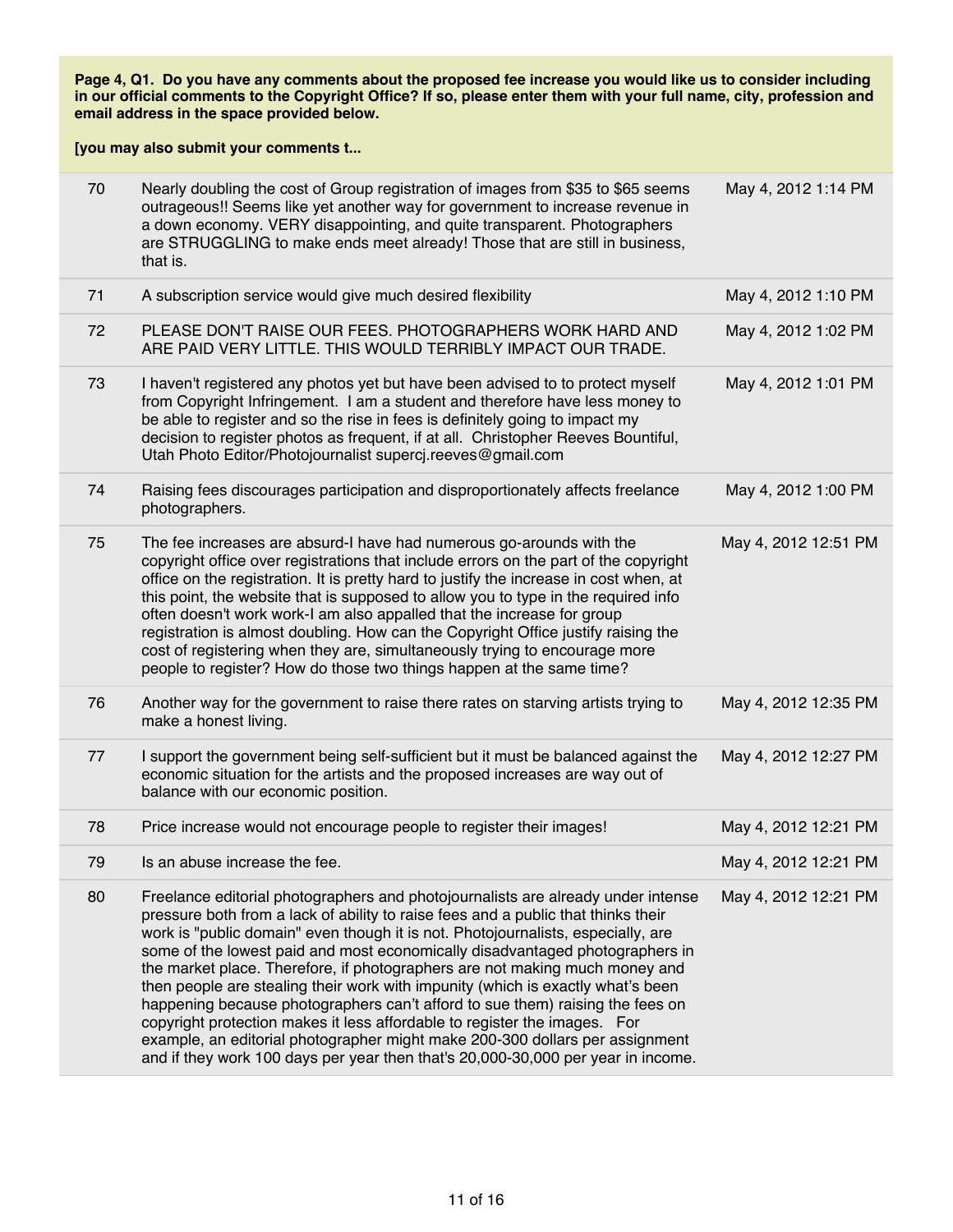|    | Factor into that the cost of living and buying cameras and other equipment. So, if<br>the Library of Congress wants to create even more of a disincentive for editorial<br>photographers not to register images then almost doubling the fees seems like a<br>good way to do so.  Personally, I already don't copyright my images because<br>the prices are already too expensive. If I were an advertising photographer then I<br>might think differently but I am not an advertising photographer. The editorial<br>photography I do is aside from a regular job at a newspaper and it's to<br>supplement my income from a job that already doesn't pay very well. If I have an<br>extra 65-100 dollars it's probably going toward the expensive cameras and<br>lenses I'm required to buy every 2-3 years.  I hope I don't have to freelance<br>anytime soon, it's almost an impossible way to make a living these days for the<br>reasons I just described not to mention rampant theft of intellectual property from<br>photographers. Last week I was having lunch in a restaurant when I saw on a<br>band's t-shirt a famous news photo from the 70s by a famous Pulitzer Prize<br>winning photographer. I'm almost positive the rock band that put it on the shirt<br>didn't license the image. That's what I'm talking about --- and what editorial<br>photographer has the cash to sue them anyway? Theft of photography for<br>unauthorized use is so common now with the internet that most photographers<br>have no idea who is stealing their work --- it's become a game of trying to make<br>it so images are harder to steal but then that mean's it's harder to market<br>images. Perhaps the copyright office ought to make fees dependent upon the<br>annual income of a photographer or perhaps by the number of images<br>submitted. I mean that's how the tax system is supposed to work. Why is it<br>anyway that independent freelancers who often make less than 40,000 per year<br>pay the same fees as multi-billion dollar media companies - it's a regressive<br>system to say the least. These are just my immediate thoughts upon reading<br>the price of copyrighting images is going to nearly double. Jeremy Hogan<br>Photojournalist JeremyHoganPhotographer@gmail.com |                      |
|----|------------------------------------------------------------------------------------------------------------------------------------------------------------------------------------------------------------------------------------------------------------------------------------------------------------------------------------------------------------------------------------------------------------------------------------------------------------------------------------------------------------------------------------------------------------------------------------------------------------------------------------------------------------------------------------------------------------------------------------------------------------------------------------------------------------------------------------------------------------------------------------------------------------------------------------------------------------------------------------------------------------------------------------------------------------------------------------------------------------------------------------------------------------------------------------------------------------------------------------------------------------------------------------------------------------------------------------------------------------------------------------------------------------------------------------------------------------------------------------------------------------------------------------------------------------------------------------------------------------------------------------------------------------------------------------------------------------------------------------------------------------------------------------------------------------------------------------------------------------------------------------------------------------------------------------------------------------------------------------------------------------------------------------------------------------------------------------------------------------------------------------------------------------------------------------------------------------------------------------------------------------------------------------------------------------|----------------------|
| 81 | We are struggling. also. A fee increase would hurt the viability of registering,<br>which the copyright act gives us a right to do! Lee Balgemann Lee Balgemann<br>Photographics Lee@Balgemann.com                                                                                                                                                                                                                                                                                                                                                                                                                                                                                                                                                                                                                                                                                                                                                                                                                                                                                                                                                                                                                                                                                                                                                                                                                                                                                                                                                                                                                                                                                                                                                                                                                                                                                                                                                                                                                                                                                                                                                                                                                                                                                                         | May 4, 2012 12:06 PM |
| 82 | Eli Reed, Austin, Texas/New York, NY, Photojournalist/University of Texas<br>Professor The proposed fee would cause more useless legal programs in the<br>end and an artist who produces a large amount of images will be put in a bind<br>that could possibly end with the loss of important work that could have been a<br>benefit to society. It will encourage a dumbing down of visual acuity to our<br>collective culture. Only those who can afford the fees will be able to have work<br>that may or may not be something that is useful to the democratic process in<br>action. It doesn't take any full blown politics to see the negative side of this<br>financial problem to those who are not able to afford protection of their own work.                                                                                                                                                                                                                                                                                                                                                                                                                                                                                                                                                                                                                                                                                                                                                                                                                                                                                                                                                                                                                                                                                                                                                                                                                                                                                                                                                                                                                                                                                                                                                   | May 4, 2012 12:04 PM |
| 83 | Fees of this nature will do nothing to ensure that one's creative work is not<br>stolen. Dealing with government agencies is atrocious and cumbersome at best;<br>almost always involving the hiring of a lawyer to deal with the agency (the one<br>the professional paid to safeguard one's work). The agency needs to provide a<br>stronger ethic in protecting the work of artists as well as assisting the<br>artist/photographer should their copyright be violated, etc. Only in that way will a                                                                                                                                                                                                                                                                                                                                                                                                                                                                                                                                                                                                                                                                                                                                                                                                                                                                                                                                                                                                                                                                                                                                                                                                                                                                                                                                                                                                                                                                                                                                                                                                                                                                                                                                                                                                    | May 4, 2012 11:53 AM |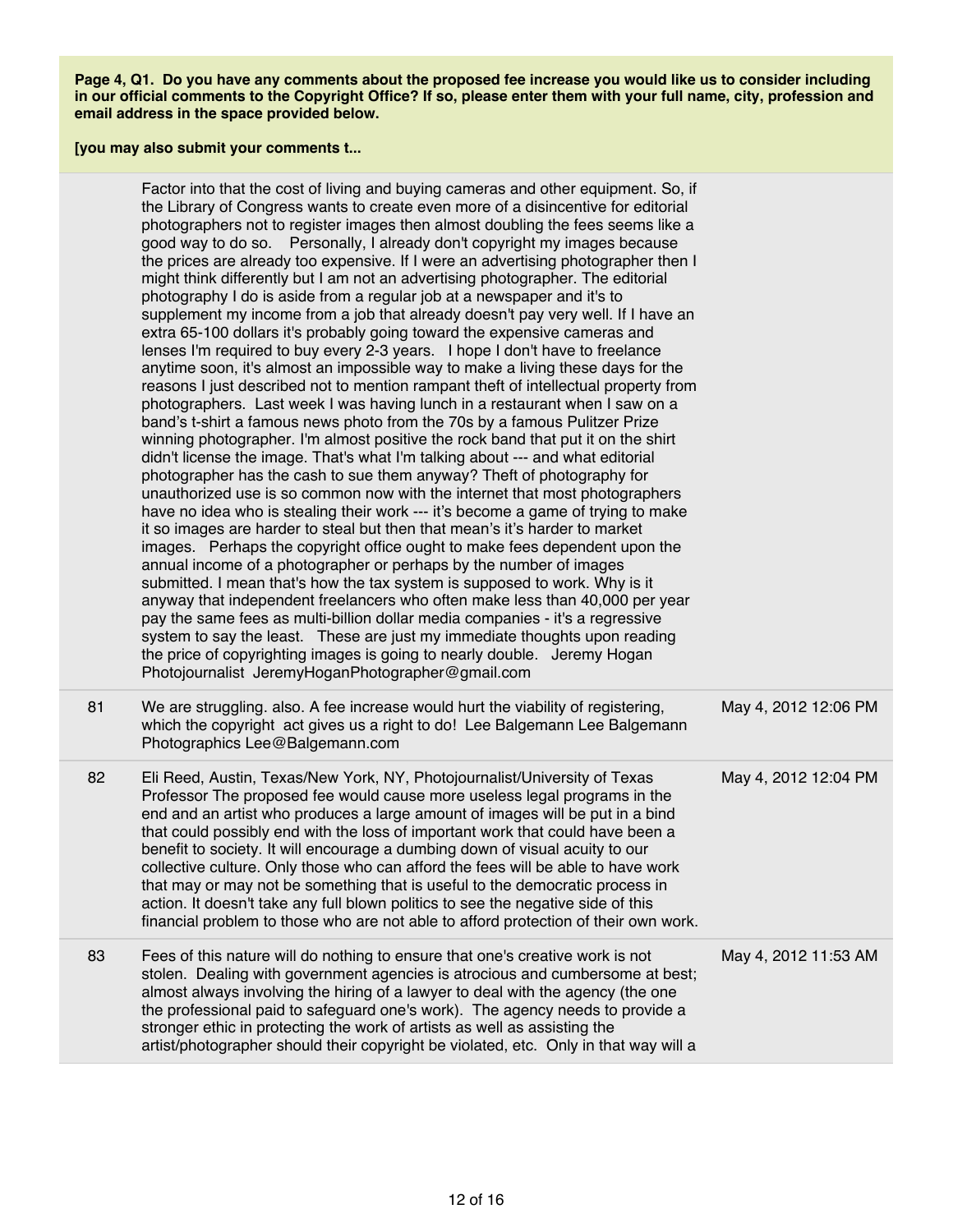|    | justification of fee hikes be acceptable.                                                                                                                                                                                                                                                                                                                                                                                                                                                                                                                                                                                                       |                      |
|----|-------------------------------------------------------------------------------------------------------------------------------------------------------------------------------------------------------------------------------------------------------------------------------------------------------------------------------------------------------------------------------------------------------------------------------------------------------------------------------------------------------------------------------------------------------------------------------------------------------------------------------------------------|----------------------|
| 84 | Jack Corn, retired photojournalist ,jcorn5505@gmail.com I think it is an attempt<br>by large publishers to obtain photos without secondary payments for digital use.                                                                                                                                                                                                                                                                                                                                                                                                                                                                            | May 4, 2012 11:50 AM |
| 85 | Already time consuming & expensive to make it more expensive means I am<br>less likely to use their service.                                                                                                                                                                                                                                                                                                                                                                                                                                                                                                                                    | May 4, 2012 11:48 AM |
| 86 | It appears they are just raising it to make more money/fees and not out of the<br>actual cost involved.                                                                                                                                                                                                                                                                                                                                                                                                                                                                                                                                         | May 4, 2012 11:47 AM |
| 87 | Journalists and photographers, especially those who work on a freelance basis,<br>won't be able to afford such rise in costs. I know I won't.                                                                                                                                                                                                                                                                                                                                                                                                                                                                                                   | May 4, 2012 11:41 AM |
| 88 | It's just another way of taking money out of the pockets of people who can least<br>afford it. it's a new tax pure and simple.                                                                                                                                                                                                                                                                                                                                                                                                                                                                                                                  | May 4, 2012 11:41 AM |
| 89 | I don't like the increase because our business is going down and this price<br>increase only hurts us further. Diego James Robles Tuba City, AZ 86045<br>james@roblesphotography.com                                                                                                                                                                                                                                                                                                                                                                                                                                                            | May 4, 2012 11:35 AM |
| 90 | It stinks!                                                                                                                                                                                                                                                                                                                                                                                                                                                                                                                                                                                                                                      | May 4, 2012 11:33 AM |
| 91 | This is quite a jump in fee rate.                                                                                                                                                                                                                                                                                                                                                                                                                                                                                                                                                                                                               | May 4, 2012 11:33 AM |
| 92 | Most of us don't make a lot of money. Even \$500 would be pricey!!!! PLEASE<br>HELP US PROTECT OUR WORK -- HOW WE MAKE OUR LIVING --<br>ESPECIALLY FROM INTERNET COPYING, ETC.!!!                                                                                                                                                                                                                                                                                                                                                                                                                                                               | May 4, 2012 11:30 AM |
| 93 | The increase in registration fees would certainly be a detriment to me filing. The<br>system is already confusing enough, and the only saving grace is that the fees<br>are reasonable. The only thing that would cause me to be accepting of an<br>increase, would be a more efficient registration system and, most of all, a<br>strengthening of the copyright laws - when it comes to protection enforcement.<br>David Robert Farmerie Photographer Nashville, Tennessee<br>davidfarmerie@gmail.com                                                                                                                                         | May 4, 2012 11:30 AM |
| 94 | Please do not increase the fees.                                                                                                                                                                                                                                                                                                                                                                                                                                                                                                                                                                                                                | May 4, 2012 11:24 AM |
| 95 | I currently don't register my images, and lowering the fees will not be an<br>incentive for me to start, as long as the fee is in the range of \$500 + per year. It's<br>way too hard for an editorial photographer to cover their living expenses, and we<br>don't see that the copyright office does that good of a job protecting<br>photographers from theft of our images, especially now that our images are<br>nearly always produced digitally (even if captured initially on film). So, we keep<br>records of our work, and we digitally watermark our images when we can in<br>order to provide some protections that do not add cost | May 4, 2012 11:11 AM |
| 96 | Most photographers are starving artists! I haven't been able to register any<br>images because I'm already too poor. This would mean less protection for the                                                                                                                                                                                                                                                                                                                                                                                                                                                                                    | May 4, 2012 11:06 AM |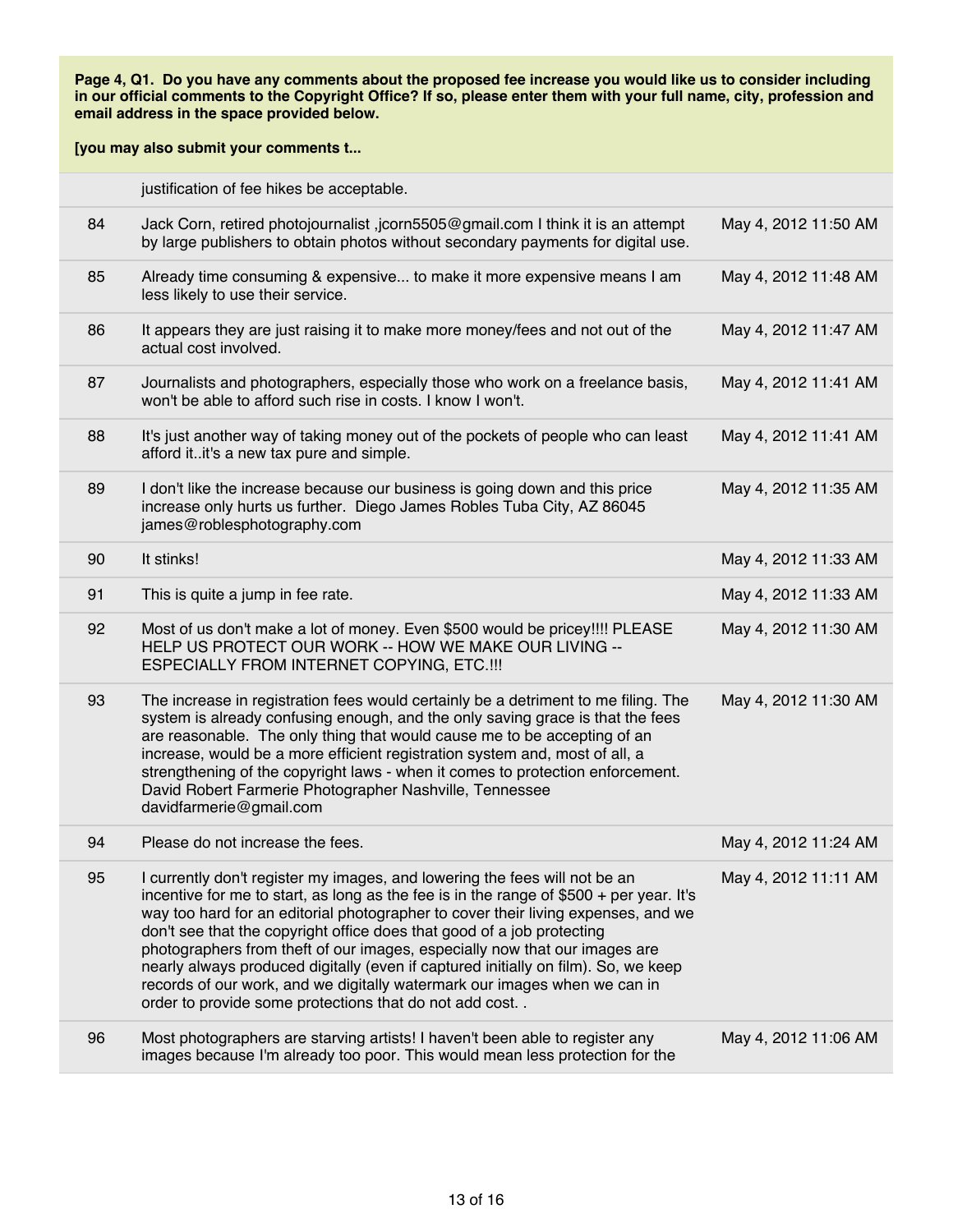|     | vulnerable. It's not right to raise the cost of registering just to make a profit off of<br>the poor. It's not like it's actually going to cost more. It's just greed and it's wrong.                                                                                                                                                                                                                                                                                                                                                                                                                                                                                                                                                                                                                                                                                                                                                                                                                                                                                              |                      |
|-----|------------------------------------------------------------------------------------------------------------------------------------------------------------------------------------------------------------------------------------------------------------------------------------------------------------------------------------------------------------------------------------------------------------------------------------------------------------------------------------------------------------------------------------------------------------------------------------------------------------------------------------------------------------------------------------------------------------------------------------------------------------------------------------------------------------------------------------------------------------------------------------------------------------------------------------------------------------------------------------------------------------------------------------------------------------------------------------|----------------------|
| 97  | Copyright is the way we protect our property and the raising of fees will only help<br>to consolidate "ownership" in the hands of the few.                                                                                                                                                                                                                                                                                                                                                                                                                                                                                                                                                                                                                                                                                                                                                                                                                                                                                                                                         | May 4, 2012 11:05 AM |
| 98  | Now that I know this exists, and while I'm aware of copyright importance (esp. in<br>this electronic age), a fee increase will deter me (as an upcoming professional<br>photographer) from registering.                                                                                                                                                                                                                                                                                                                                                                                                                                                                                                                                                                                                                                                                                                                                                                                                                                                                            | May 4, 2012 11:04 AM |
| 99  | In today's business and legal environment the registration process is more a<br>hindrance than a help in protecting the ownership rights of creators.<br>Photographers in particular are required to spend an inordinate amount of time<br>and effort, not to mention money, to register their work. In the event that a case<br>ever gets to court it is often thrown out in legal maneuvers. The more difficult and<br>costly it becomes to protect ones right of ownership the fewer people will try.<br>They will either only create things where they are assured of adequate<br>compensation when the creation is first shown to the public, be willing to invest<br>more in creation than they will ever receive in compensation, or give up creating<br>all together. The U.S. Congress should modify the copyright law to bring it more<br>in line with the Berne Convention and 21st Century reality. A 19th Century<br>approach to how to protect creator rights no longer works. Jim Pickerell<br>photographer, stock photo agent Rockville, MD 20850 jim@scphotos.com | May 4, 2012 11:02 AM |
| 100 | Stop increasing prices, this just mean less money in my pocket book.                                                                                                                                                                                                                                                                                                                                                                                                                                                                                                                                                                                                                                                                                                                                                                                                                                                                                                                                                                                                               | May 4, 2012 10:51 AM |
| 101 | [scrambls}demJz1ztu<br>$\left\{ \right\}$                                                                                                                                                                                                                                                                                                                                                                                                                                                                                                                                                                                                                                                                                                                                                                                                                                                                                                                                                                                                                                          | May 4, 2012 10:50 AM |
| 102 | This hurts the photography business in general as a majority of us are small<br>business owners struggling to survive. An additional tax to our business will hurt<br>especially start-ups and all of us tremendously. This is pushing the profession<br>further into a dying profession.                                                                                                                                                                                                                                                                                                                                                                                                                                                                                                                                                                                                                                                                                                                                                                                          | May 4, 2012 10:49 AM |
| 103 | This fee increase will be too cumbersome for artists and creators.                                                                                                                                                                                                                                                                                                                                                                                                                                                                                                                                                                                                                                                                                                                                                                                                                                                                                                                                                                                                                 | May 4, 2012 10:48 AM |
| 104 | As a single photographer who works independently, I register a relatively small<br>number of images, and with limited frequency, so even a \$500 a year<br>subscription fee seems excessive                                                                                                                                                                                                                                                                                                                                                                                                                                                                                                                                                                                                                                                                                                                                                                                                                                                                                        | May 4, 2012 10:42 AM |
| 105 | Some media outlets for whom I've worked have claimed that they owned any (or<br>all) images I've taken, during the time of my employment. This was on a<br>24/7/365 basis. While employed there, I would sometimes shoot weddings,<br>portraits, or other "commercial" jobs. I will no longer work for those entities (for<br>obvious reasons). I think there is an inherent flaw in some aspects of the<br>copyright process.                                                                                                                                                                                                                                                                                                                                                                                                                                                                                                                                                                                                                                                     | May 4, 2012 10:40 AM |
| 106 | In a business environment where corporate taxes are either being lowered or<br>eliminated, why once again are creative people being asked to pay more what<br>amounts to "taxes?" Problem here is that despite the "copyright" process for                                                                                                                                                                                                                                                                                                                                                                                                                                                                                                                                                                                                                                                                                                                                                                                                                                         | May 4, 2012 10:40 AM |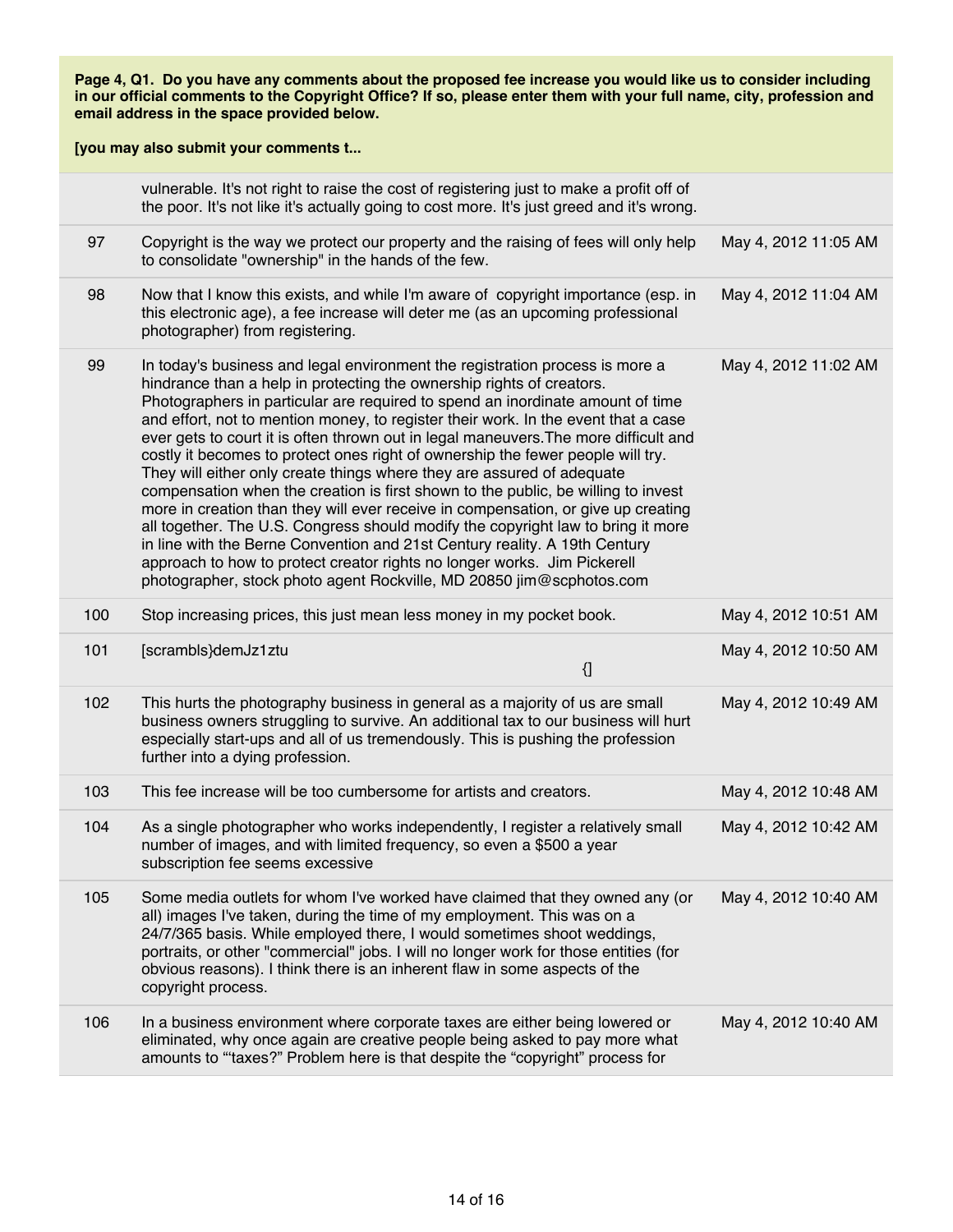|     | "redress" for unauthorized use of images, thousands of images are illegally used<br>each year with little recourse or redress. Are we wasting our money? I think so!                                                                                                                                                                                                                                                   |                      |
|-----|------------------------------------------------------------------------------------------------------------------------------------------------------------------------------------------------------------------------------------------------------------------------------------------------------------------------------------------------------------------------------------------------------------------------|----------------------|
| 107 | Independent artists are already struggling enough in our current economy.<br>Increasing the fees for copyright registration, something we need to help us earn<br>a living from our work, is an increased financial burden for many. Increased fees<br>will only decrease the number of artists registering their work with the Copyright<br>Office.                                                                   | May 4, 2012 10:36 AM |
| 108 | Photography is becoming an increasingly competitive field with fewer barriers to<br>enter the market. As such salaries are falling and photographers are getting laid<br>off with the current economy and increasing outside fees impacts that job model<br>even more.                                                                                                                                                 | May 4, 2012 10:36 AM |
| 109 | Is there add on software for Lightroom or such products to do this even easier?                                                                                                                                                                                                                                                                                                                                        | May 4, 2012 10:26 AM |
| 110 | It's particularly tough on photographers/artists to have these fees nearly doubled<br>at a time when it is harder than ever before to earn a living through one's<br>creative work. Sarah Putnam, photographer Cambridge, MA<br>sarah@sarahputnam.com                                                                                                                                                                  | May 4, 2012 10:23 AM |
| 111 | It is important to give creative people an incentive to work and create new<br>original content. If it is harder and more expensive to protect your work from<br>being stolen or misused, there is less incentive to create new works. In this<br>digital age where images are so easy to steal, there needs to be an inexpensive<br>and easy way to protect my images.                                                | May 4, 2012 10:20 AM |
| 112 | The increased fees seem disproportionate and unfair to photographers trying to<br>protect their work from copyright theft.                                                                                                                                                                                                                                                                                             | May 4, 2012 10:12 AM |
| 113 | cost is a major factor for a self-employed photojournalist                                                                                                                                                                                                                                                                                                                                                             | May 4, 2012 10:06 AM |
| 114 | I don't really like the idea of the subscription-based registration system                                                                                                                                                                                                                                                                                                                                             | May 4, 2012 9:57 AM  |
| 115 | Registration should not even be a requirement for enforcement of ownership<br>rights over created works, it should be assumed. Especially with embedded<br>metadata in digital works (I know that data can be manipulated). We shouldn't<br>need the government involved except in guaranteeing the protection of our rights<br>as long as we can legally establish/prove we are the original authors of the work.     | May 4, 2012 9:57 AM  |
| 116 | Given everything that is happening in this profession (people increasingly<br>stealing online content under the pretense of "sharing") and the difficult<br>economic environment this move seems completely counterintuitive. Part of me<br>wonders if this has been influenced in some way by photographers who make a<br>lot of money and are simply trying to make it much harder for up and coming<br>competition. | May 4, 2012 9:54 AM  |
| 117 | ANN WATT 201 EAST 36 STREET NY, NY 10016 ANNWATT@YAHOOO.COM                                                                                                                                                                                                                                                                                                                                                            | May 4, 2012 9:50 AM  |
| 118 | Electronic registration should lower the cost, not increase it. The copyright office                                                                                                                                                                                                                                                                                                                                   | May 4, 2012 9:50 AM  |